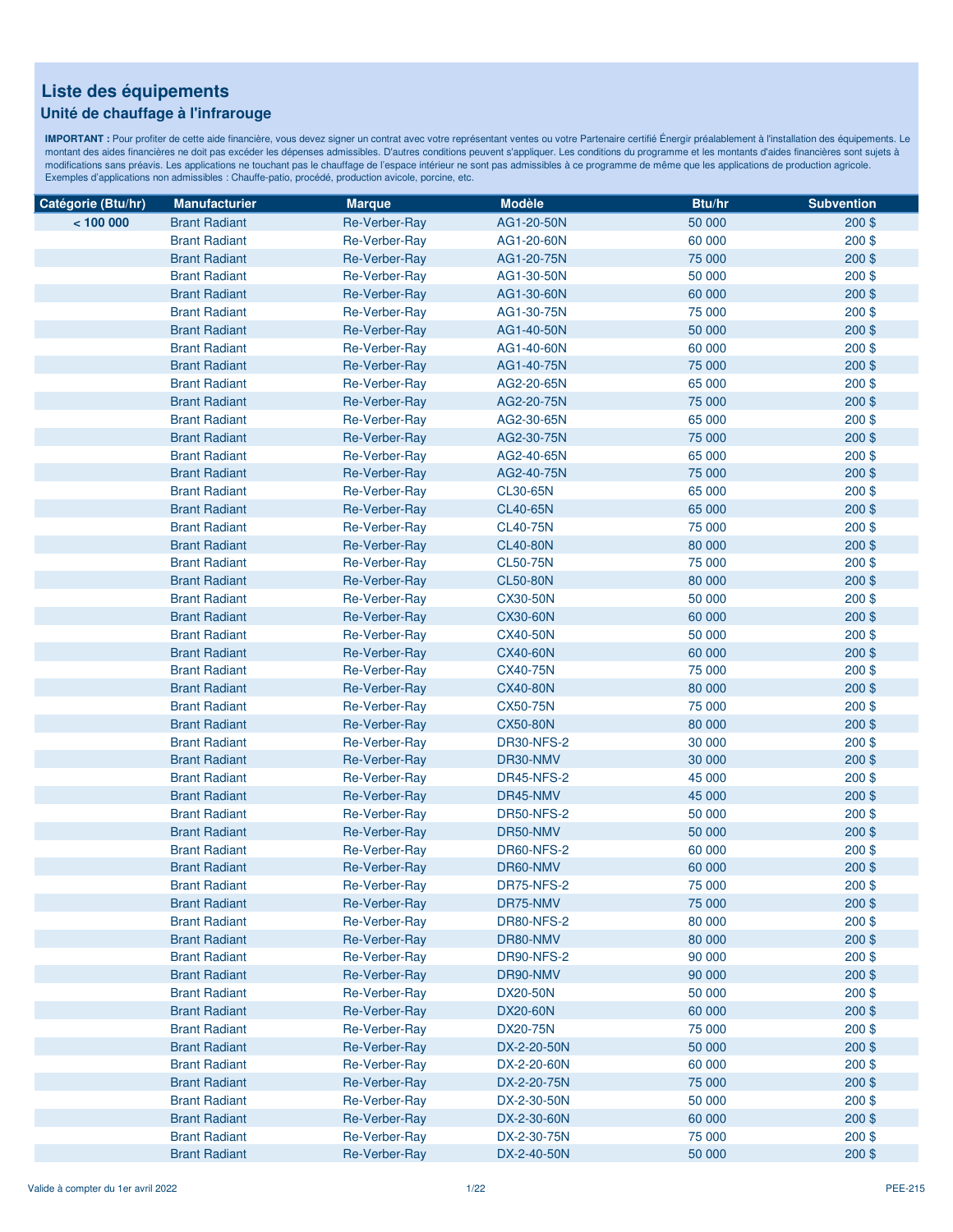### **Unité de chauffage à l'infrarouge**

| Catégorie (Btu/hr) | <b>Manufacturier</b> | <b>Marque</b>        | <b>Modèle</b>   | Btu/hr | <b>Subvention</b> |
|--------------------|----------------------|----------------------|-----------------|--------|-------------------|
|                    | <b>Brant Radiant</b> | Re-Verber-Ray        | DX-2-40-60N     | 60 000 | $200$ \$          |
|                    | <b>Brant Radiant</b> | Re-Verber-Ray        | DX-2-40-75N     | 75 000 | $200$ \$          |
|                    | <b>Brant Radiant</b> | Re-Verber-Ray        | <b>DX30-50N</b> | 50 000 | $200$ \$          |
|                    | <b>Brant Radiant</b> | Re-Verber-Ray        | <b>DX30-60N</b> | 60 000 | $200$ \$          |
|                    | <b>Brant Radiant</b> | Re-Verber-Ray        | <b>DX30-75N</b> | 75 000 | 200\$             |
|                    | <b>Brant Radiant</b> | Re-Verber-Ray        | DX-3-20-50N     | 50 000 | 200\$             |
|                    | <b>Brant Radiant</b> | Re-Verber-Ray        | DX-3-20-60N     | 60 000 | $200$ \$          |
|                    | <b>Brant Radiant</b> | Re-Verber-Ray        | DX-3-20-75N     | 75 000 | 200\$             |
|                    | <b>Brant Radiant</b> | Re-Verber-Ray        | DX-3-20-80N     | 80 000 | 200\$             |
|                    | <b>Brant Radiant</b> | Re-Verber-Ray        | DX-3-30-50N     | 50 000 | $200$ \$          |
|                    | <b>Brant Radiant</b> | Re-Verber-Ray        | DX-3-30-60N     | 60 000 | $200$ \$          |
|                    | <b>Brant Radiant</b> | Re-Verber-Ray        | DX-3-30-75N     | 75 000 | 200\$             |
|                    | <b>Brant Radiant</b> | Re-Verber-Ray        | DX-3-30-80N     | 80 000 | $200$ \$          |
|                    | <b>Brant Radiant</b> | Re-Verber-Ray        | DX-3-40-50N     | 50 000 | $200$ \$          |
|                    | <b>Brant Radiant</b> | Re-Verber-Ray        | DX-3-40-60N     | 60 000 | $200$ \$          |
|                    | <b>Brant Radiant</b> | Re-Verber-Ray        | DX-3-40-75N     | 75 000 | $200$ \$          |
|                    | <b>Brant Radiant</b> | Re-Verber-Ray        | DX-3-40-80N     | 80 000 | 200\$             |
|                    | <b>Brant Radiant</b> | Re-Verber-Ray        | <b>DX40-50N</b> | 50 000 | 200\$             |
|                    | <b>Brant Radiant</b> | Re-Verber-Ray        | <b>DX40-60N</b> | 60 000 | $200$ \$          |
|                    | <b>Brant Radiant</b> | Re-Verber-Ray        | <b>DX40-75N</b> | 75 000 | $200$ \$          |
|                    | <b>Brant Radiant</b> | Re-Verber-Ray        | HL-2-20-65N     | 65 000 | 200\$             |
|                    | <b>Brant Radiant</b> | Re-Verber-Ray        | HL-2-20-75N     | 75 000 | $200$ \$          |
|                    | <b>Brant Radiant</b> | <b>Re-Verber-Ray</b> | HL-2-30-65N     | 65 000 | $200$ \$          |
|                    | <b>Brant Radiant</b> | Re-Verber-Ray        | HL-2-30-75N     | 75 000 | $200$ \$          |
|                    | <b>Brant Radiant</b> | Re-Verber-Ray        | HL-2-40-65N     | 65 000 | $200$ \$          |
|                    | <b>Brant Radiant</b> | Re-Verber-Ray        | HL-2-40-75N     | 75 000 | $200$ \$          |
|                    | <b>Brant Radiant</b> | Re-Verber-Ray        | HL-3-20-65N     | 65 000 | $200$ \$          |
|                    | <b>Brant Radiant</b> | Re-Verber-Ray        | HL-3-20-75N     | 75 000 | $200$ \$          |
|                    | <b>Brant Radiant</b> | Re-Verber-Ray        | HL-3-30-65N     | 65 000 | $200$ \$          |
|                    | <b>Brant Radiant</b> | Re-Verber-Ray        | HL-3-30-75N     | 75 000 | 200\$             |
|                    | <b>Brant Radiant</b> | Re-Verber-Ray        | HL-3-40-65N     | 65 000 | 200\$             |
|                    | <b>Brant Radiant</b> | Re-Verber-Ray        | HL-3-40-75N     | 75 000 | $200$ \$          |
|                    | <b>Brant Radiant</b> | Re-Verber-Ray        | <b>HLV-40</b>   | 40 000 | 200\$             |
|                    | <b>Brant Radiant</b> | Re-Verber-Ray        | <b>HLV-50</b>   | 50 000 | 200\$             |
|                    | <b>Brant Radiant</b> | Re-Verber-Ray        | <b>HLV-60</b>   | 60 000 | $200$ \$          |
|                    | <b>Brant Radiant</b> | <b>Re-Verber-Ray</b> | <b>HLV-75</b>   | 75 000 | $200$ \$          |
|                    | <b>Brant Radiant</b> | Re-Verber-Ray        | <b>HLV-80</b>   | 80 000 | $200$ \$          |
|                    | <b>Brant Radiant</b> | <b>Re-Verber-Ray</b> | <b>HLV-90</b>   | 90 000 | $200$ \$          |
|                    | <b>Brant Radiant</b> | Re-Verber-Ray        | LD10-40N        | 40 000 | $200$ \$          |
|                    | <b>Brant Radiant</b> | Re-Verber-Ray        | LD15-40N        | 40 000 | $200$ \$          |
|                    | <b>Brant Radiant</b> | Re-Verber-Ray        | LD15-50N        | 50 000 | $200$ \$          |
|                    | <b>Brant Radiant</b> | Re-Verber-Ray        | LD20-40N        | 40 000 | $200$ \$          |
|                    | <b>Brant Radiant</b> | Re-Verber-Ray        | LD20-50N        | 50 000 | 200\$             |
|                    | <b>Brant Radiant</b> | Re-Verber-Ray        | LD30-50N        | 50 000 | $200$ \$          |
|                    | <b>Brant Radiant</b> | Re-Verber-Ray        | <b>LS10-25N</b> | 25 000 | $200$ \$          |
|                    | <b>Brant Radiant</b> | Re-Verber-Ray        | <b>LS10-30N</b> | 30 000 | $200$ \$          |
|                    | <b>Brant Radiant</b> | Re-Verber-Ray        | <b>LS10-40N</b> | 40 000 | $200$ \$          |
|                    | <b>Brant Radiant</b> | Re-Verber-Ray        | LS15-25N        | 25 000 | $200$ \$          |
|                    | <b>Brant Radiant</b> | Re-Verber-Ray        | <b>LS15-30N</b> | 30 000 | $200$ \$          |
|                    | <b>Brant Radiant</b> | Re-Verber-Ray        | <b>LS15-40N</b> | 40 000 | $200$ \$          |
|                    | <b>Brant Radiant</b> | Re-Verber-Ray        | <b>LS15-50N</b> | 50 000 | $200$ \$          |
|                    | <b>Brant Radiant</b> | Re-Verber-Ray        | <b>LS20-40N</b> | 40 000 | $200$ \$          |
|                    | <b>Brant Radiant</b> | Re-Verber-Ray        | <b>LS20-50N</b> | 50 000 | 200\$             |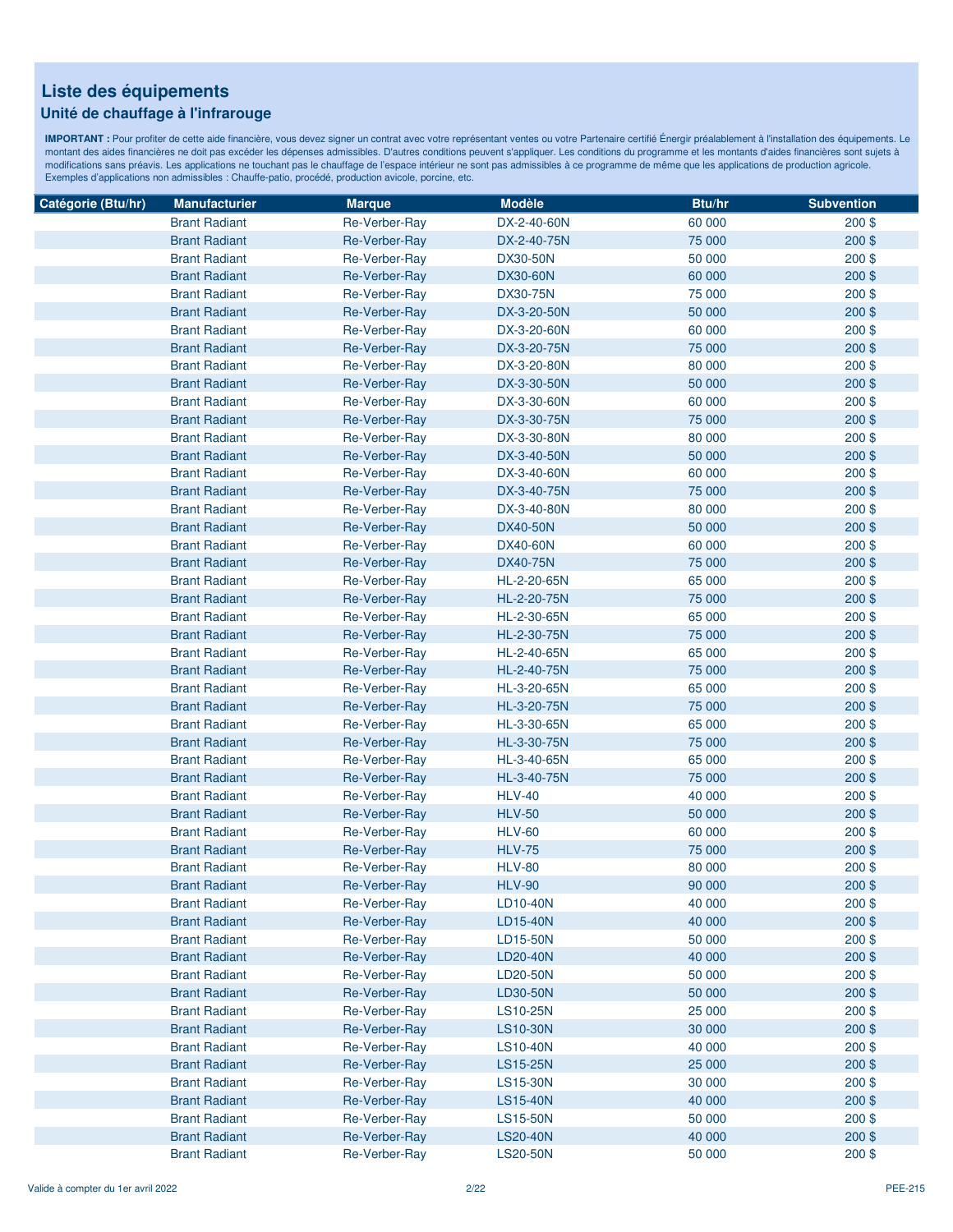### **Unité de chauffage à l'infrarouge**

| Catégorie (Btu/hr) | <b>Manufacturier</b>                                          | <b>Marque</b>                            | <b>Modèle</b>      | Btu/hr           | <b>Subvention</b>    |
|--------------------|---------------------------------------------------------------|------------------------------------------|--------------------|------------------|----------------------|
|                    | <b>Brant Radiant</b>                                          | Re-Verber-Ray                            | <b>LS30-50N</b>    | 50 000           | $200$ \$             |
|                    | <b>Brant Radiant</b>                                          | Re-Verber-Ray                            | <b>MP25-80N</b>    | 85 000           | $200$ \$             |
|                    | <b>Brant Radiant</b>                                          | Re-Verber-Ray                            | <b>MP30-80N</b>    | 85 000           | 200\$                |
|                    | <b>Brant Radiant</b>                                          | Re-Verber-Ray                            | <b>MP40-80N</b>    | 85 000           | 200\$                |
|                    | <b>Brant Radiant</b>                                          | Re-Verber-Ray                            | <b>SE20-50N</b>    | 50 000           | 200\$                |
|                    | <b>Brant Radiant</b>                                          | Re-Verber-Ray                            | <b>SE20-60N</b>    | 60 000           | 200\$                |
|                    | <b>Brant Radiant</b>                                          | Re-Verber-Ray                            | <b>SE20-75N</b>    | 75 000           | 200\$                |
|                    | <b>Brant Radiant</b>                                          | Re-Verber-Ray                            | <b>SE30-50N</b>    | 50 000           | 200\$                |
|                    | <b>Brant Radiant</b>                                          | Re-Verber-Ray                            | <b>SE30-60N</b>    | 60 000           | 200\$                |
|                    | <b>Brant Radiant</b>                                          | Re-Verber-Ray                            | <b>SE30-75N</b>    | 75 000           | 200\$                |
|                    | <b>Brant Radiant</b>                                          | <b>Re-Verber-Ray</b>                     | SE-3-20-50N        | 50 000           | 200\$                |
|                    | <b>Brant Radiant</b>                                          | Re-Verber-Ray                            | SE-3-20-60N        | 60 000           | 200\$                |
|                    | <b>Brant Radiant</b>                                          | Re-Verber-Ray                            | SE-3-20-75N        | 75 000           | 200\$                |
|                    | <b>Brant Radiant</b>                                          | <b>Re-Verber-Ray</b>                     | SE-3-30-50N        | 50 000           | $200$ \$             |
|                    | <b>Brant Radiant</b>                                          | Re-Verber-Ray                            | SE-3-30-60N        | 60 000           | 200\$                |
|                    | <b>Brant Radiant</b>                                          | Re-Verber-Ray                            | SE-3-30-75N        | 75 000           | 200\$                |
|                    | <b>Brant Radiant</b>                                          | Re-Verber-Ray                            | SE-3-40-50N        | 50 000           | 200\$                |
|                    | <b>Brant Radiant</b>                                          | Re-Verber-Ray                            | SE-3-40-60N        | 60 000           | 200\$                |
|                    | <b>Brant Radiant</b>                                          | Re-Verber-Ray                            | SE-3-40-75N        | 75 000           | 200\$                |
|                    | <b>Brant Radiant</b>                                          | Re-Verber-Ray                            | <b>SE40-50N</b>    | 50 000           | 200\$                |
|                    | <b>Brant Radiant</b>                                          | Re-Verber-Ray                            | <b>SE40-60N</b>    | 60 000           | 200\$                |
|                    | <b>Brant Radiant</b>                                          | Re-Verber-Ray                            | <b>SE40-75N</b>    | 75 000           | 200\$                |
|                    | <b>Brant Radiant</b>                                          | Re-Verber-Ray                            | <b>ST20-75N</b>    | 75 000           | $200$ \$             |
|                    | <b>Brant Radiant</b>                                          | Re-Verber-Ray                            | <b>ST30-75N</b>    | 75 000           | 200\$                |
|                    | <b>Brant Radiant</b>                                          | Re-Verber-Ray                            | ST-3-20-75N        | 75 000           | 200\$                |
|                    | <b>Brant Radiant</b>                                          | Re-Verber-Ray                            | ST-3-30-75N        | 75 000           | $200$ \$             |
|                    | <b>Brant Radiant</b>                                          | Re-Verber-Ray                            | ST-3-40-75N        | 75 000           | 200\$                |
|                    | <b>Brant Radiant</b>                                          | Re-Verber-Ray                            | ST40-75N           | 75 000           | 200\$                |
|                    | <b>Combustion Research Corp.</b>                              | Omega II                                 | 0911.NG            | 95 000           | 200\$                |
|                    | Combustion Research Corp.                                     | Omega II                                 | 0912.NG            | 90 000           | 200\$                |
|                    | Combustion Research Corp.                                     | Omega II                                 | 0913.NG            | 85 000           | 200\$                |
|                    | Combustion Research Corp.                                     | Omega II                                 | 0914.NG            | 80 000           | $200$ \$             |
|                    | <b>Combustion Research Corp.</b>                              | Omega II                                 | 0915.NG            | 75 000           | 200\$                |
|                    | Combustion Research Corp.                                     | Omega II                                 | 0916.NG            | 70 000           | 200\$                |
|                    | Combustion Research Corp.                                     | Omega II                                 | 0917.NG            | 65 000           | 200\$                |
|                    | Combustion Research Corp.                                     | Omega II                                 | 0918.NG            | 60 000           | $200$ \$             |
|                    | <b>Combustion Research Corp.</b>                              | Omega II                                 | 0919.NG            | 55 000           | 200\$                |
|                    | <b>Combustion Research Corp.</b>                              | Omega II                                 | 0920.NG            | 50 000           | 200\$                |
|                    | <b>Combustion Research Corp.</b>                              | Omega II                                 | 0921.NG            | 45 000           | $200$ \$             |
|                    | Combustion Research Corp.                                     | Omega II                                 | 0922.NG            | 40 000           | 200\$                |
|                    | <b>Combustion Research Corp.</b>                              | Refect-O-Ray EDS-3.8                     | 0875.NG(A)         | 75 000           | $200$ \$             |
|                    | Combustion Research Corp.                                     | Refect-O-Ray EDS-4                       | 8040.NG            | 40 000           | 200\$                |
|                    | <b>Combustion Research Corp.</b>                              | Refect-O-Ray EDS-4                       | 8045.NG            | 45 000           | $200$ \$             |
|                    | Combustion Research Corp.                                     | Refect-O-Ray EDS-4                       | 8050.NG            | 50 000           | $200$ \$             |
|                    | <b>Combustion Research Corp.</b>                              | Refect-O-Ray EDS-4                       | 8055.NG            | 55 000           | $200$ \$             |
|                    | Combustion Research Corp.                                     | Refect-O-Ray EDS-4                       | 8060.NG            | 60 000           | $200$ \$             |
|                    | Combustion Research Corp.                                     | Refect-O-Ray EDS-4                       | 8065.NG            | 65 000           | $200$ \$             |
|                    | Combustion Research Corp.<br><b>Combustion Research Corp.</b> | Refect-O-Ray EDS-4<br>Refect-O-Ray EDS-4 | 8070.NG<br>8075.NG | 70 000<br>75 000 | $200$ \$<br>$200$ \$ |
|                    | Combustion Research Corp.                                     | Refect-O-Ray EDS-4                       | 8080.NG            | 80 000           | $200$ \$             |
|                    | <b>Combustion Research Corp.</b>                              | Refect-O-Ray EDS-4                       | 8085.NG            | 85 000           | $200$ \$             |
|                    | Combustion Research Corp.                                     | Refect-O-Ray EDS-4                       | 8090.NG            | 90 000           | $200$ \$             |
|                    | Combustion Research Corp.                                     | Refect-O-Ray EDS-4                       | 8095.NG            | 95 000           | $200$ \$             |
|                    |                                                               |                                          |                    |                  |                      |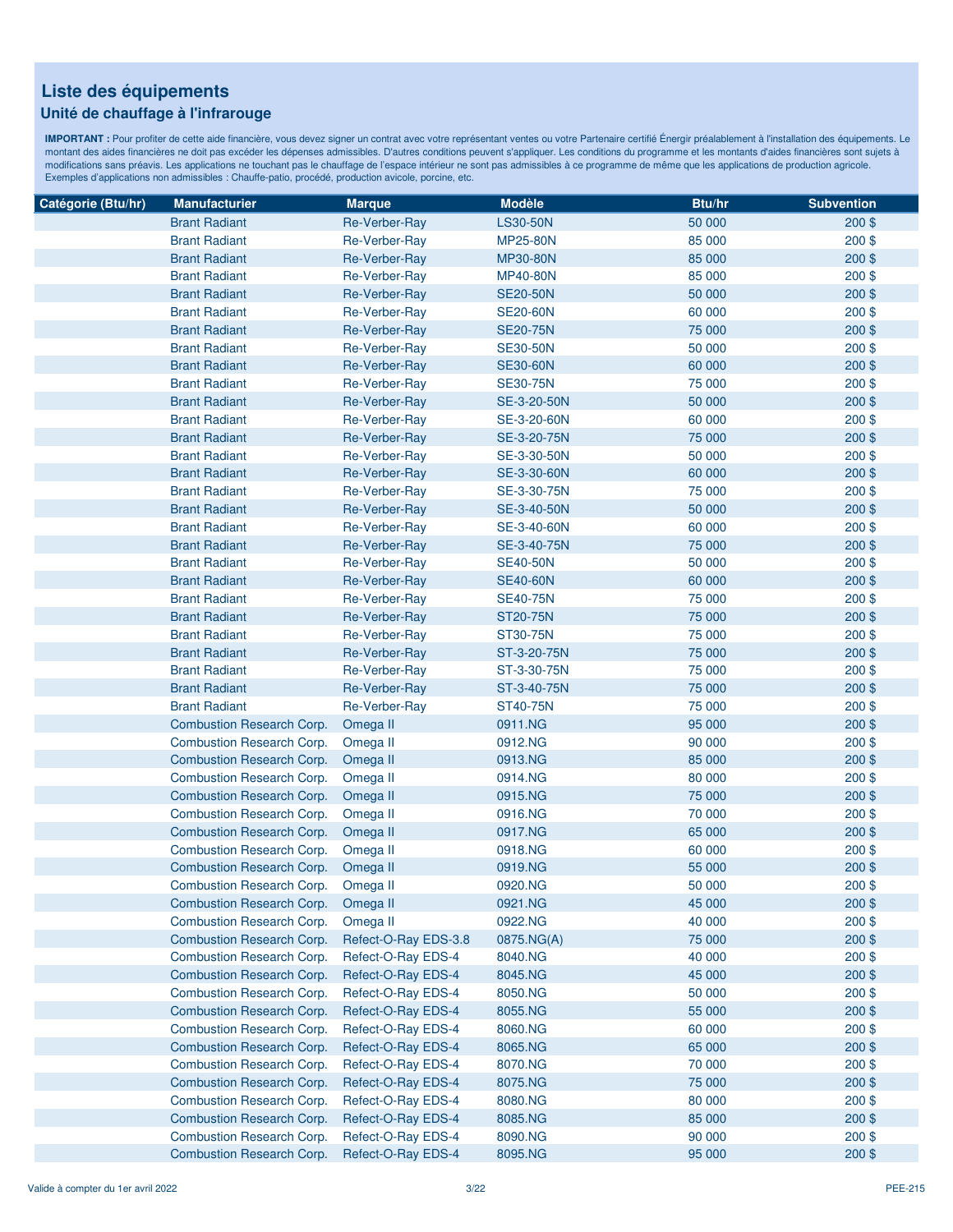### **Unité de chauffage à l'infrarouge**

| Catégorie (Btu/hr) | <b>Manufacturier</b>             | <b>Marque</b>    | <b>Modèle</b>      | Btu/hr | <b>Subvention</b> |
|--------------------|----------------------------------|------------------|--------------------|--------|-------------------|
|                    | Combustion Research Corp.        | Serengeti-IR     | 0918R.NG           | 60 000 | $200$ \$          |
|                    | <b>Combustion Research Corp.</b> | Serengeti-IR     | 0919R.NG           | 55 000 | $200$ \$          |
|                    | Combustion Research Corp.        | Serengeti-IR     | 0920R.NG           | 50 000 | $200$ \$          |
|                    | <b>Combustion Research Corp.</b> | Serengeti-IR     | 0921R.NG           | 45 000 | $200$ \$          |
|                    | Combustion Research Corp.        | Serengeti-IR     | 0922R.NG           | 40 000 | $200$ \$          |
|                    | <b>Combustion Research Corp.</b> | Synergy          | <b>OSY030.N</b>    | 30 000 | $200$ \$          |
|                    | Combustion Research Corp.        | Synergy          | <b>OSY035.N</b>    | 35 000 | $200$ \$          |
|                    | <b>Combustion Research Corp.</b> | Synergy          | <b>OSY040.N</b>    | 40 000 | 200\$             |
|                    | Combustion Research Corp.        | Synergy          | <b>OSY045.N</b>    | 45 000 | $200$ \$          |
|                    | <b>Combustion Research Corp.</b> | Synergy          | <b>OSY050.N</b>    | 50 000 | 200\$             |
|                    | <b>Combustion Research Corp.</b> | Synergy          | <b>OSY055.N</b>    | 55 000 | $200$ \$          |
|                    | <b>Combustion Research Corp.</b> | Synergy          | <b>OSY060.N</b>    | 60 000 | $200$ \$          |
|                    | <b>Combustion Research Corp.</b> | Synergy          | <b>OSY070.N</b>    | 70 000 | $200$ \$          |
|                    | <b>Combustion Research Corp.</b> | Synergy          | <b>OSY075.N</b>    | 75 000 | $200$ \$          |
|                    | Combustion Research Corp.        | Synergy          | <b>OSY080.N</b>    | 80 000 | $200$ \$          |
|                    | <b>Combustion Research Corp.</b> | Synergy          | <b>OSY085.N</b>    | 85 000 | $200$ \$          |
|                    | Combustion Research Corp.        | Synergy          | <b>OSY090.N</b>    | 90 000 | $200$ \$          |
|                    | <b>Combustion Research Corp.</b> | Synergy          | <b>OSY095.N</b>    | 95 000 | $200$ \$          |
|                    | <b>Infrasave</b>                 | Infrasave        | <b>EIH 60</b>      | 60 000 | $200$ \$          |
|                    | <b>Infrasave</b>                 | Infrasave        | <b>EIH 90</b>      | 90 000 | 200\$             |
|                    | Infrasave                        | Infrasave        | IL 25              | 25 000 | $200$ \$          |
|                    | Infrasave                        | <b>Infrasave</b> | IL 37              | 37 000 | $200$ \$          |
|                    | Infrasave                        | Infrasave        | IL 50              | 50 000 | $200$ \$          |
|                    | Infrasave                        | Infrasave        | IL 75              | 75 000 | $200$ \$          |
|                    | Infrasave                        | Infrasave        | <b>IQ 45</b>       | 45 000 | $200$ \$          |
|                    | Infrasave                        | Infrasave        | <b>IQ 60</b>       | 60 000 | $200$ \$          |
|                    | Infrasave                        | Infrasave        | <b>IQ 80</b>       | 80 000 | $200$ \$          |
|                    | Infrasave                        | <b>Infrasave</b> | <b>ITB 45</b>      | 45 000 | $200$ \$          |
|                    | Infrasave                        | Infrasave        | <b>ITB 60</b>      | 60 000 | $200$ \$          |
|                    | Infrasave                        | Infrasave        | <b>ITB 80</b>      | 80 000 | $200$ \$          |
|                    | <b>Infrasave</b>                 | <b>Infrasave</b> | <b>ITB U60</b>     | 60 000 | $200$ \$          |
|                    | <b>Infrasave</b>                 | Infrasave        | ITB U80            | 80 000 | $200$ \$          |
|                    | Infrasave                        | Infrasave        | <b>ITT 80/60</b>   | 80 000 | $200$ \$          |
|                    | Infrasave                        | Infrasave        | <b>ITT U 80/60</b> | 80 000 | $200$ \$          |
|                    | Infrasave                        | Infrasave        | IW/ IW2 -45        | 45 000 | 200\$             |
|                    | Infrasave                        | Infrasave        | IW/ IW2 -60        | 60 000 | $200$ \$          |
|                    | <b>Infrasave</b>                 | Infrasave        | IW/ IW2 -80        | 80 000 | $200$ \$          |
|                    | <b>Infrasave</b>                 | <b>Infrasave</b> | <b>IWP 45</b>      | 45 000 | 200\$             |
|                    | Infrasave                        | Infrasave        | <b>IWP 60</b>      | 60 000 | $200$ \$          |
|                    | Infrasave                        | Infrasave        | <b>IWP 80</b>      | 80 000 | $200$ \$          |
|                    | <b>IR Energy</b>                 | Habanero         | HAB-M20            | 20 000 | $200$ \$          |
|                    | <b>IR Energy</b>                 | Habanero         | <b>HAB-M40</b>     | 40 000 | $200$ \$          |
|                    | <b>IR Energy</b>                 | Habanero         | <b>HAB-M50</b>     | 50 000 | $200$ \$          |
|                    | <b>Mestek</b>                    | Beacon/Morris    | <b>RBD30</b>       | 30 000 | $200$ \$          |
|                    | <b>Mestek</b>                    | Beacon/Morris    | <b>RBD35</b>       | 35 000 | $200$ \$          |
|                    | <b>Mestek</b>                    | Beacon/Morris    | <b>RBD40</b>       | 40 000 | $200$ \$          |
|                    | <b>Mestek</b>                    | Beacon/Morris    | <b>RBD60</b>       | 65 000 | $200$ \$          |
|                    | <b>Mestek</b>                    | Beacon/Morris    | RBD70              | 70 000 | $200$ \$          |
|                    | <b>Mestek</b>                    | Beacon/Morris    | <b>RBD80</b>       | 80 000 | $200$ \$          |
|                    | <b>Mestek</b>                    | Beacon/Morris    | <b>RBG25</b>       | 25 000 | $200$ \$          |
|                    | <b>Mestek</b>                    | Beacon/Morris    | <b>RBG35</b>       | 35 000 | $200$ \$          |
|                    | <b>Mestek</b>                    | Beacon/Morris    | <b>RBG45</b>       | 45 000 | $200$ \$          |
|                    | <b>Mestek</b>                    | Beacon/Morris    | <b>RBM30</b>       | 26 000 | 200\$             |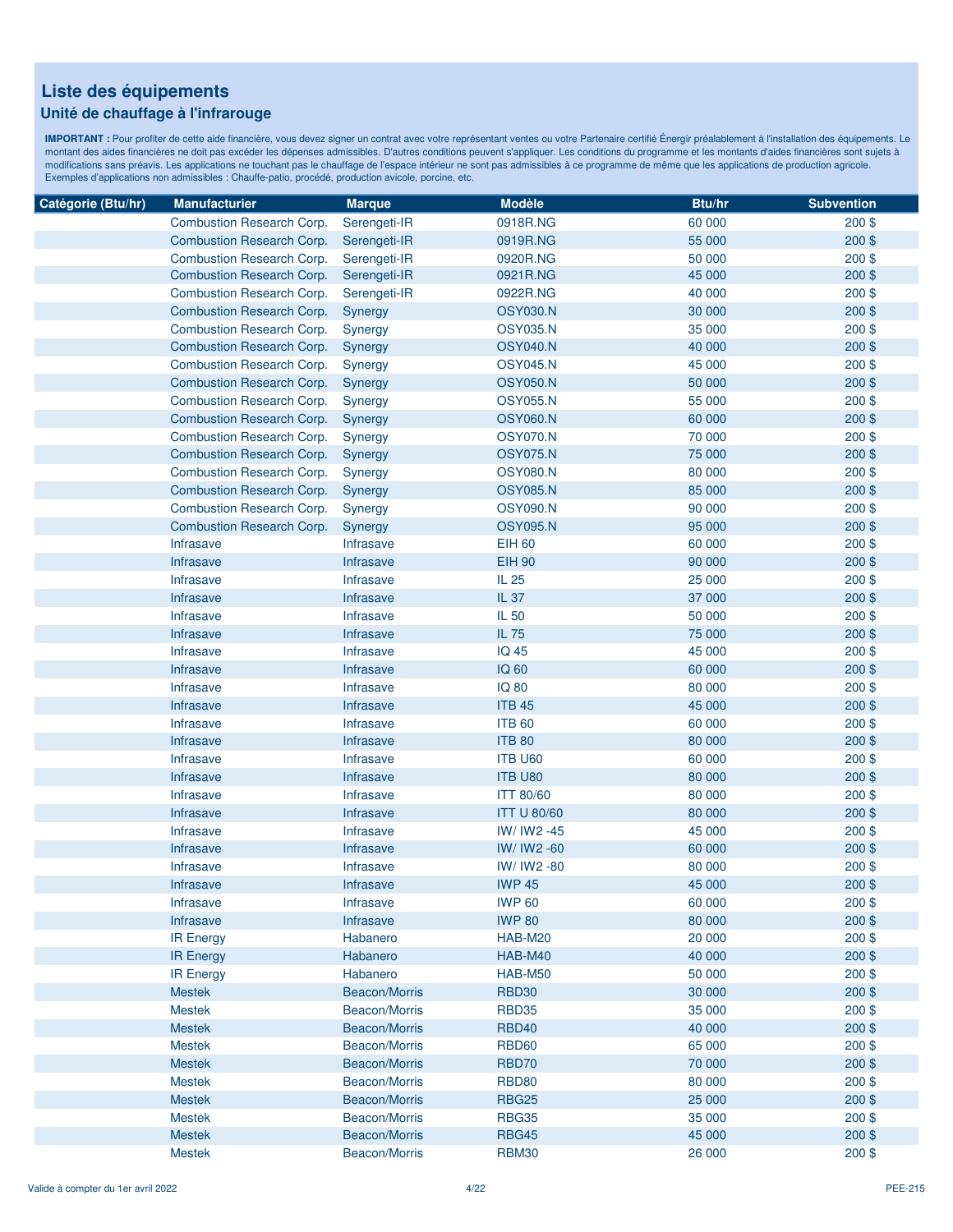### **Unité de chauffage à l'infrarouge**

| Catégorie (Btu/hr) | <b>Manufacturier</b>  | <b>Marque</b>        | <b>Modèle</b> | Btu/hr | <b>Subvention</b> |
|--------------------|-----------------------|----------------------|---------------|--------|-------------------|
|                    | <b>Mestek</b>         | Beacon/Morris        | <b>RBM50</b>  | 52 000 | $200$ \$          |
|                    | <b>Mestek</b>         | <b>Beacon/Morris</b> | <b>RBS40</b>  | 40 000 | $200$ \$          |
|                    | <b>Mestek</b>         | Beacon/Morris        | <b>RBS50</b>  | 50 000 | $200$ \$          |
|                    | <b>Mestek</b>         | Beacon/Morris        | <b>RBS75</b>  | 75 000 | 200\$             |
|                    | <b>Mestek</b>         | Beacon/Morris        | <b>RBU40</b>  | 40 000 | $200$ \$          |
|                    | <b>Mestek</b>         | Beacon/Morris        | <b>RBU50</b>  | 50 000 | $200$ \$          |
|                    | <b>Mestek</b>         | Beacon/Morris        | <b>RBU75</b>  | 75 000 | 200\$             |
|                    | <b>Mestek</b>         | <b>Sterling</b>      | <b>RSD30</b>  | 30 000 | 200\$             |
|                    | <b>Mestek</b>         | <b>Sterling</b>      | <b>RSD35</b>  | 35 000 | 200\$             |
|                    | <b>Mestek</b>         | <b>Sterling</b>      | <b>RSD40</b>  | 40 000 | $200$ \$          |
|                    | <b>Mestek</b>         | <b>Sterling</b>      | <b>RSD60</b>  | 60 000 | $200$ \$          |
|                    | <b>Mestek</b>         | <b>Sterling</b>      | <b>RSD70</b>  | 70 000 | $200$ \$          |
|                    | <b>Mestek</b>         | <b>Sterling</b>      | <b>RSD80</b>  | 80 000 | $200$ \$          |
|                    | <b>Mestek</b>         | <b>Sterling</b>      | <b>RSG025</b> | 25 000 | $200$ \$          |
|                    | <b>Mestek</b>         | <b>Sterling</b>      | <b>RSG035</b> | 35 000 | $200$ \$          |
|                    | <b>Mestek</b>         | <b>Sterling</b>      | <b>RSG045</b> | 45 000 | $200$ \$          |
|                    | <b>Mestek</b>         |                      | <b>RSM30</b>  | 26 000 | 200\$             |
|                    | <b>Mestek</b>         | <b>Sterling</b>      |               |        |                   |
|                    |                       | <b>Sterling</b>      | <b>RSM50</b>  | 52 000 | $200$ \$          |
|                    | <b>Mestek</b>         | <b>Sterling</b>      | <b>RSS040</b> | 40 000 | 200\$             |
|                    | <b>Mestek</b>         | <b>Sterling</b>      | <b>RSS050</b> | 50 000 | $200$ \$          |
|                    | <b>Mestek</b>         | <b>Sterling</b>      | <b>RSS075</b> | 75 000 | 200\$             |
|                    | <b>Mestek</b>         | <b>Sterling</b>      | <b>RSU040</b> | 40 000 | $200$ \$          |
|                    | <b>Mestek</b>         | <b>Sterling</b>      | <b>RSU050</b> | 50 000 | $200$ \$          |
|                    | <b>Mestek</b>         | <b>Sterling</b>      | <b>RSU075</b> | 75 000 | $200$ \$          |
|                    | <b>Roberts Gordon</b> | <b>CARIBE</b>        | CGTH-30       | 30 000 | $200$ \$          |
|                    | <b>Roberts Gordon</b> | <b>CARIBE</b>        | CGTH-40       | 40 000 | $200$ \$          |
|                    | <b>Roberts Gordon</b> | <b>CARIBE</b>        | CGTH-50       | 50 000 | $200$ \$          |
|                    | <b>Roberts Gordon</b> | Compact              | <b>DF-80</b>  | 80 000 | $200$ \$          |
|                    | <b>Roberts Gordon</b> | CoRayVac             | CRV B-2       | 20 000 | 200\$             |
|                    | <b>Roberts Gordon</b> | CoRayVac             | CRV B-4       | 40 000 | $200$ \$          |
|                    | <b>Roberts Gordon</b> | CoRayVac             | CRV B-6       | 60 000 | 200\$             |
|                    | <b>Roberts Gordon</b> | <b>CoRayVac</b>      | CRV B-8       | 80 000 | 200\$             |
|                    | <b>Roberts Gordon</b> | CoRayVac             | CRV B-9       | 90 000 | 200\$             |
|                    | <b>Roberts Gordon</b> | CoRayVac             | CRVSF-2       | 20 000 | 200\$             |
|                    | <b>Roberts Gordon</b> | CoRayVac             | CRVSF-4       | 40 000 | $200$ \$          |
|                    | <b>Roberts Gordon</b> | CoRayVac             | CRVSF-6       | 60 000 | $200$ \$          |
|                    | <b>Roberts Gordon</b> | CoRayVac             | CRVSF-60      | 60 000 | 200\$             |
|                    | <b>Roberts Gordon</b> | CoRayVac             | CRVSF-8       | 80 000 | 200\$             |
|                    | <b>Roberts Gordon</b> | CoRayVac             | CRVSF-80      | 80 000 | $200$ \$          |
|                    | <b>Roberts Gordon</b> | GordonRay BH         | <b>BH-40</b>  | 40 000 | $200$ \$          |
|                    | <b>Roberts Gordon</b> | GordonRay BH         | <b>BH-60</b>  | 60 000 | 200\$             |
|                    | <b>Roberts Gordon</b> | GordonRay BH         | <b>BH-80</b>  | 80 000 | $200$ \$          |
|                    | <b>Roberts Gordon</b> | <b>NDUSTRIA GG</b>   | GG-30         | 33 000 | $200$ \$          |
|                    | <b>Roberts Gordon</b> | NDUSTRIA GG          | GG-35         | 35 000 | $200$ \$          |
|                    | <b>Roberts Gordon</b> | <b>NDUSTRIA GG</b>   | <b>GG-40</b>  | 40 000 | $200$ \$          |
|                    | <b>Roberts Gordon</b> | <b>NDUSTRIA GG</b>   | GG-60         | 65 000 | $200$ \$          |
|                    | <b>Roberts Gordon</b> | <b>NDUSTRIA GG</b>   | <b>GG-70</b>  | 70 000 | $200$ \$          |
|                    | <b>Roberts Gordon</b> | NDUSTRIA GG          | <b>GG-80</b>  | 80 000 | $200$ \$          |
|                    | <b>Roberts Gordon</b> | <b>NDUSTRIA NBH</b>  | <b>NBH-40</b> | 40 000 | $200$ \$          |
|                    | <b>Roberts Gordon</b> | <b>NDUSTRIA NBH</b>  | <b>NBH-60</b> | 60 000 | $200$ \$          |
|                    | <b>Roberts Gordon</b> | <b>NDUSTRIA NBH</b>  | <b>NBH-80</b> | 80 000 | $200$ \$          |
|                    | <b>Roberts Gordon</b> | <b>NDUSTRIA NHE</b>  | <b>NHE-40</b> | 40 000 | $200$ \$          |
|                    | <b>Roberts Gordon</b> | <b>NDUSTRIA NHE</b>  | <b>NHE-60</b> | 60 000 | 200\$             |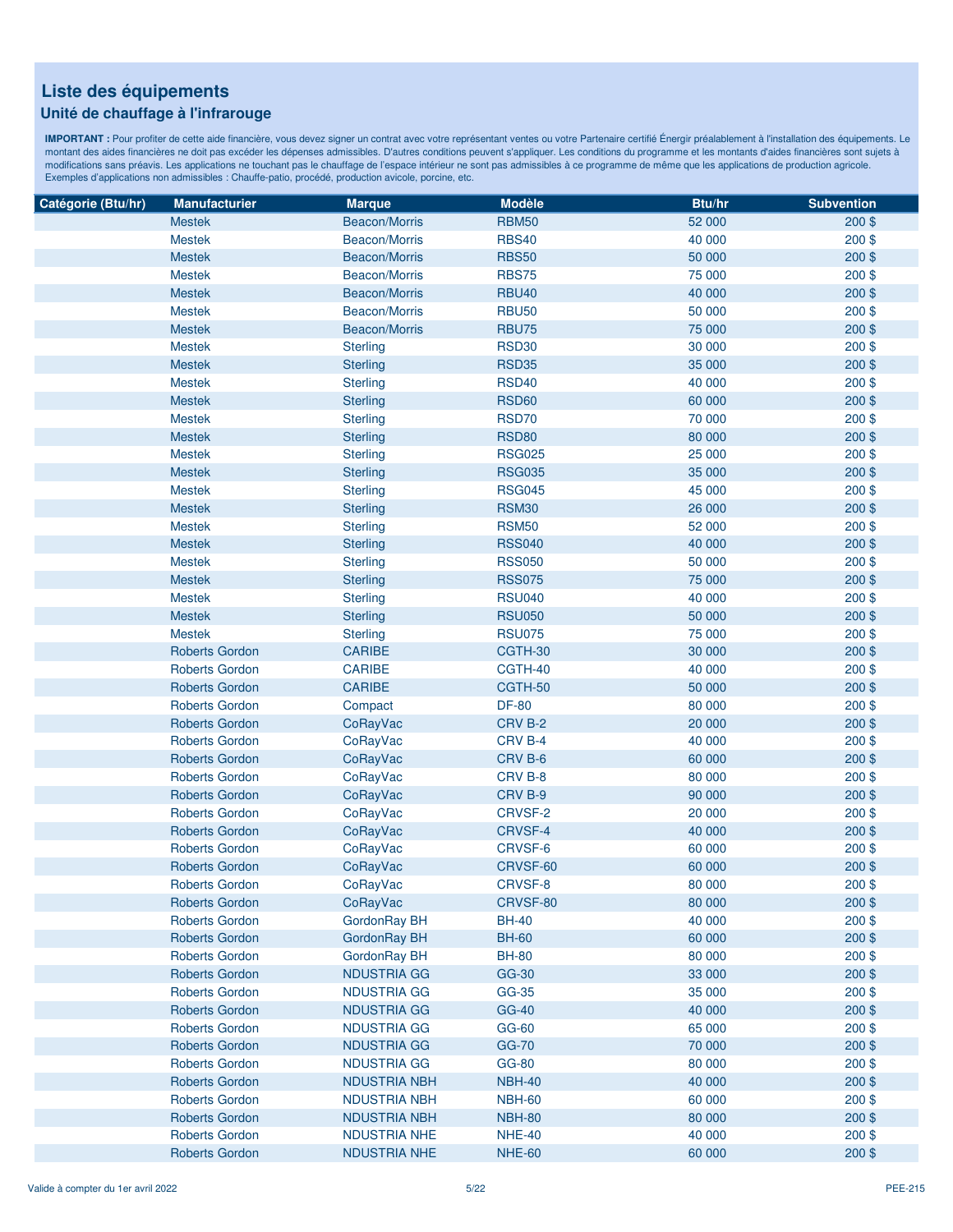### **Unité de chauffage à l'infrarouge**

| Catégorie (Btu/hr) | <b>Manufacturier</b>  | <b>Marque</b>             | <b>Modèle</b>              | Btu/hr | <b>Subvention</b> |
|--------------------|-----------------------|---------------------------|----------------------------|--------|-------------------|
|                    | <b>Roberts Gordon</b> | <b>NDUSTRIA NHE</b>       | <b>NHE-80</b>              | 80 000 | $200$ \$          |
|                    | <b>Roberts Gordon</b> | Vantage HE                | $HE(A)-40$                 | 40 000 | $200$ \$          |
|                    | <b>Roberts Gordon</b> | Vantage HE                | $HE(A)-60$                 | 60 000 | $200$ \$          |
|                    | <b>Roberts Gordon</b> | Vantage HE                | $HE(A)-80$                 | 80 000 | $200$ \$          |
|                    | <b>Roberts Gordon</b> | Vantage HEV               | <b>HEV-40</b>              | 40 000 | $200$ \$          |
|                    | <b>Roberts Gordon</b> | Vantage HEV               | <b>HEV-60</b>              | 60 000 | 200\$             |
|                    | <b>Roberts Gordon</b> | Vantage HEV               | <b>HEV-80</b>              | 80 000 | $200$ \$          |
|                    | <b>Roberts Gordon</b> | Vantage II                | <b>CTH2-40</b>             | 40 000 | 200\$             |
|                    | <b>Roberts Gordon</b> | Vantage II                | <b>CTH2-60</b>             | 60 000 | $200$ \$          |
|                    | <b>Roberts Gordon</b> | Vantage II                | <b>CTH2-80</b>             | 80 000 | $200$ \$          |
|                    | <b>Roberts Gordon</b> | <b>Vantage Modulating</b> | <b>CTH3-80</b>             | 80 000 | $200$ \$          |
|                    | <b>Roberts Gordon</b> | Vantage NP                | CTHN-40                    | 40 000 | $200$ \$          |
|                    | <b>Roberts Gordon</b> | Vantage NP                | CTHN-60                    | 60 000 | $200$ \$          |
|                    | <b>Roberts Gordon</b> | Vantage NP                | CTHN-80                    | 80 000 | $200$ \$          |
|                    | <b>Schwank</b>        | Infrasave                 | SuperTube - IST-MB08       | 80 000 | 200\$             |
|                    | Schwank               | Infrasave                 | SuperTube - IST-SB05       | 50 000 | $200$ \$          |
|                    | Schwank               | Infrasave                 | SuperTube - IST-SB06       | 65 000 | $200$ \$          |
|                    | <b>Schwank</b>        | Infrasave                 | SuperTube - IST-SB08       | 80 000 | 200\$             |
|                    | Schwank               | <b>Infrasave</b>          | SuperTube - IST-TB05       | 50 000 | $200$ \$          |
|                    | <b>Schwank</b>        | Infrasave                 | SuperTube - IST-TB06       | 65 000 | $200$ \$          |
|                    | Schwank               | Infrasave                 | SuperTube - IST-TB08       | 80 000 | $200$ \$          |
|                    | Schwank               | Schwank                   | BuilderSchwank - S100-45   | 45 000 | $200$ \$          |
|                    | Schwank               | Schwank                   | BuilderSchwank - S100-60   | 60 000 | $200$ \$          |
|                    | Schwank               | Schwank                   | BuilderSchwank - S100-80   | 80 000 | $200$ \$          |
|                    | <b>Schwank</b>        | Schwank                   | BuilderSchwank - S100U-60  | 60 000 | $200$ \$          |
|                    | <b>Schwank</b>        | <b>Schwank</b>            | BuilderSchwank - S100U-80  | 80 000 | $200$ \$          |
|                    | <b>Schwank</b>        | Schwank                   | DuraSchwank - SPW-JZ-45    | 45 000 | $200$ \$          |
|                    | Schwank               | Schwank                   | DuraSchwank - SPW-JZ-60    | 60 000 | $200$ \$          |
|                    | Schwank               | Schwank                   | DuraSchwank - SPW-JZ-80    | 80 000 | $200$ \$          |
|                    | <b>Schwank</b>        | Schwank                   | DuraSchwank - STW-JZ-45    | 45 000 | $200$ \$          |
|                    | Schwank               | Schwank                   | DuraSchwank - STW-JZ-60    | 60 000 | $200$ \$          |
|                    | <b>Schwank</b>        | <b>Schwank</b>            | DuraSchwank - STW-JZ-80    | 80 000 | 200\$             |
|                    | Schwank               | <b>Schwank</b>            | EcoSchwank 10              | 35 000 | $200$ \$          |
|                    | Schwank               | Schwank                   | EcoSchwank 13              | 50 000 | $200$ \$          |
|                    | <b>Schwank</b>        | <b>Schwank</b>            | EcoSchwank 18              | 71 500 | $200$ \$          |
|                    | Schwank               | <b>Schwank</b>            | EcoSchwank 6               | 21 500 | $200$ \$          |
|                    | <b>Schwank</b>        | Schwank                   | PremierSchwank - STS-JZ-45 | 45 000 | $200$ \$          |
|                    | <b>Schwank</b>        | <b>Schwank</b>            | PremierSchwank - STS-JZ-60 | 60 000 | $200$ \$          |
|                    | <b>Schwank</b>        | Schwank                   | PremierSchwank - STS-JZ-80 | 80 000 | $200$ \$          |
|                    | Schwank               | Schwank                   | PrimoSchwank 10            | 37 500 | $200$ \$          |
|                    | Schwank               | Schwank                   | PrimoSchwank 15            | 56 000 | $200$ \$          |
|                    | Schwank               | Schwank                   | PrimoSchwank 20            | 75 000 | $200$ \$          |
|                    | Schwank               | Schwank                   | SuperTube - SST-MB08       | 80 000 | $200$ \$          |
|                    | Schwank               | Schwank                   | SuperTube - SST-SB05       | 50 000 | $200$ \$          |
|                    | Schwank               | Schwank                   | SuperTube - SST-SB06       | 65 000 | $200$ \$          |
|                    | <b>Schwank</b>        | Schwank                   | SuperTube - SST-SB08       | 80 000 | $200$ \$          |
|                    | Schwank               | Schwank                   | SuperTube - SST-TB05       | 50 000 | $200$ \$          |
|                    | Schwank               | Schwank                   | SuperTube - SST-TB06       | 65 000 | $200$ \$          |
|                    | Schwank               | Schwank                   | SuperTube - SST-TB08       | 80 000 | $200$ \$          |
|                    | Schwank               | Schwank                   | SupraSchwank 10            | 29 500 | $200$ \$          |
|                    | Schwank               | Schwank                   | SupraSchwank 15            | 44 000 | $200$ \$          |
|                    | Schwank               | Schwank                   | SupraSchwank 20            | 59 000 | 200\$             |
|                    | Schwank               | Schwank                   | SupraSchwank 30            | 88 500 | 200\$             |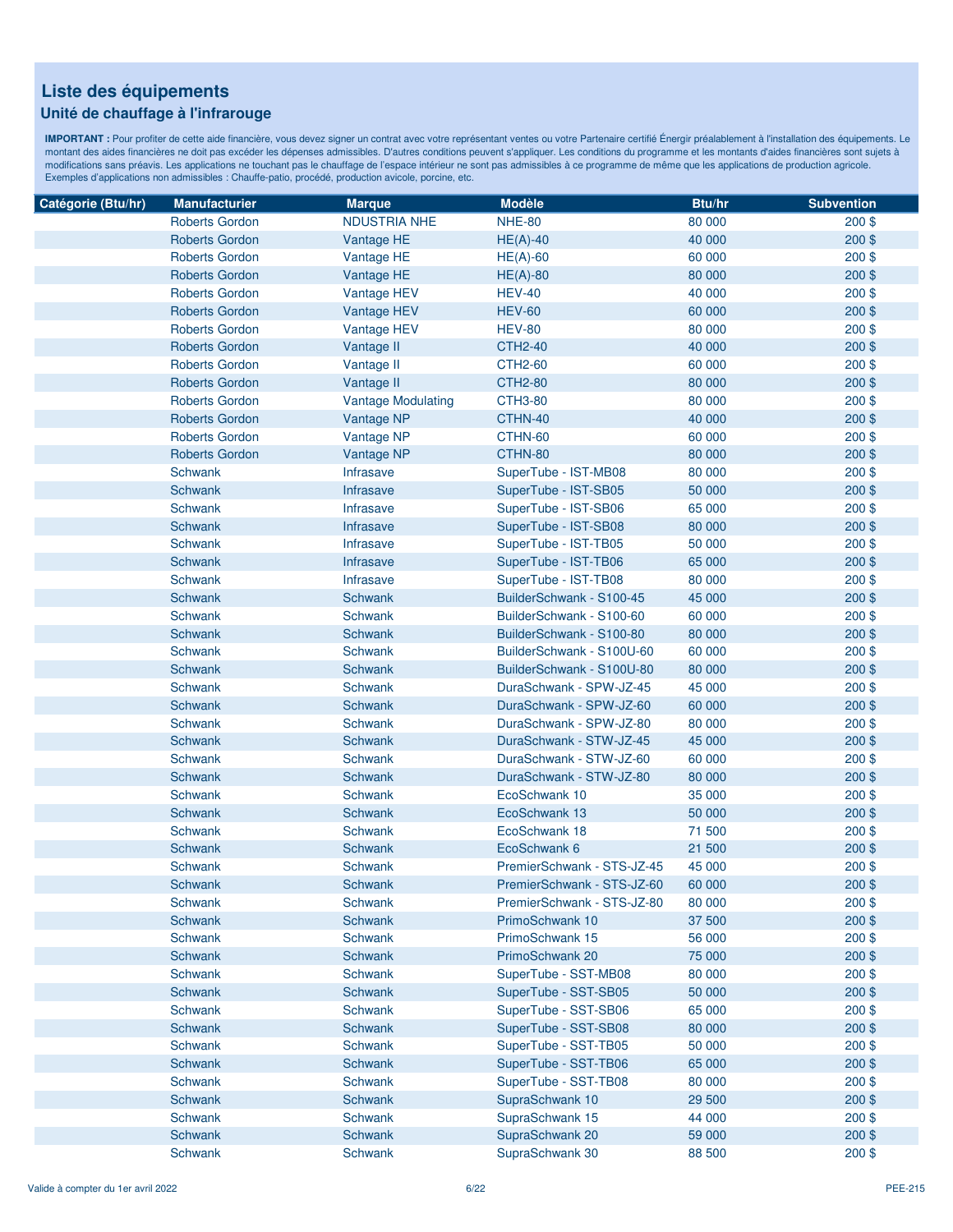### **Unité de chauffage à l'infrarouge**

| Catégorie (Btu/hr) | <b>Manufacturier</b> | <b>Marque</b>  | <b>Modèle</b>            | Btu/hr | <b>Subvention</b> |
|--------------------|----------------------|----------------|--------------------------|--------|-------------------|
|                    | Schwank              | Schwank        | UltraSchwank - UHE-60    | 60 000 | $200$ \$          |
|                    | Schwank              | Schwank        | UltraSchwank - UHE-90    | 90 000 | $200$ \$          |
|                    | Schwank              | Schwank        | Whisper-JET - SET-80/60  | 80 000 | $200$ \$          |
|                    | Schwank              | <b>Schwank</b> | Whisper-JET - SETU-80/60 | 80 000 | 200\$             |
|                    | Schwank              | superTube      | SST-MS08                 | 80 000 | $200$ \$          |
|                    | Schwank              | superTube      | SST-MX08                 | 80 000 | 200\$             |
|                    | Schwank              | superTube      | SST-MZ08                 | 80 000 | 200\$             |
|                    | Schwank              | superTube      | <b>SST-SS05</b>          | 50 000 | 200\$             |
|                    | Schwank              | superTube      | <b>SST-SS06</b>          | 65 000 | $200$ \$          |
|                    | Schwank              | superTube      | <b>SST-SS08</b>          | 80 000 | 200\$             |
|                    | Schwank              | superTube      | SST-SU05                 | 50 000 | 200\$             |
|                    | Schwank              | superTube      | SST-SU06                 | 65 000 | $200$ \$          |
|                    | Schwank              | superTube      | SST-SU08                 | 80 000 | 200\$             |
|                    | Schwank              | superTube      | SST-SX05                 | 50 000 | $200$ \$          |
|                    | Schwank              | superTube      | SST-SX06                 | 65 000 | $200$ \$          |
|                    | Schwank              | superTube      | SST-SX08                 | 80 000 | 200\$             |
|                    | Schwank              | superTube      | SST-SZ05                 | 50 000 | $200$ \$          |
|                    | Schwank              | superTube      | SST-SZ06                 | 65 000 | 200\$             |
|                    | Schwank              | superTube      | SST-SZ08                 | 80 000 | 200\$             |
|                    | Schwank              | superTube      |                          | 50 000 | $200$ \$          |
|                    | Schwank              |                | SST-TU05<br>SST-TU06     |        |                   |
|                    |                      | superTube      |                          | 65 000 | 200\$             |
|                    | Schwank              | superTube      | SST-TU08                 | 80 000 | 200\$             |
|                    | Space-Ray            | Space-Ray      | <b>CB20</b>              | 20 000 | 200\$             |
|                    | Space-Ray            | Space-Ray      | <b>CB30</b>              | 30 000 | 200\$             |
|                    | Space-Ray            | Space-Ray      | <b>CB40</b>              | 40 000 | 200\$             |
|                    | Space-Ray            | Space-Ray      | <b>CB50</b>              | 50 000 | $200$ \$          |
|                    | Space-Ray            | Space-Ray      | <b>DK30</b>              | 30 000 | 200\$             |
|                    | Space-Ray            | Space-Ray      | <b>DK35</b>              | 35 000 | $200$ \$          |
|                    | Space-Ray            | Space-Ray      | <b>DK40</b>              | 40 000 | 200\$             |
|                    | Space-Ray            | Space-Ray      | <b>DK60</b>              | 60 000 | 200\$             |
|                    | Space-Ray            | Space-Ray      | <b>DK70</b>              | 70 000 | 200\$             |
|                    | Space-Ray            | Space-Ray      | <b>DK80</b>              | 80 000 | 200\$             |
|                    | Space-Ray            | Space-Ray      | <b>ETS40</b>             | 40 000 | $200$ \$          |
|                    | Space-Ray            | Space-Ray      | <b>ETS50</b>             | 50 000 | 200\$             |
|                    | Space-Ray            | Space-Ray      | <b>ETS60</b>             | 60 000 | 200\$             |
|                    | Space-Ray            | Space-Ray      | ETS75                    | 75 000 | 200\$             |
|                    | Space-Ray            | Space-Ray      | <b>ETS80</b>             | 80 000 | $200$ \$          |
|                    | Space-Ray            | Space-Ray      | <b>ETS90</b>             | 90 000 | 200\$             |
|                    | Space-Ray            | Space-Ray      | <b>ETU40</b>             | 40 000 | $200$ \$          |
|                    | Space-Ray            | Space-Ray      | <b>ETU50</b>             | 50 000 | $200$ \$          |
|                    | Space-Ray            | Space-Ray      | <b>ETU60</b>             | 60 000 | $200$ \$          |
|                    | Space-Ray            | Space-Ray      | ETU75                    | 75 000 | $200$ \$          |
|                    | Space-Ray            | Space-Ray      | <b>ETU80</b>             | 80 000 | $200$ \$          |
|                    | Space-Ray            | Space-Ray      | ETU90                    | 90 000 | $200$ \$          |
|                    | Space-Ray            | Space-Ray      | <b>LTS40</b>             | 40 000 | $200$ \$          |
|                    | Space-Ray            | Space-Ray      | <b>LTS50</b>             | 50 000 | $200$ \$          |
|                    | Space-Ray            | Space-Ray      | <b>LTS60</b>             | 60 000 | 200\$             |
|                    | Space-Ray            | Space-Ray      | <b>LTS75</b>             | 75 000 | $200$ \$          |
|                    | Space-Ray            | Space-Ray      | <b>LTS80</b>             | 80 000 | 200\$             |
|                    | Space-Ray            | Space-Ray      | <b>LTS90</b>             | 90 000 | 200\$             |
|                    | Space-Ray            | Space-Ray      | LTU <sub>40</sub>        | 40 000 | 200\$             |
|                    | Space-Ray            | Space-Ray      | <b>LTU50</b>             | 50 000 | 200\$             |
|                    | Space-Ray            | Space-Ray      | <b>LTU60</b>             | 60 000 | 200\$             |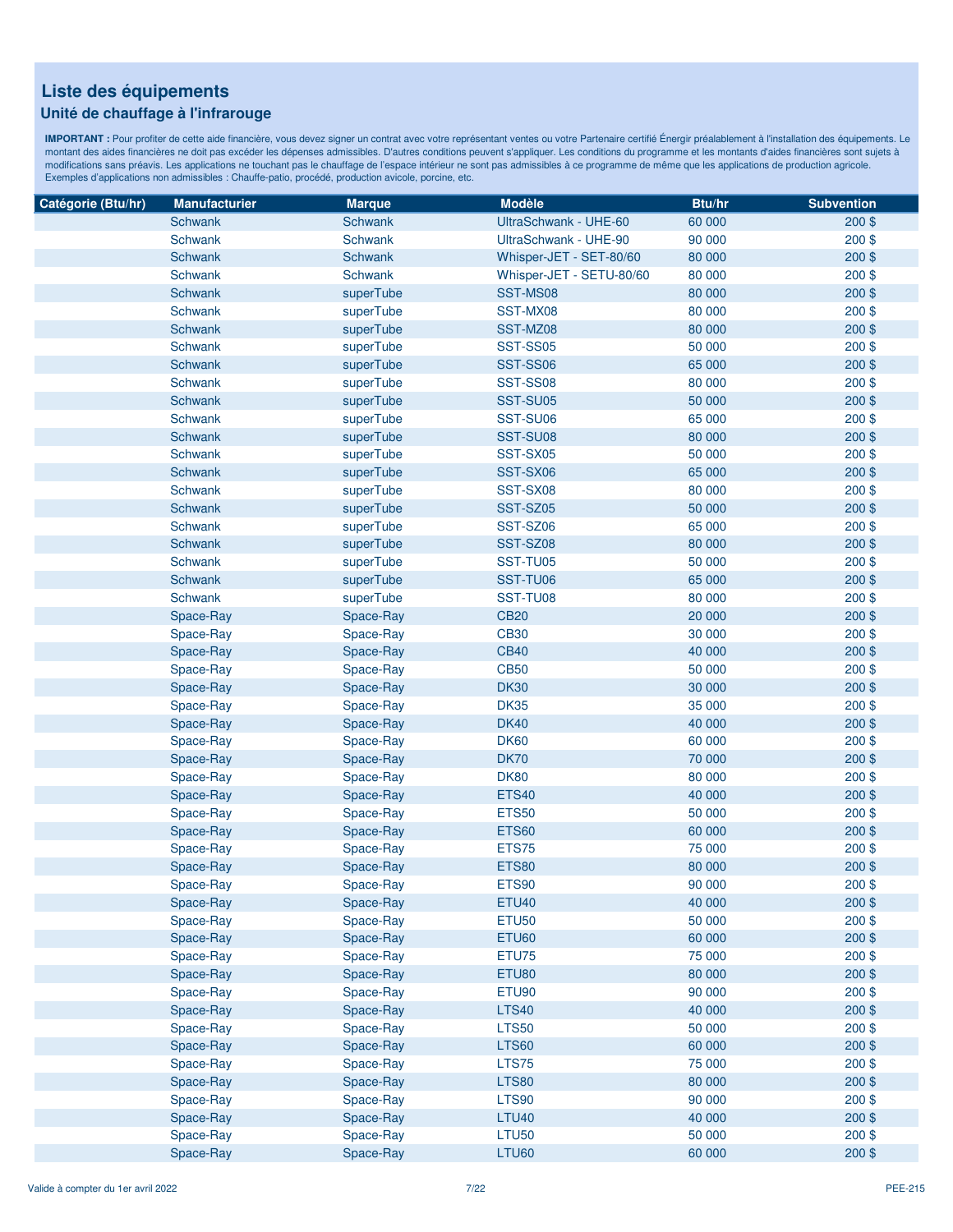### **Unité de chauffage à l'infrarouge**

| Catégorie (Btu/hr) | <b>Manufacturier</b>             | <b>Marque</b>          | <b>Modèle</b>      | Btu/hr | <b>Subvention</b> |
|--------------------|----------------------------------|------------------------|--------------------|--------|-------------------|
|                    | Space-Ray                        | Space-Ray              | LTU75              | 75 000 | $200$ \$          |
|                    | Space-Ray                        | Space-Ray              | LTU80              | 80 000 | 200\$             |
|                    | Space-Ray                        | Space-Ray              | LTU90              | 90 000 | $200$ \$          |
|                    | Space-Ray                        | Space-Ray              | <b>NXS50-15-N5</b> | 50 000 | $200$ \$          |
|                    | Space-Ray                        | Space-Ray              | NXS50-15-N7        | 50 000 | $200$ \$          |
|                    | Space-Ray                        | Space-Ray              | NXS85-20-N5        | 85 000 | $200$ \$          |
|                    | Space-Ray                        | Space-Ray              | NXS85-20-N7        | 85 000 | $200$ \$          |
|                    | Space-Ray                        | Space-Ray              | NXU50-20-N5        | 50 000 | 200\$             |
|                    | Space-Ray                        | Space-Ray              | <b>NXU50-20-N7</b> | 50 000 | 200\$             |
|                    | Space-Ray                        | Space-Ray              | <b>NXU85-20-N5</b> | 85 000 | 200\$             |
|                    | Space-Ray                        | Space-Ray              | <b>NXU85-20-N7</b> | 85 000 | $200$ \$          |
|                    | Space-Ray                        | Space-Ray              | <b>PTS40</b>       | 40 000 | $200$ \$          |
|                    | Space-Ray                        | Space-Ray              | <b>PTS50</b>       | 50 000 | $200$ \$          |
|                    | Space-Ray                        | Space-Ray              | PTS75              | 75 000 | $200$ \$          |
|                    | Space-Ray                        | Space-Ray              | <b>PTU40</b>       | 40 000 | $200$ \$          |
|                    | Space-Ray                        | Space-Ray              | <b>PTU50</b>       | 50 000 | $200$ \$          |
|                    | Space-Ray                        | Space-Ray              | PTU75              | 75 000 | 200\$             |
|                    | Space-Ray                        | Space-Ray              | RSCA3              | 26 000 | 200\$             |
|                    | Space-Ray                        | Space-Ray              | RSCA6              | 52 000 | $200$ \$          |
|                    | <b>Superior Radiant Products</b> | Even tube              | <b>ET 40</b>       | 40 000 | 200\$             |
|                    | <b>Superior Radiant Products</b> | Even tube              | ET 60              | 60 000 | 200\$             |
|                    | <b>Superior Radiant Products</b> | Even Tube              | <b>ET 80</b>       | 80 000 | 200\$             |
|                    | <b>Superior Radiant Products</b> | <b>GoGas KMI Novus</b> | <b>KMI 20</b>      | 21 000 | $200$ \$          |
|                    | <b>Superior Radiant Products</b> | <b>GoGas KMI Novus</b> | <b>KMI 40</b>      | 45 000 | $200$ \$          |
|                    | <b>Superior Radiant Products</b> | <b>GoGas KMI Novus</b> | <b>KMI 60</b>      | 65 000 | $200$ \$          |
|                    | <b>Superior Radiant Products</b> | <b>GoGas KMI Novus</b> | <b>KMI 90</b>      | 90 000 | $200$ \$          |
|                    | <b>Superior Radiant Products</b> | <b>GoGas Series M</b>  | M 20               | 21 000 | 200\$             |
|                    | <b>Superior Radiant Products</b> | <b>GoGas Series M</b>  | M 40               | 45 000 | $200$ \$          |
|                    | <b>Superior Radiant Products</b> | <b>GoGas Series M</b>  | M 60               | 65 000 | 200\$             |
|                    | <b>Superior Radiant Products</b> | <b>GoGas Series M</b>  | M 90               | 90 000 | 200\$             |
|                    | <b>Superior Radiant Products</b> | <b>SRP</b>             | AM-80              | 80 000 | $200$ \$          |
|                    | <b>Superior Radiant Products</b> | <b>SRP</b>             | ETSV40             | 40 000 | 200\$             |
|                    | <b>Superior Radiant Products</b> | <b>SRP</b>             | ETSV60             | 60 000 | $200$ \$          |
|                    | <b>Superior Radiant Products</b> | <b>SRP</b>             | ETSV80             | 80 000 | 200\$             |
|                    | <b>Superior Radiant Products</b> | <b>SRP</b>             | GRT45NC            | 45 000 | 200\$             |
|                    | <b>Superior Radiant Products</b> | <b>SRP</b>             | GRT45NU            | 45 000 | 200\$             |
|                    | <b>Superior Radiant Products</b> | <b>SRP</b>             | <b>LA60</b>        | 60 000 | 200\$             |
|                    | <b>Superior Radiant Products</b> | <b>SRP</b>             | LA-750-60          | 60 000 | 200\$             |
|                    | <b>Superior Radiant Products</b> | <b>SRP</b>             | <b>LA80</b>        | 80 000 | $200$ \$          |
|                    | <b>Superior Radiant Products</b> | <b>SRP</b>             | <b>LTA60</b>       | 60 000 | $200$ \$          |
|                    | <b>Superior Radiant Products</b> | <b>SRP</b>             | <b>LTA80</b>       | 80 000 | $200$ \$          |
|                    | <b>Superior Radiant Products</b> | <b>SRP</b>             | <b>LTX40</b>       | 40 000 | $200$ \$          |
|                    | <b>Superior Radiant Products</b> | <b>SRP</b>             | <b>LTX60</b>       | 60 000 | $200$ \$          |
|                    | <b>Superior Radiant Products</b> | <b>SRP</b>             | LTX-750-60         | 60 000 | $200$ \$          |
|                    | <b>Superior Radiant Products</b> | <b>SRP</b>             | <b>LTX80</b>       | 80 000 | $200$ \$          |
|                    | <b>Superior Radiant Products</b> | <b>SRP</b>             | LTXR40             | 40 000 | 200\$             |
|                    | <b>Superior Radiant Products</b> | <b>SRP</b>             | LTXR60             | 60 000 | $200$ \$          |
|                    | <b>Superior Radiant Products</b> | <b>SRP</b>             | LTXR80             | 80 000 | 200\$             |
|                    | <b>Superior Radiant Products</b> | <b>SRP</b>             | <b>LX60</b>        | 60 000 | $200$ \$          |
|                    | <b>Superior Radiant Products</b> | <b>SRP</b>             | <b>LX80</b>        | 80 000 | $200$ \$          |
|                    | <b>Superior Radiant Products</b> | <b>SRP</b>             | <b>LXR60</b>       | 60 000 | $200$ \$          |
|                    | <b>Superior Radiant Products</b> | <b>SRP</b>             | <b>LXR80</b>       | 80 000 | 200\$             |
|                    | <b>Superior Radiant Products</b> | <b>SRP</b>             | Premier VS-VH-20   | 20 000 | 200\$             |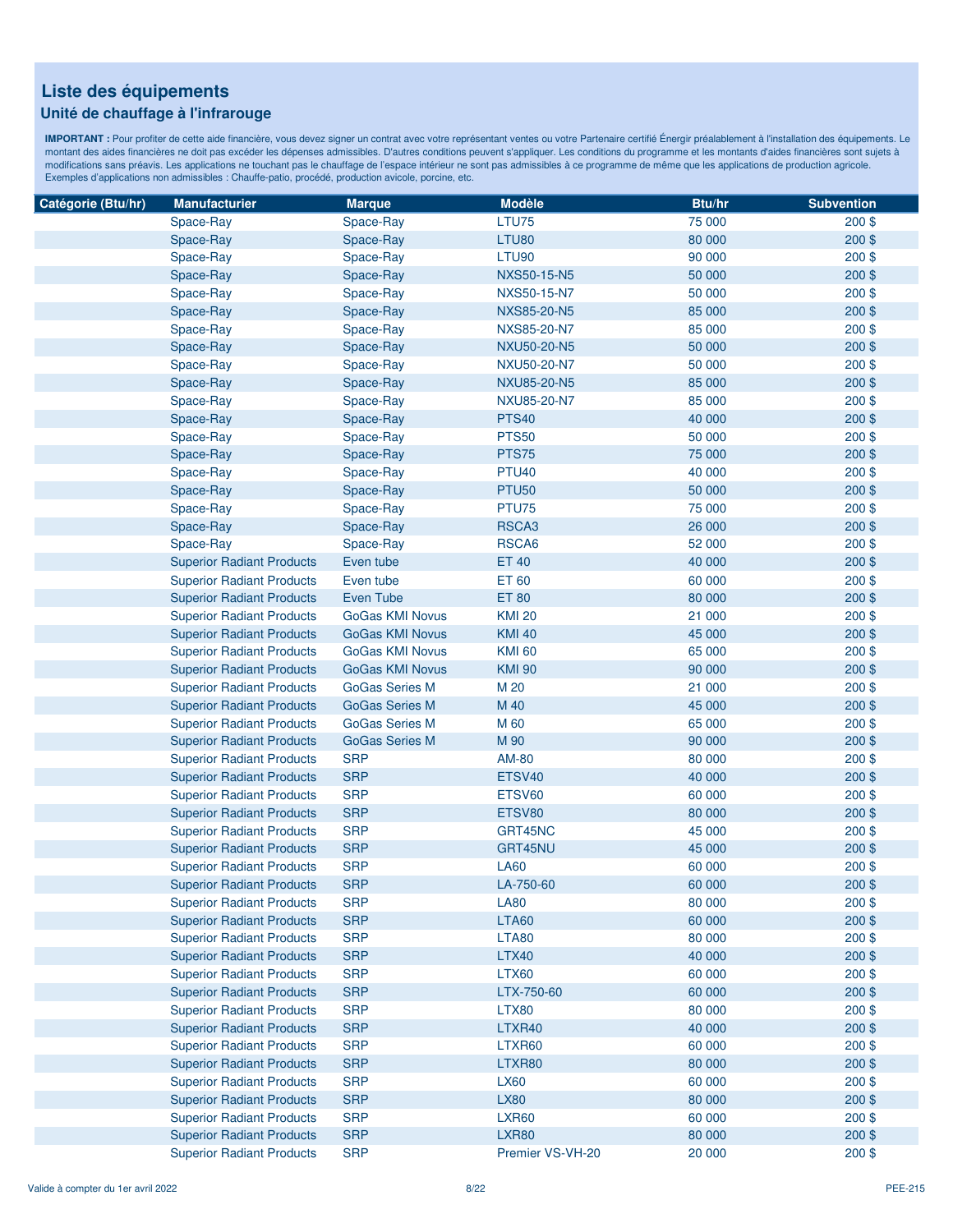### **Unité de chauffage à l'infrarouge**

| Catégorie (Btu/hr) | <b>Manufacturier</b>             | <b>Marque</b> | <b>Modèle</b>    | Btu/hr  | <b>Subvention</b> |
|--------------------|----------------------------------|---------------|------------------|---------|-------------------|
|                    | <b>Superior Radiant Products</b> | <b>SRP</b>    | Premier VS-VH-40 | 40 000  | $200$ \$          |
|                    | <b>Superior Radiant Products</b> | <b>SRP</b>    | Premier VS-VH-60 | 60 000  | 200\$             |
|                    | <b>Superior Radiant Products</b> | <b>SRP</b>    | Premier VS-VH-80 | 80 000  | $200$ \$          |
|                    | <b>Superior Radiant Products</b> | <b>SRP</b>    | Series S - SD03N | 33 000  | 200\$             |
|                    | <b>Superior Radiant Products</b> | <b>SRP</b>    | Series S - SD06N | 66 000  | $200$ \$          |
|                    | <b>Superior Radiant Products</b> | <b>SRP</b>    | Series S -SD09N  | 99 000  | $200$ \$          |
|                    | <b>Superior Radiant Products</b> | <b>SRP</b>    | <b>TA60</b>      | 60 000  | 200\$             |
|                    | <b>Superior Radiant Products</b> | <b>SRP</b>    | <b>TA80</b>      | 80 000  | 200\$             |
|                    | <b>Superior Radiant Products</b> | <b>SRP</b>    | THE-80N          | 80 000  | 200\$             |
|                    | <b>Superior Radiant Products</b> | <b>SRP</b>    | <b>TVX 60</b>    | 60 000  | $200$ \$          |
|                    | <b>Superior Radiant Products</b> | <b>SRP</b>    | <b>TVX 80</b>    | 80 000  | 200\$             |
|                    | <b>Superior Radiant Products</b> | <b>SRP</b>    | <b>TX40</b>      | 40 000  | $200$ \$          |
|                    | <b>Superior Radiant Products</b> | <b>SRP</b>    | <b>TX60</b>      | 60 000  | 200\$             |
|                    | <b>Superior Radiant Products</b> | <b>SRP</b>    | <b>TX80</b>      | 80 000  | 200\$             |
|                    | <b>Superior Radiant Products</b> | <b>SRP</b>    | <b>TXR40</b>     | 40 000  | 200\$             |
|                    | <b>Superior Radiant Products</b> | <b>SRP</b>    | <b>TXR60</b>     | 60 000  | $200$ \$          |
|                    | <b>Superior Radiant Products</b> | <b>SRP</b>    | <b>TXR80</b>     | 80 000  | 200\$             |
|                    | <b>Superior Radiant Products</b> | <b>SRP</b>    | <b>UA60</b>      | 60 000  | 200\$             |
|                    | <b>Superior Radiant Products</b> | <b>SRP</b>    | <b>UA80</b>      | 80 000  | 200\$             |
|                    | <b>Superior Radiant Products</b> | <b>SRP</b>    | <b>UAB60</b>     | 60 000  | $200$ \$          |
|                    | <b>Superior Radiant Products</b> | <b>SRP</b>    | <b>UAB80</b>     | 80 000  | 200\$             |
|                    | <b>Superior Radiant Products</b> | <b>SRP</b>    | <b>UAG 40</b>    | 40 000  | $200$ \$          |
|                    | <b>Superior Radiant Products</b> | <b>SRP</b>    | <b>UAG 60</b>    | 60 000  | 200\$             |
|                    | <b>Superior Radiant Products</b> | <b>SRP</b>    | <b>UX60</b>      | 60 000  | $200$ \$          |
|                    | <b>Superior Radiant Products</b> | <b>SRP</b>    | <b>UX80</b>      | 80 000  | 200\$             |
|                    | <b>Superior Radiant Products</b> | <b>SRP</b>    | <b>UXR60</b>     | 60 000  | 200\$             |
|                    | <b>Superior Radiant Products</b> | <b>SRP</b>    | <b>UXR80</b>     | 80 000  | 200\$             |
|                    | <b>Superior Radiant Products</b> | <b>SRP</b>    | <b>WTH-40</b>    | 40 000  | 200\$             |
|                    | <b>Superior Radiant Products</b> | <b>SRP</b>    | <b>WTH-60</b>    | 60 000  | 200\$             |
|                    | <b>Superior Radiant Products</b> | <b>SRP</b>    | <b>WTH-80</b>    | 80 000  | 200\$             |
|                    | <b>Superior Radiant Products</b> | <b>SRP</b>    | <b>WTS40</b>     | 40 000  | 200\$             |
|                    | <b>Superior Radiant Products</b> | <b>SRP</b>    | <b>WTS 60</b>    | 60 000  | 200\$             |
|                    | <b>Superior Radiant Products</b> | <b>SRP</b>    | <b>WTS 80</b>    | 80 000  | 200\$             |
| >100000            | <b>Brant Radiant</b>             | Re-Verber-Ray | AG1-30-100N      | 100 000 | 500\$             |
|                    | <b>Brant Radiant</b>             | Re-Verber-Ray | AG1-40-100N      | 100 000 | 500\$             |
|                    | <b>Brant Radiant</b>             | Re-Verber-Ray | AG1-40-125N      | 125 000 | 500\$             |
|                    | <b>Brant Radiant</b>             | Re-Verber-Ray | AG1-40-150N      | 150 000 | 500\$             |
|                    | <b>Brant Radiant</b>             | Re-Verber-Ray | AG1-50-100N      | 100 000 | 500\$             |
|                    | <b>Brant Radiant</b>             | Re-Verber-Ray | AG1-50-125N      | 125 000 | 500\$             |
|                    | <b>Brant Radiant</b>             | Re-Verber-Ray | AG1-50-150N      | 150 000 | 500\$             |
|                    | <b>Brant Radiant</b>             | Re-Verber-Ray | AG2-30-100N      | 100 000 | 500\$             |
|                    | <b>Brant Radiant</b>             | Re-Verber-Ray | AG2-40-100N      | 100 000 | 500\$             |
|                    | <b>Brant Radiant</b>             | Re-Verber-Ray | AG2-40-125N      | 125 000 | 500\$             |
|                    | <b>Brant Radiant</b>             | Re-Verber-Ray | AG2-40-150N      | 150 000 | 500\$             |
|                    | <b>Brant Radiant</b>             | Re-Verber-Ray | AG2-50-100N      | 100 000 | 500\$             |
|                    | <b>Brant Radiant</b>             | Re-Verber-Ray | AG2-50-125N      | 125 000 | 500\$             |
|                    | <b>Brant Radiant</b>             | Re-Verber-Ray | AG2-50-150N      | 150 000 | 500\$             |
|                    | <b>Brant Radiant</b>             | Re-Verber-Ray | CL50-100N        | 100 000 | 500\$             |
|                    | <b>Brant Radiant</b>             | Re-Verber-Ray | CL60-100N        | 100 000 | 500\$             |
|                    | <b>Brant Radiant</b>             | Re-Verber-Ray | CX50-100N        | 100 000 | 500\$             |
|                    | <b>Brant Radiant</b>             | Re-Verber-Ray | <b>CX60-100N</b> | 100 000 | 500\$             |
|                    | <b>Brant Radiant</b>             | Re-Verber-Ray | DR100-NFS-2      | 100 000 | 500\$             |
|                    | <b>Brant Radiant</b>             | Re-Verber-Ray | DR100-NMV        | 100 000 | 500\$             |
|                    |                                  |               |                  |         |                   |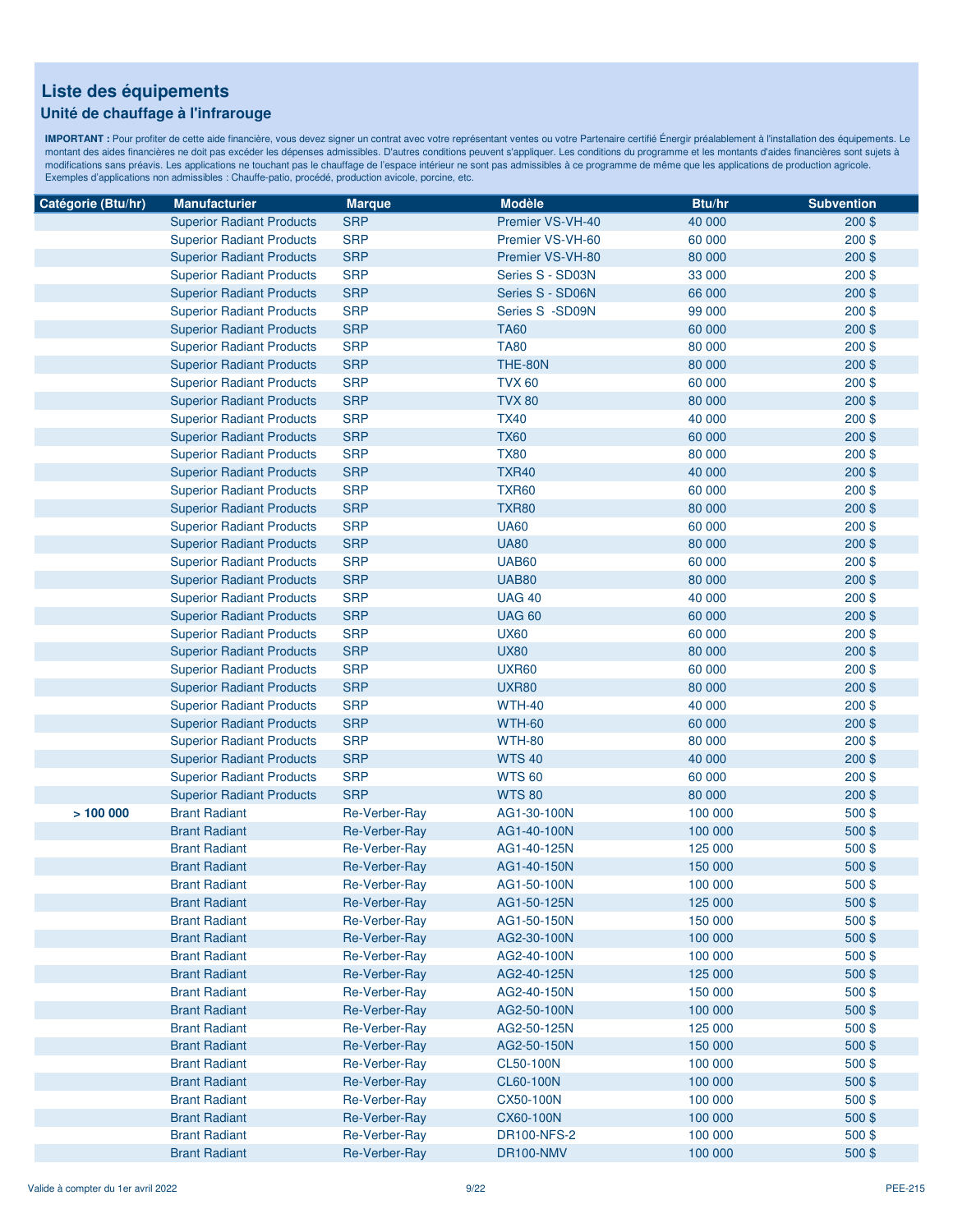### **Unité de chauffage à l'infrarouge**

| Catégorie (Btu/hr) | <b>Manufacturier</b> | <b>Marque</b>        | <b>Modèle</b>      | <b>Btu/hr</b> | <b>Subvention</b> |
|--------------------|----------------------|----------------------|--------------------|---------------|-------------------|
|                    | <b>Brant Radiant</b> | Re-Verber-Ray        | <b>DR130-NFS-2</b> | 130 000       | 500\$             |
|                    | <b>Brant Radiant</b> | Re-Verber-Ray        | DR130-NMV          | 130 000       | 500\$             |
|                    | <b>Brant Radiant</b> | Re-Verber-Ray        | <b>DR160-NFS-2</b> | 160 000       | 500\$             |
|                    | <b>Brant Radiant</b> | Re-Verber-Ray        | DR160-NMV          | 160 000       | 500\$             |
|                    | <b>Brant Radiant</b> | Re-Verber-Ray        | DX20-100N          | 100 000       | 500\$             |
|                    | <b>Brant Radiant</b> | Re-Verber-Ray        | DX-2-20-100N       | 100 000       | 500\$             |
|                    | <b>Brant Radiant</b> | Re-Verber-Ray        | DX-2-30-100N       | 100 000       | 500\$             |
|                    | <b>Brant Radiant</b> | Re-Verber-Ray        | DX-2-30-125N       | 125 000       | 500\$             |
|                    | <b>Brant Radiant</b> | Re-Verber-Ray        | DX-2-40-100N       | 100 000       | $500$ \$          |
|                    | <b>Brant Radiant</b> | Re-Verber-Ray        | DX-2-40-125N       | 125 000       | 500\$             |
|                    | <b>Brant Radiant</b> | Re-Verber-Ray        | DX-2-40-150N       | 150 000       | 500\$             |
|                    | <b>Brant Radiant</b> | Re-Verber-Ray        | DX-2-40-175N       | 175 000       | 500\$             |
|                    | <b>Brant Radiant</b> | Re-Verber-Ray        | DX-2-50-100N       | 100 000       | 500\$             |
|                    | <b>Brant Radiant</b> | Re-Verber-Ray        | DX-2-50-125N       | 125 000       | 500\$             |
|                    | <b>Brant Radiant</b> | Re-Verber-Ray        | DX-2-50-150N       | 150 000       | 500\$             |
|                    | <b>Brant Radiant</b> | Re-Verber-Ray        | DX-2-50-175N       | 175 000       | 500\$             |
|                    | <b>Brant Radiant</b> | Re-Verber-Ray        | DX-2-50-200N       | 200 000       | 500\$             |
|                    | <b>Brant Radiant</b> | Re-Verber-Ray        | DX-2-60-125N       | 125 000       | 500\$             |
|                    | <b>Brant Radiant</b> | Re-Verber-Ray        | DX-2-60-150N       | 150 000       | 500\$             |
|                    | <b>Brant Radiant</b> | <b>Re-Verber-Ray</b> | DX-2-60-175N       | 175 000       | 500\$             |
|                    | <b>Brant Radiant</b> | Re-Verber-Ray        | DX-2-60-200N       | 200 000       | 500\$             |
|                    | <b>Brant Radiant</b> | Re-Verber-Ray        | DX-2-70-175N       | 175 000       | 500\$             |
|                    | <b>Brant Radiant</b> | Re-Verber-Ray        | DX-2-70-200N       | 200 000       | 500\$             |
|                    | <b>Brant Radiant</b> | Re-Verber-Ray        | DX-2-80-200N       | 200 000       | 500\$             |
|                    | <b>Brant Radiant</b> | Re-Verber-Ray        | DX30-100N          | 100 000       | 500\$             |
|                    | <b>Brant Radiant</b> | Re-Verber-Ray        | DX30-125N          | 125 000       | 500 \$            |
|                    | <b>Brant Radiant</b> | Re-Verber-Ray        | DX-3-20-100N       | 100 000       | 500\$             |
|                    | <b>Brant Radiant</b> | Re-Verber-Ray        | DX-3-30-100N       | 100 000       | 500\$             |
|                    | <b>Brant Radiant</b> | Re-Verber-Ray        | DX-3-30-125N       | 125 000       | 500\$             |
|                    | <b>Brant Radiant</b> | Re-Verber-Ray        | DX-3-40-100N       | 100 000       | 500\$             |
|                    | <b>Brant Radiant</b> | Re-Verber-Ray        | DX-3-40-125N       | 125 000       | 500\$             |
|                    | <b>Brant Radiant</b> | Re-Verber-Ray        | DX-3-40-150N       | 150 000       | 500\$             |
|                    | <b>Brant Radiant</b> | Re-Verber-Ray        | DX-3-40-175N       | 175 000       | 500\$             |
|                    | <b>Brant Radiant</b> | Re-Verber-Ray        | DX-3-50-100N       | 100 000       | 500\$             |
|                    | <b>Brant Radiant</b> | Re-Verber-Ray        | DX-3-50-125N       | 125 000       | 500\$             |
|                    | <b>Brant Radiant</b> | Re-Verber-Ray        | DX-3-50-150N       | 150 000       | 500\$             |
|                    | <b>Brant Radiant</b> | Re-Verber-Ray        | DX-3-50-175N       | 175 000       | $500$ \$          |
|                    | <b>Brant Radiant</b> | Re-Verber-Ray        | DX-3-50-200N       | 200 000       | 500\$             |
|                    | <b>Brant Radiant</b> | Re-Verber-Ray        | DX-3-60-125N       | 125 000       | 500\$             |
|                    | <b>Brant Radiant</b> | Re-Verber-Ray        | DX-3-60-150N       | 150 000       | 500\$             |
|                    | <b>Brant Radiant</b> | Re-Verber-Ray        | DX-3-60-175N       | 175 000       | 500\$             |
|                    | <b>Brant Radiant</b> | Re-Verber-Ray        | DX-3-60-200N       | 200 000       | 500\$             |
|                    | <b>Brant Radiant</b> | Re-Verber-Ray        | DX-3-70-175N       | 175 000       | 500\$             |
|                    | <b>Brant Radiant</b> | Re-Verber-Ray        | DX-3-70-200N       | 200 000       | 500\$             |
|                    | <b>Brant Radiant</b> | Re-Verber-Ray        | DX-3-80-200N       | 200 000       | 500\$             |
|                    | <b>Brant Radiant</b> | Re-Verber-Ray        | DX40-100N          | 100 000       | 500\$             |
|                    | <b>Brant Radiant</b> | Re-Verber-Ray        | DX40-125N          | 125 000       | 500\$             |
|                    | <b>Brant Radiant</b> | Re-Verber-Ray        | DX40-150N          | 150 000       | 500\$             |
|                    | <b>Brant Radiant</b> | Re-Verber-Ray        | DX40-175N          | 175 000       | 500\$             |
|                    | <b>Brant Radiant</b> | Re-Verber-Ray        | DX50-100N          | 100 000       | 500\$             |
|                    | <b>Brant Radiant</b> | Re-Verber-Ray        | DX50-125N          | 125 000       | $500$ \$          |
|                    | <b>Brant Radiant</b> | Re-Verber-Ray        | DX50-150N          | 150 000       | 500\$             |
|                    | <b>Brant Radiant</b> | Re-Verber-Ray        | DX50-175N          | 175 000       | 500\$             |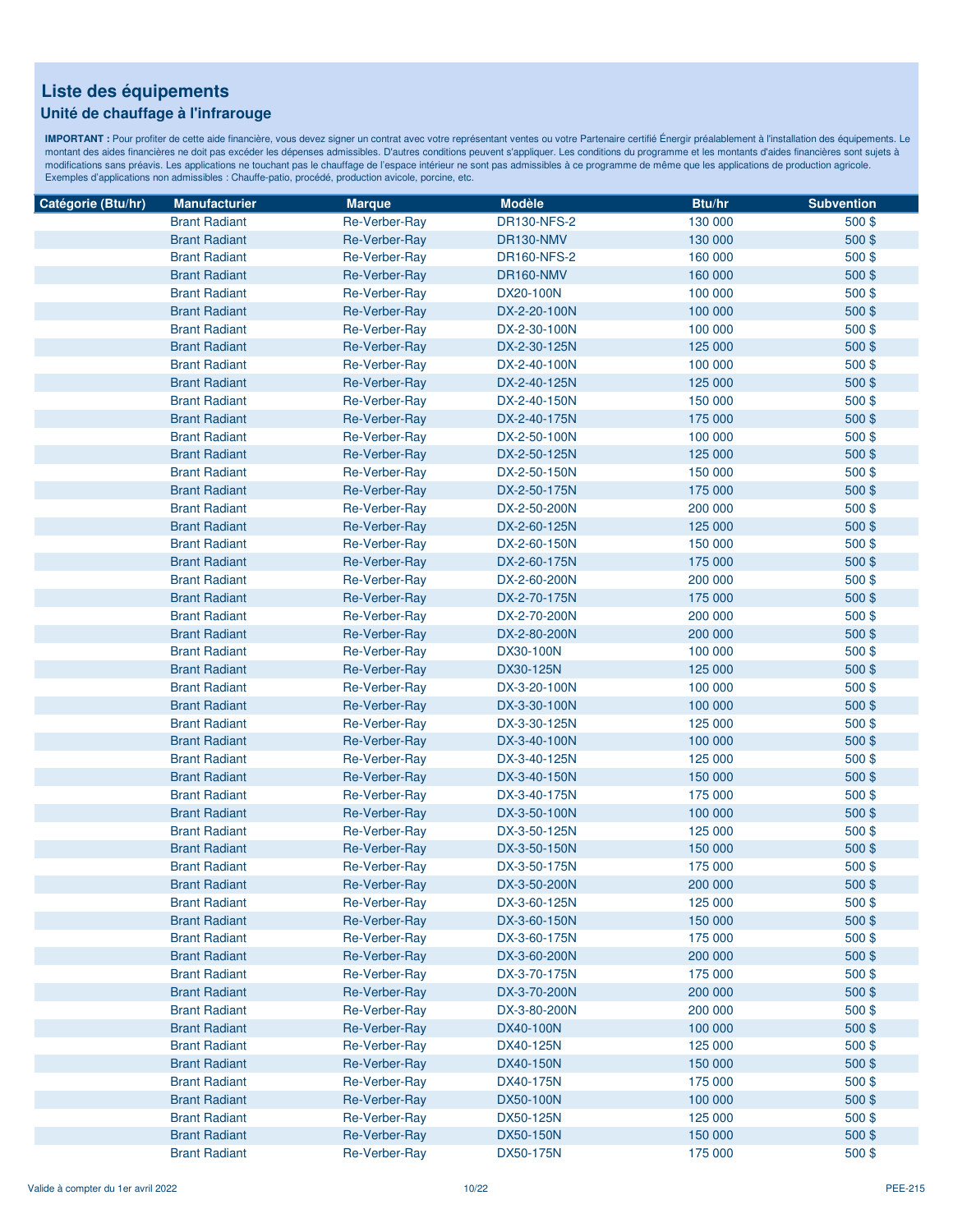### **Unité de chauffage à l'infrarouge**

| Catégorie (Btu/hr) | <b>Manufacturier</b> | <b>Marque</b> | <b>Modèle</b>  | Btu/hr  | <b>Subvention</b> |
|--------------------|----------------------|---------------|----------------|---------|-------------------|
|                    | <b>Brant Radiant</b> | Re-Verber-Ray | DX50-200N      | 200 000 | $500$ \$          |
|                    | <b>Brant Radiant</b> | Re-Verber-Ray | DX60-125N      | 125 000 | 500\$             |
|                    | <b>Brant Radiant</b> | Re-Verber-Ray | DX60-150N      | 150 000 | 500\$             |
|                    | <b>Brant Radiant</b> | Re-Verber-Ray | DX60-175N      | 175 000 | 500\$             |
|                    | <b>Brant Radiant</b> | Re-Verber-Ray | DX60-200N      | 200 000 | 500\$             |
|                    | <b>Brant Radiant</b> | Re-Verber-Ray | DX70-175N      | 175 000 | 500\$             |
|                    | <b>Brant Radiant</b> | Re-Verber-Ray | DX70-200N      | 200 000 | 500\$             |
|                    | <b>Brant Radiant</b> | Re-Verber-Ray | DX80-200N      | 200 000 | 500\$             |
|                    | <b>Brant Radiant</b> | Re-Verber-Ray | HL-2-20-100N   | 100 000 | 500\$             |
|                    | <b>Brant Radiant</b> | Re-Verber-Ray | HL-2-30-100N   | 100 000 | 500\$             |
|                    | <b>Brant Radiant</b> | Re-Verber-Ray | HL-2-30-125N   | 125 000 | 500\$             |
|                    | <b>Brant Radiant</b> | Re-Verber-Ray | HL-2-40-100N   | 100 000 | $500$ \$          |
|                    | <b>Brant Radiant</b> | Re-Verber-Ray | HL-2-40-125N   | 125 000 | 500\$             |
|                    | <b>Brant Radiant</b> | Re-Verber-Ray | HL-2-40-150N   | 150 000 | 500\$             |
|                    | <b>Brant Radiant</b> | Re-Verber-Ray | HL-2-40-175N   | 175 000 | 500\$             |
|                    | <b>Brant Radiant</b> | Re-Verber-Ray | HL-2-50-100N   | 100 000 | 500\$             |
|                    | <b>Brant Radiant</b> | Re-Verber-Ray | HL-2-50-125N   | 125 000 | 500\$             |
|                    | <b>Brant Radiant</b> | Re-Verber-Ray | HL-2-50-150N   | 150 000 | 500\$             |
|                    | <b>Brant Radiant</b> | Re-Verber-Ray | HL-2-50-175N   | 175 000 | 500\$             |
|                    | <b>Brant Radiant</b> | Re-Verber-Ray | HL-2-50-200N   | 200 000 | 500\$             |
|                    | <b>Brant Radiant</b> | Re-Verber-Ray | HL-2-60-150N   | 150 000 | 500\$             |
|                    | <b>Brant Radiant</b> | Re-Verber-Ray | HL-2-60-175N   | 175 000 | 500\$             |
|                    | <b>Brant Radiant</b> | Re-Verber-Ray | HL-2-60-200N   | 200 000 | $500$ \$          |
|                    | <b>Brant Radiant</b> | Re-Verber-Ray | HL-2-70-175N   | 175 000 | 500\$             |
|                    | <b>Brant Radiant</b> | Re-Verber-Ray | HL-2-70-200N   | 200 000 | 500\$             |
|                    | <b>Brant Radiant</b> | Re-Verber-Ray | HL-3-20-100N   | 100 000 | 500\$             |
|                    | <b>Brant Radiant</b> | Re-Verber-Ray | HL-3-30-100N   | 100 000 | 500\$             |
|                    | <b>Brant Radiant</b> | Re-Verber-Ray | HL-3-30-125N   | 125 000 | 500\$             |
|                    | <b>Brant Radiant</b> | Re-Verber-Ray | HL-3-40-100N   | 100 000 | 500\$             |
|                    | <b>Brant Radiant</b> | Re-Verber-Ray | HL-3-40-125N   | 125 000 | 500\$             |
|                    | <b>Brant Radiant</b> | Re-Verber-Ray | HL-3-40-150N   | 150 000 | 500\$             |
|                    | <b>Brant Radiant</b> | Re-Verber-Ray | HL-3-40-175N   | 175 000 | 500\$             |
|                    | <b>Brant Radiant</b> | Re-Verber-Ray | HL-3-50-100N   | 100 000 | 500\$             |
|                    | <b>Brant Radiant</b> | Re-Verber-Ray | HL-3-50-125N   | 125 000 | 500\$             |
|                    | <b>Brant Radiant</b> | Re-Verber-Ray | HL-3-50-150N   | 150 000 | 500\$             |
|                    | <b>Brant Radiant</b> | Re-Verber-Ray | HL-3-50-175N   | 175 000 | 500\$             |
|                    | <b>Brant Radiant</b> | Re-Verber-Ray | HL-3-50-200N   | 200 000 | 500\$             |
|                    | <b>Brant Radiant</b> | Re-Verber-Ray | HL-3-60-150N   | 150 000 | 500\$             |
|                    | <b>Brant Radiant</b> | Re-Verber-Ray | HL-3-60-175N   | 175 000 | 500\$             |
|                    | <b>Brant Radiant</b> | Re-Verber-Ray | HL-3-60-200N   | 200 000 | 500\$             |
|                    | <b>Brant Radiant</b> | Re-Verber-Ray | HL-3-70-175N   | 175 000 | 500\$             |
|                    | <b>Brant Radiant</b> | Re-Verber-Ray | HL-3-70-200N   | 200 000 | 500\$             |
|                    | <b>Brant Radiant</b> | Re-Verber-Ray | <b>HLV-100</b> | 100 000 | 500\$             |
|                    | <b>Brant Radiant</b> | Re-Verber-Ray | <b>HLV-110</b> | 110 000 | $500$ \$          |
|                    | <b>Brant Radiant</b> | Re-Verber-Ray | <b>HLV-120</b> | 120 000 | 500\$             |
|                    | <b>Brant Radiant</b> | Re-Verber-Ray | <b>HLV-125</b> | 125 000 | 500\$             |
|                    | <b>Brant Radiant</b> | Re-Verber-Ray | <b>HLV-140</b> | 140 000 | 500\$             |
|                    | <b>Brant Radiant</b> | Re-Verber-Ray | <b>HLV-150</b> | 150 000 | $500$ \$          |
|                    | <b>Brant Radiant</b> | Re-Verber-Ray | <b>HLV-170</b> | 170 000 | 500\$             |
|                    | <b>Brant Radiant</b> | Re-Verber-Ray | <b>HLV-175</b> | 175 000 | $500$ \$          |
|                    | <b>Brant Radiant</b> | Re-Verber-Ray | <b>HLV-180</b> | 180 000 | $500$ \$          |
|                    | <b>Brant Radiant</b> | Re-Verber-Ray | <b>HLV-200</b> | 200 000 | 500\$             |
|                    | <b>Brant Radiant</b> | Re-Verber-Ray | MP30-115N      | 115 000 | 500\$             |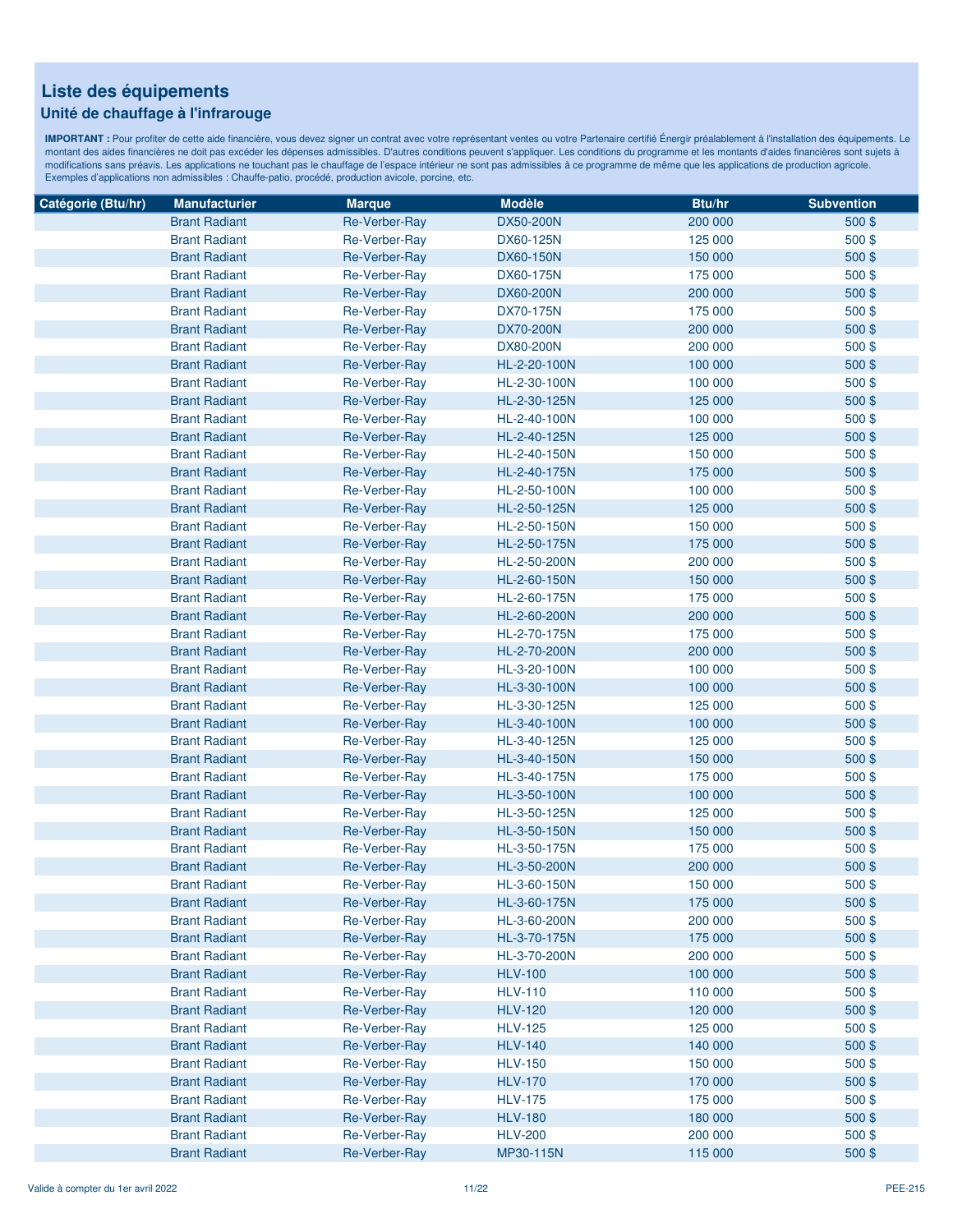### **Unité de chauffage à l'infrarouge**

| Catégorie (Btu/hr) | <b>Manufacturier</b> | <b>Marque</b> | <b>Modèle</b>    | Btu/hr  | <b>Subvention</b> |
|--------------------|----------------------|---------------|------------------|---------|-------------------|
|                    | <b>Brant Radiant</b> | Re-Verber-Ray | MP40-115N        | 115 000 | 500\$             |
|                    | <b>Brant Radiant</b> | Re-Verber-Ray | MP40-150N        | 155 000 | 500\$             |
|                    | <b>Brant Radiant</b> | Re-Verber-Ray | MP50-115N        | 115 000 | 500\$             |
|                    | <b>Brant Radiant</b> | Re-Verber-Ray | MP50-150N        | 155 000 | 500\$             |
|                    | <b>Brant Radiant</b> | Re-Verber-Ray | MP50-200N        | 200 000 | 500\$             |
|                    | <b>Brant Radiant</b> | Re-Verber-Ray | MP60-150N        | 155 000 | 500\$             |
|                    | <b>Brant Radiant</b> | Re-Verber-Ray | MP60-200N        | 200 000 | 500\$             |
|                    | <b>Brant Radiant</b> | Re-Verber-Ray | MP70-200N        | 200 000 | 500\$             |
|                    | <b>Brant Radiant</b> | Re-Verber-Ray | <b>SE20-100N</b> | 100 000 | 500\$             |
|                    | <b>Brant Radiant</b> | Re-Verber-Ray | <b>SE30-100N</b> | 100 000 | 500\$             |
|                    | <b>Brant Radiant</b> | Re-Verber-Ray | SE30-125N        | 125 000 | $500$ \$          |
|                    | <b>Brant Radiant</b> | Re-Verber-Ray | SE-3-20-100N     | 100 000 | 500\$             |
|                    | <b>Brant Radiant</b> | Re-Verber-Ray | SE-3-30-100N     | 100 000 | 500\$             |
|                    | <b>Brant Radiant</b> | Re-Verber-Ray | SE-3-30-125N     | 125 000 | 500\$             |
|                    | <b>Brant Radiant</b> | Re-Verber-Ray | SE-3-40-100N     | 100 000 | 500\$             |
|                    | <b>Brant Radiant</b> | Re-Verber-Ray | SE-3-40-125N     | 125 000 | 500\$             |
|                    | <b>Brant Radiant</b> | Re-Verber-Ray | SE-3-40-150N     | 150 000 | 500\$             |
|                    | <b>Brant Radiant</b> | Re-Verber-Ray | SE-3-40-175N     | 175 000 | 500\$             |
|                    | <b>Brant Radiant</b> | Re-Verber-Ray | SE-3-50-100N     | 100 000 | 500\$             |
|                    | <b>Brant Radiant</b> | Re-Verber-Ray | SE-3-50-125N     | 125 000 | 500\$             |
|                    | <b>Brant Radiant</b> | Re-Verber-Ray | SE-3-50-150N     | 150 000 | 500\$             |
|                    | <b>Brant Radiant</b> | Re-Verber-Ray | SE-3-50-175N     | 175 000 | 500\$             |
|                    | <b>Brant Radiant</b> | Re-Verber-Ray | SE-3-50-200N     | 200 000 | $500$ \$          |
|                    | <b>Brant Radiant</b> | Re-Verber-Ray | SE-3-60-125N     | 125 000 | 500\$             |
|                    | <b>Brant Radiant</b> | Re-Verber-Ray | SE-3-60-150N     | 150 000 | 500\$             |
|                    | <b>Brant Radiant</b> | Re-Verber-Ray | SE-3-60-175N     | 175 000 | 500\$             |
|                    | <b>Brant Radiant</b> | Re-Verber-Ray | SE-3-60-200N     | 200 000 | 500\$             |
|                    | <b>Brant Radiant</b> | Re-Verber-Ray | SE-3-70-175N     | 175 000 | 500\$             |
|                    | <b>Brant Radiant</b> | Re-Verber-Ray | SE-3-70-200N     | 200 000 | 500\$             |
|                    | <b>Brant Radiant</b> | Re-Verber-Ray | SE-3-80-200N     | 200 000 | 500\$             |
|                    | <b>Brant Radiant</b> | Re-Verber-Ray | <b>SE40-100N</b> | 100 000 | 500\$             |
|                    | <b>Brant Radiant</b> | Re-Verber-Ray | <b>SE40-125N</b> | 125 000 | 500\$             |
|                    | <b>Brant Radiant</b> | Re-Verber-Ray | <b>SE40-150N</b> | 150 000 | 500\$             |
|                    | <b>Brant Radiant</b> | Re-Verber-Ray | <b>SE40-175N</b> | 175 000 | 500\$             |
|                    | <b>Brant Radiant</b> | Re-Verber-Ray | <b>SE50-100N</b> | 100 000 | 500\$             |
|                    | <b>Brant Radiant</b> | Re-Verber-Ray | <b>SE50-125N</b> | 125 000 | 500\$             |
|                    | <b>Brant Radiant</b> | Re-Verber-Ray | <b>SE50-150N</b> | 150 000 | $500$ \$          |
|                    | <b>Brant Radiant</b> | Re-Verber-Ray | <b>SE50-175N</b> | 175 000 | 500\$             |
|                    | <b>Brant Radiant</b> | Re-Verber-Ray | <b>SE50-200N</b> | 200 000 | 500\$             |
|                    | <b>Brant Radiant</b> | Re-Verber-Ray | SE60-125N        | 125 000 | 500\$             |
|                    | <b>Brant Radiant</b> | Re-Verber-Ray | <b>SE60-150N</b> | 150 000 | 500\$             |
|                    | <b>Brant Radiant</b> | Re-Verber-Ray | SE60-175N        | 175 000 | 500\$             |
|                    | <b>Brant Radiant</b> | Re-Verber-Ray | <b>SE60-200N</b> | 200 000 | $500$ \$          |
|                    | <b>Brant Radiant</b> | Re-Verber-Ray | <b>SE70-175N</b> | 175 000 | 500\$             |
|                    | <b>Brant Radiant</b> | Re-Verber-Ray | <b>SE70-200N</b> | 200 000 | $500$ \$          |
|                    | <b>Brant Radiant</b> | Re-Verber-Ray | <b>SE80-200N</b> | 200 000 | 500\$             |
|                    | <b>Brant Radiant</b> | Re-Verber-Ray | ST20-100N        | 100 000 | 500\$             |
|                    | <b>Brant Radiant</b> | Re-Verber-Ray | ST30-100N        | 100 000 | 500\$             |
|                    | <b>Brant Radiant</b> | Re-Verber-Ray | ST30-125N        | 125 000 | $500$ \$          |
|                    | <b>Brant Radiant</b> | Re-Verber-Ray | ST-3-20-100N     | 100 000 | 500\$             |
|                    | <b>Brant Radiant</b> | Re-Verber-Ray | ST-3-30-100N     | 100 000 | 500\$             |
|                    | <b>Brant Radiant</b> | Re-Verber-Ray | ST-3-30-125N     | 125 000 | 500\$             |
|                    | <b>Brant Radiant</b> | Re-Verber-Ray | ST-3-40-100N     | 100 000 | 500\$             |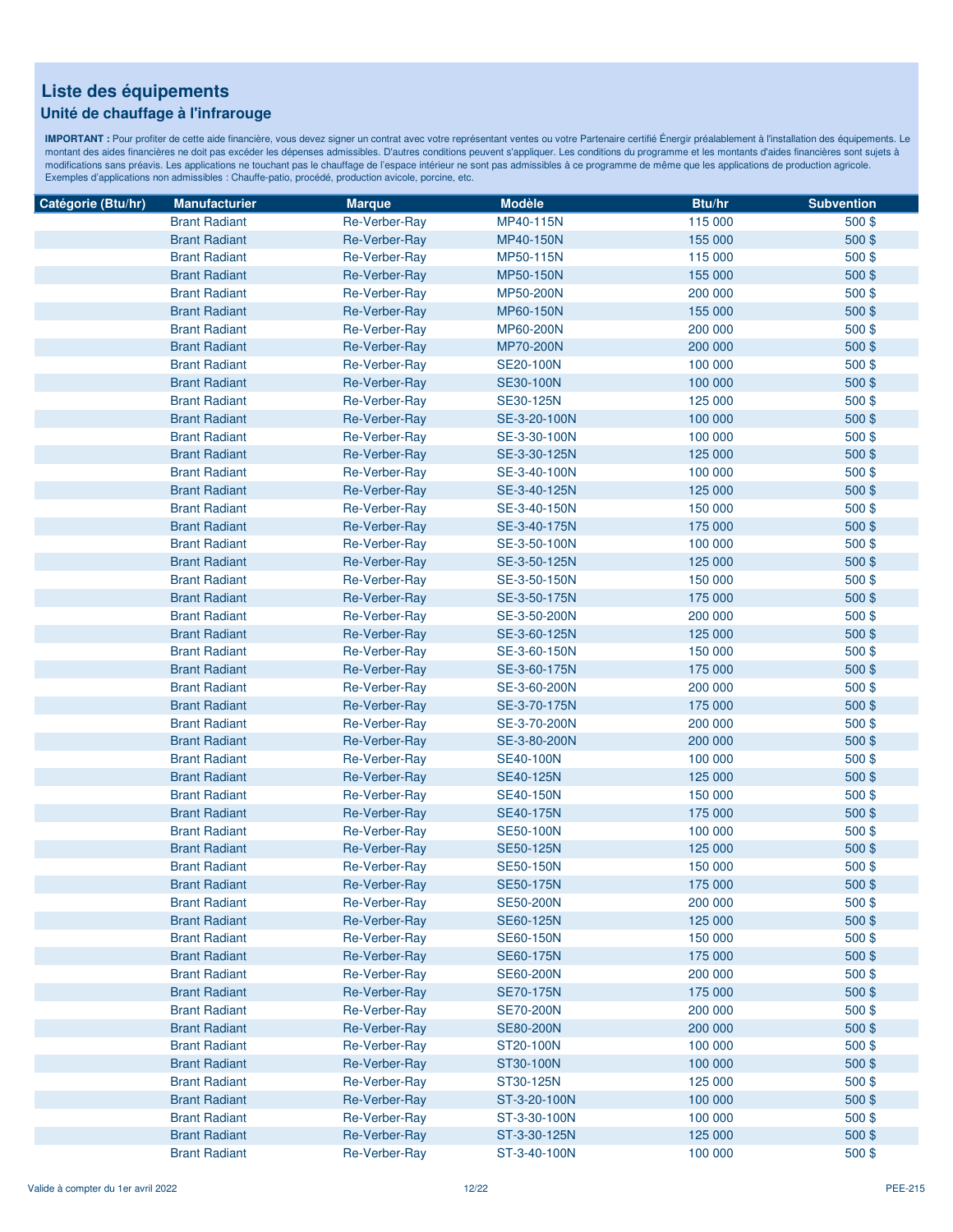### **Unité de chauffage à l'infrarouge**

| Catégorie (Btu/hr) | <b>Manufacturier</b>             | <b>Marque</b>        | <b>Modèle</b> | Btu/hr  | <b>Subvention</b> |
|--------------------|----------------------------------|----------------------|---------------|---------|-------------------|
|                    | <b>Brant Radiant</b>             | Re-Verber-Ray        | ST-3-40-125N  | 125 000 | 500\$             |
|                    | <b>Brant Radiant</b>             | Re-Verber-Ray        | ST-3-40-150N  | 150 000 | 500\$             |
|                    | <b>Brant Radiant</b>             | Re-Verber-Ray        | ST-3-40-175N  | 175 000 | 500\$             |
|                    | <b>Brant Radiant</b>             | Re-Verber-Ray        | ST-3-50-100N  | 100 000 | 500\$             |
|                    | <b>Brant Radiant</b>             | Re-Verber-Ray        | ST-3-50-125N  | 125 000 | 500\$             |
|                    | <b>Brant Radiant</b>             | Re-Verber-Ray        | ST-3-50-150N  | 150 000 | 500\$             |
|                    | <b>Brant Radiant</b>             | Re-Verber-Ray        | ST-3-50-175N  | 175 000 | 500\$             |
|                    | <b>Brant Radiant</b>             | Re-Verber-Ray        | ST-3-50-200N  | 200 000 | 500\$             |
|                    | <b>Brant Radiant</b>             | <b>Re-Verber-Ray</b> | ST-3-60-150N  | 150 000 | 500\$             |
|                    | <b>Brant Radiant</b>             | Re-Verber-Ray        | ST-3-60-175N  | 175 000 | 500\$             |
|                    | <b>Brant Radiant</b>             | Re-Verber-Ray        | ST-3-60-200N  | 200 000 | 500\$             |
|                    | <b>Brant Radiant</b>             | Re-Verber-Ray        | ST-3-70-200N  | 200 000 | 500\$             |
|                    | <b>Brant Radiant</b>             | Re-Verber-Ray        | ST40-100N     | 100 000 | 500\$             |
|                    | <b>Brant Radiant</b>             | Re-Verber-Ray        | ST40-125N     | 125 000 | 500\$             |
|                    | <b>Brant Radiant</b>             | Re-Verber-Ray        | ST40-150N     | 150 000 | 500\$             |
|                    | <b>Brant Radiant</b>             | Re-Verber-Ray        | ST40-175N     | 175 000 | 500\$             |
|                    | <b>Brant Radiant</b>             | Re-Verber-Ray        | ST50-100N     | 100 000 | 500\$             |
|                    | <b>Brant Radiant</b>             | Re-Verber-Ray        | ST50-125N     | 125 000 | 500\$             |
|                    | <b>Brant Radiant</b>             | Re-Verber-Ray        | ST50-150N     | 150 000 | 500\$             |
|                    | <b>Brant Radiant</b>             | Re-Verber-Ray        | ST50-175N     | 175 000 | 500\$             |
|                    | <b>Brant Radiant</b>             | Re-Verber-Ray        | ST50-200N     | 200 000 | 500\$             |
|                    | <b>Brant Radiant</b>             | Re-Verber-Ray        | ST60-150N     | 150 000 | 500\$             |
|                    | <b>Brant Radiant</b>             | <b>Re-Verber-Ray</b> | ST60-175N     | 175 000 | 500\$             |
|                    | <b>Brant Radiant</b>             | Re-Verber-Ray        | ST60-200N     | 200 000 | 500\$             |
|                    | <b>Brant Radiant</b>             | Re-Verber-Ray        | ST70-200N     | 200 000 | 500\$             |
|                    | <b>Combustion Research Corp.</b> | Omega II             | 0910.NG       | 100 000 | 500\$             |
|                    | <b>Combustion Research Corp.</b> | Omega II             | 0926.NG       | 105 000 | 500\$             |
|                    | Combustion Research Corp.        | Omega II             | 0927.NG       | 110 000 | 500\$             |
|                    | <b>Combustion Research Corp.</b> | Omega II             | 0928.NG       | 115 000 | 500\$             |
|                    | Combustion Research Corp.        | Omega II             | 0929.NG       | 120 000 | 500\$             |
|                    | Combustion Research Corp.        | Omega II             | 0930.NG       | 125 000 | 500\$             |
|                    | Combustion Research Corp.        | Omega II             | 0931.NG       | 130 000 | 500\$             |
|                    | Combustion Research Corp.        | Omega II             | 0932.NG       | 135 000 | 500\$             |
|                    | Combustion Research Corp.        | Omega II             | 0933.NG       | 140 000 | 500\$             |
|                    | <b>Combustion Research Corp.</b> | Omega II             | 0934.NG       | 145 000 | 500\$             |
|                    | Combustion Research Corp.        | Omega II             | 0935.NG       | 150 000 | 500\$             |
|                    | <b>Combustion Research Corp.</b> | Omega II             | 0936.NG       | 155 000 | 500\$             |
|                    | <b>Combustion Research Corp.</b> | Omega II             | 0937.NG       | 160 000 | 500\$             |
|                    | <b>Combustion Research Corp.</b> | Omega II             | 0938.NG       | 165 000 | 500\$             |
|                    | Combustion Research Corp.        | Omega II             | 0939.NG       | 170 000 | 500\$             |
|                    | <b>Combustion Research Corp.</b> | Omega II             | 0940.NG       | 175 000 | 500\$             |
|                    | Combustion Research Corp.        | Omega II             | 0941.NG       | 180 000 | 500\$             |
|                    | <b>Combustion Research Corp.</b> | Omega II             | 0942.NG       | 185 000 | 500\$             |
|                    | Combustion Research Corp.        | Omega II             | 0943.NG       | 190 000 | 500\$             |
|                    | <b>Combustion Research Corp.</b> | Omega II             | 0944.NG       | 195 000 | 500\$             |
|                    | Combustion Research Corp.        | Omega II             | 0945.NG       | 200 000 | 500\$             |
|                    | <b>Combustion Research Corp.</b> | Refect-O-Ray EDS-3.5 | 0800.NG       | 130 000 | 500\$             |
|                    | Combustion Research Corp.        | Refect-O-Ray EDS-3.6 | 0801.NG(A)    | 130 000 | 500\$             |
|                    | <b>Combustion Research Corp.</b> | Refect-O-Ray EDS-3.7 | 0900.NG(A)    | 105 000 | 500\$             |
|                    | Combustion Research Corp.        | Refect-O-Ray EDS-4   | 8100.NG       | 100 000 | 500\$             |
|                    | <b>Combustion Research Corp.</b> | Refect-O-Ray EDS-4   | 8105.NG       | 105 000 | $500$ \$          |
|                    | Combustion Research Corp.        | Refect-O-Ray EDS-4   | 8110.NG       | 110 000 | 500\$             |
|                    | <b>Combustion Research Corp.</b> | Refect-O-Ray EDS-4   | 8115.NG       | 115 000 | 500 \$            |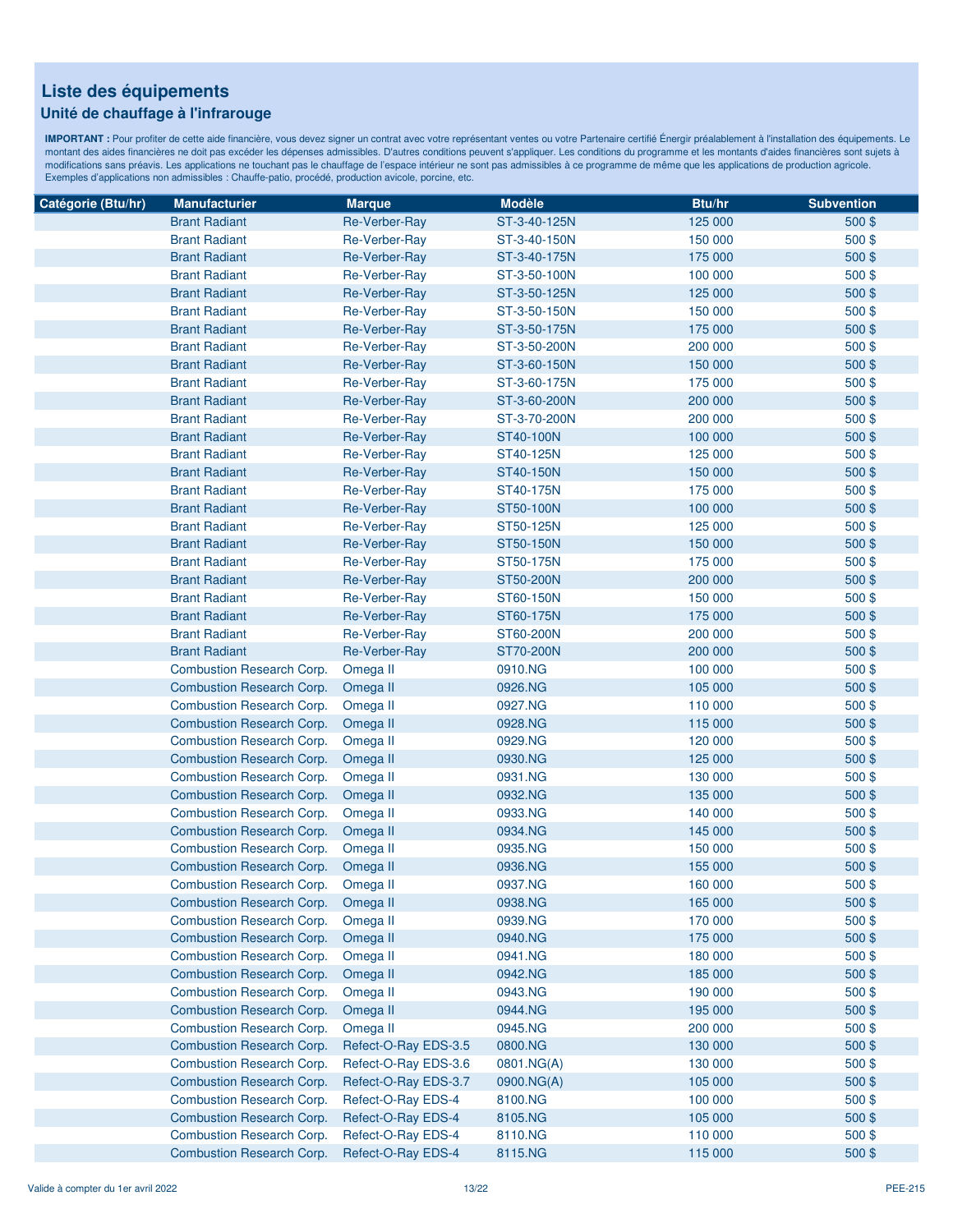#### **Unité de chauffage à l'infrarouge**

| Catégorie (Btu/hr) | <b>Manufacturier</b>             | <b>Marque</b>      | <b>Modèle</b>    | Btu/hr  | <b>Subvention</b> |
|--------------------|----------------------------------|--------------------|------------------|---------|-------------------|
|                    | Combustion Research Corp.        | Refect-O-Ray EDS-4 | 8120.NG          | 120 000 | 500\$             |
|                    | <b>Combustion Research Corp.</b> | Refect-O-Ray EDS-4 | 8125.NG          | 125 000 | $500$ \$          |
|                    | <b>Combustion Research Corp.</b> | Refect-O-Ray EDS-4 | 8130.NG          | 130 000 | 500\$             |
|                    | <b>Combustion Research Corp.</b> | Refect-O-Ray EDS-4 | 8135.NG          | 135 000 | 500\$             |
|                    | Combustion Research Corp.        | Refect-O-Ray EDS-4 | 8140.NG          | 140 000 | 500\$             |
|                    | <b>Combustion Research Corp.</b> | Refect-O-Ray EDS-4 | 8145.NG          | 145 000 | 500\$             |
|                    | <b>Combustion Research Corp.</b> | Refect-O-Ray EDS-4 | 8150.NG          | 150 000 | 500\$             |
|                    | <b>Combustion Research Corp.</b> | Refect-O-Ray EDS-4 | 8155.NG          | 155 000 | 500\$             |
|                    | Combustion Research Corp.        | Refect-O-Ray EDS-4 | 8160.NG          | 160 000 | 500\$             |
|                    | <b>Combustion Research Corp.</b> | Refect-O-Ray EDS-4 | 8165.NG          | 165 000 | 500\$             |
|                    | <b>Combustion Research Corp.</b> | Refect-O-Ray EDS-4 | 8170.NG          | 170 000 | 500\$             |
|                    | <b>Combustion Research Corp.</b> | Refect-O-Ray EDS-4 | 8175.NG          | 175 000 | 500\$             |
|                    | <b>Combustion Research Corp.</b> | Refect-O-Ray EDS-4 | 8180.NG          | 180 000 | 500\$             |
|                    | <b>Combustion Research Corp.</b> | Refect-O-Ray EDS-4 | 8185.NG          | 185 000 | 500\$             |
|                    | <b>Combustion Research Corp.</b> | Refect-O-Ray EDS-4 | 8190.NG          | 190 000 | 500\$             |
|                    | <b>Combustion Research Corp.</b> | Refect-O-Ray EDS-4 | 8195.NG          | 195 000 | 500\$             |
|                    | <b>Combustion Research Corp.</b> | Refect-O-Ray EDS-4 | 8200.NG          | 200 000 | 500\$             |
|                    | <b>Combustion Research Corp.</b> | Refect-O-Ray EDS-4 | 8205.NG          | 205 000 | 500\$             |
|                    | <b>Combustion Research Corp.</b> | Refect-O-Ray EDS-4 | 8210.NG          | 210 000 | 500\$             |
|                    | <b>Combustion Research Corp.</b> | Refect-O-Ray EDS-4 | 8215.NG          | 215 000 | 500\$             |
|                    | <b>Combustion Research Corp.</b> | Refect-O-Ray EDS-4 | 8220.NG          | 220 000 | 500\$             |
|                    | <b>Combustion Research Corp.</b> | Refect-O-Ray EDS-4 | 8225.NG          | 225 000 | 500\$             |
|                    | Combustion Research Corp.        | Refect-O-Ray EDS-4 | 8230.NG          | 230 000 | $500$ \$          |
|                    | <b>Combustion Research Corp.</b> | Refect-O-Ray EDS-4 | 8235.NG          | 235 000 | 500\$             |
|                    | <b>Combustion Research Corp.</b> | Refect-O-Ray EDS-4 | 8240.NG          | 240 000 | 500\$             |
|                    | <b>Combustion Research Corp.</b> | Refect-O-Ray EDS-4 | 8245.NG          | 245 000 | 500\$             |
|                    | <b>Combustion Research Corp.</b> | Refect-O-Ray EDS-4 | 8250.NG          | 250 000 | 500\$             |
|                    | <b>Combustion Research Corp.</b> | Refect-O-Ray EDS-6 | 0600.NG          | 240 000 | 500\$             |
|                    | <b>Combustion Research Corp.</b> | Refect-O-Ray EDS-6 | 0610.NG          | 360 000 | 500\$             |
|                    | <b>Combustion Research Corp.</b> | Synergy            | <b>OSY0100.N</b> | 100 000 | 500\$             |
|                    | <b>Combustion Research Corp.</b> | Synergy            | <b>OSY0110.N</b> | 110 000 | 500\$             |
|                    | <b>Combustion Research Corp.</b> | Synergy            | <b>OSY0120.N</b> | 120 000 | 500\$             |
|                    | <b>Combustion Research Corp.</b> | Synergy            | <b>OSY0125.N</b> | 125 000 | 500\$             |
|                    | <b>Combustion Research Corp.</b> | Synergy            | <b>OSY0130.N</b> | 130 000 | 500\$             |
|                    | <b>Combustion Research Corp.</b> | Synergy            | <b>OSY0135.N</b> | 135 000 | $500$ \$          |
|                    | <b>Combustion Research Corp.</b> | Synergy            | <b>OSY0150.N</b> | 150 000 | 500\$             |
|                    | <b>Combustion Research Corp.</b> | Synergy            | <b>OSY0160.N</b> | 160 000 | 500\$             |
|                    | <b>Combustion Research Corp.</b> | Synergy            | <b>OSY0175.N</b> | 175 000 | 500\$             |
|                    | Combustion Research Corp.        | Synergy            | <b>OSY0200.N</b> | 200 000 | 500\$             |
|                    | <b>Combustion Research Corp.</b> | Synergy            | OSY100.HLN       | 100 000 | 500\$             |
|                    | <b>Combustion Research Corp.</b> | Synergy            | OSY120.HLN       | 120 000 | 500\$             |
|                    | <b>Combustion Research Corp.</b> | Synergy            | OSY150.HLN       | 150 000 | 500\$             |
|                    | Combustion Research Corp.        | Synergy            | OSY160.HLN       | 160 000 | 500\$             |
|                    | <b>Combustion Research Corp.</b> | Synergy            | OSY200.HLN       | 200 000 | 500\$             |
|                    | Infrasave                        | Infrasave          | <b>EIH 130</b>   | 130 000 | 500\$             |
|                    | Infrasave                        | Infrasave          | <b>EIH 160</b>   | 160 000 | 500\$             |
|                    | Infrasave                        | Infrasave          | <b>EIH 200</b>   | 200 000 | 500\$             |
|                    | Infrasave                        | Infrasave          | IL 100           | 100 000 | 500\$             |
|                    | <b>Infrasave</b>                 | Infrasave          | IL 36            | 150 000 | 500\$             |
|                    | <b>Infrasave</b>                 | Infrasave          | IL 52            | 200 000 | 500\$             |
|                    | Infrasave                        | Infrasave          | <b>IQ 100</b>    | 100 000 | 500\$             |
|                    | <b>Infrasave</b>                 | Infrasave          | IQ 110           | 110 000 | 500\$             |
|                    | Infrasave                        | Infrasave          | <b>IQ 130</b>    | 130 000 | 500\$             |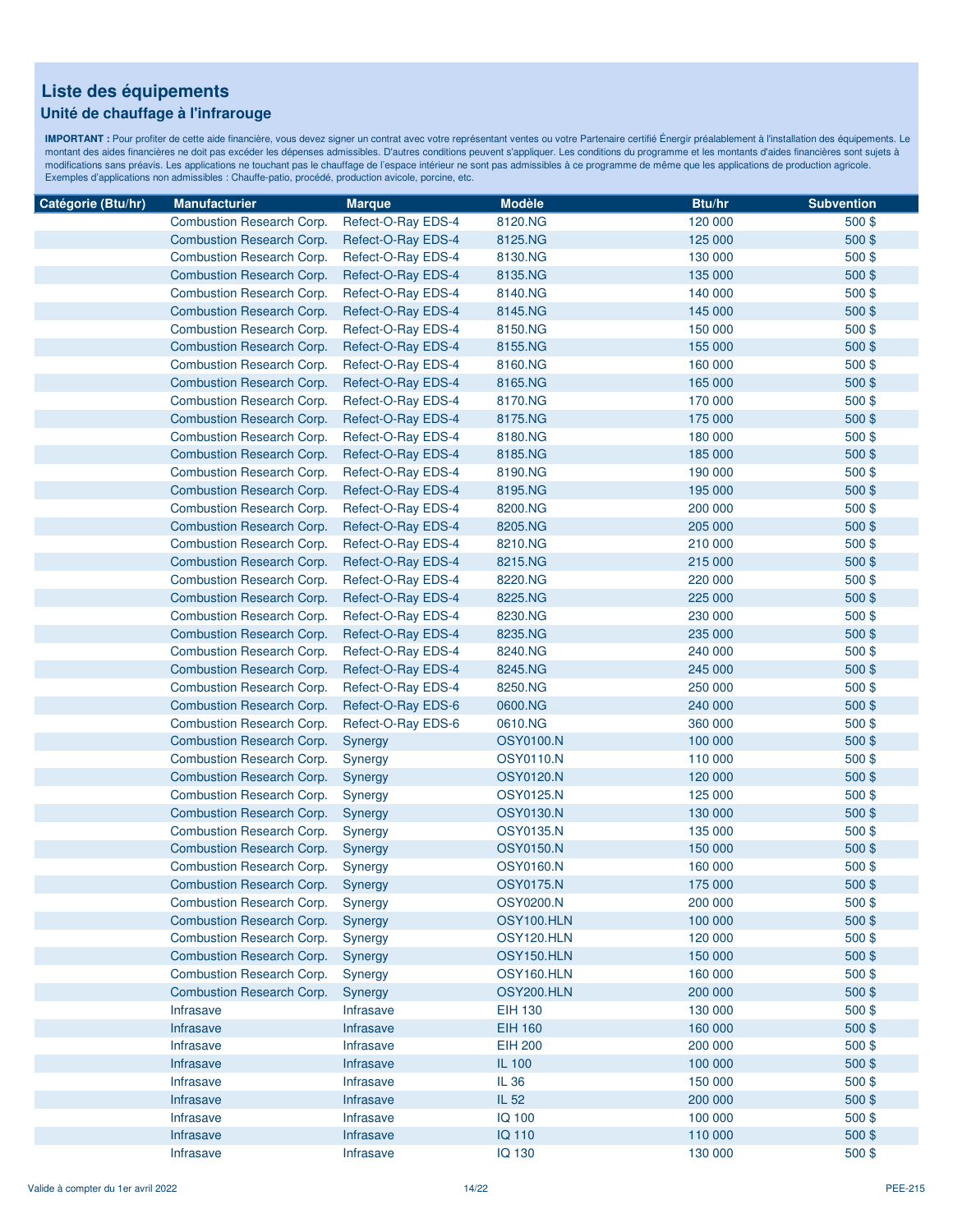### **Unité de chauffage à l'infrarouge**

| Catégorie (Btu/hr) | <b>Manufacturier</b> | <b>Marque</b>        | <b>Modèle</b>        | Btu/hr  | <b>Subvention</b> |
|--------------------|----------------------|----------------------|----------------------|---------|-------------------|
|                    | <b>Infrasave</b>     | Infrasave            | IQ 155               | 155 000 | $500$ \$          |
|                    | Infrasave            | Infrasave            | <b>IQ 175</b>        | 175 000 | 500\$             |
|                    | Infrasave            | Infrasave            | <b>IQ 200</b>        | 200 000 | 500\$             |
|                    | Infrasave            | Infrasave            | <b>ITB 100</b>       | 100 000 | 500\$             |
|                    | <b>Infrasave</b>     | Infrasave            | <b>ITB 110</b>       | 110 000 | 500\$             |
|                    | Infrasave            | Infrasave            | <b>ITB 155</b>       | 155 000 | 500\$             |
|                    | Infrasave            | Infrasave            | <b>ITB 175</b>       | 175 000 | 500\$             |
|                    | Infrasave            | Infrasave            | <b>ITB 200</b>       | 200 000 | 500\$             |
|                    | Infrasave            | Infrasave            | <b>ITB U110</b>      | 110 000 | 500\$             |
|                    | Infrasave            | Infrasave            | <b>ITB U130</b>      | 130 000 | 500\$             |
|                    | <b>Infrasave</b>     | Infrasave            | <b>ITB U155</b>      | 155 000 | 500\$             |
|                    | <b>Infrasave</b>     | Infrasave            | <b>ITB U175</b>      | 175 000 | 500\$             |
|                    | <b>Infrasave</b>     | Infrasave            | <b>ITB U200</b>      | 200 000 | 500\$             |
|                    | Infrasave            | Infrasave            | <b>ITB130</b>        | 130 000 | 500\$             |
|                    | Infrasave            | Infrasave            | <b>ITT 110/75</b>    | 110 000 | 500\$             |
|                    | Infrasave            | Infrasave            | <b>ITT 130/90</b>    | 130 000 | 500\$             |
|                    | Infrasave            | Infrasave            | <b>ITT 155 /110</b>  | 155 000 | 500\$             |
|                    | <b>Infrasave</b>     | Infrasave            | ITT 175/125          | 175 000 | 500\$             |
|                    | Infrasave            | Infrasave            | <b>ITT 200/140</b>   | 200 000 | 500\$             |
|                    |                      | Infrasave            | <b>ITT U 110/75</b>  | 110 000 | 500\$             |
|                    | Infrasave            |                      |                      | 130 000 |                   |
|                    | <b>Infrasave</b>     | Infrasave            | <b>ITT U 130/90</b>  |         | 500\$             |
|                    | Infrasave            | Infrasave            | <b>ITT U 155/110</b> | 155 000 | 500\$             |
|                    | <b>Infrasave</b>     | Infrasave            | <b>ITT U 175/125</b> | 175 000 | 500\$             |
|                    | <b>Infrasave</b>     | Infrasave            | <b>ITT U 200/140</b> | 200 000 | 500\$             |
|                    | <b>Infrasave</b>     | Infrasave            | IW / IW2 -110        | 110 000 | 500\$             |
|                    | Infrasave            | Infrasave            | IW / IW2 -130        | 130 000 | 500\$             |
|                    | Infrasave            | Infrasave            | IW/ IW2 - 200        | 200 000 | 500\$             |
|                    | Infrasave            | Infrasave            | IW/ IW2 -155         | 155 000 | 500\$             |
|                    | Infrasave            | Infrasave            | IW/ IW2 -175         | 175 000 | 500\$             |
|                    | <b>Infrasave</b>     | Infrasave            | <b>IWP 110</b>       | 110 000 | 500\$             |
|                    | Infrasave            | Infrasave            | <b>IWP 130</b>       | 130 000 | 500\$             |
|                    | Infrasave            | Infrasave            | <b>IWP 155</b>       | 155 000 | 500\$             |
|                    | <b>Infrasave</b>     | Infrasave            | <b>IWP 175</b>       | 175 000 | 500\$             |
|                    | Infrasave            | Infrasave            | <b>IWP 200</b>       | 200 000 | 500\$             |
|                    | <b>Mestek</b>        | <b>Beacon/Morris</b> | <b>RBD100</b>        | 100 000 | 500\$             |
|                    | <b>Mestek</b>        | <b>Beacon/Morris</b> | <b>RBD120</b>        | 120 000 | 500\$             |
|                    | <b>Mestek</b>        | Beacon/Morris        | <b>RBD140</b>        | 140 000 | 500\$             |
|                    | <b>Mestek</b>        | <b>Beacon/Morris</b> | <b>RBD160</b>        | 160 000 | 500\$             |
|                    | <b>Mestek</b>        | Beacon/Morris        | <b>RBM100</b>        | 100 000 | 500\$             |
|                    | <b>Mestek</b>        | Beacon/Morris        | <b>RBS100</b>        | 100 000 | 500\$             |
|                    | <b>Mestek</b>        | Beacon/Morris        | <b>RBS125</b>        | 125 000 | 500\$             |
|                    | <b>Mestek</b>        | Beacon/Morris        | <b>RBS150</b>        | 150 000 | 500\$             |
|                    | <b>Mestek</b>        | Beacon/Morris        | <b>RBS175</b>        | 175 000 | 500\$             |
|                    | <b>Mestek</b>        | Beacon/Morris        | <b>RBS200</b>        | 200 000 | 500\$             |
|                    | <b>Mestek</b>        | Beacon/Morris        | <b>RBU100</b>        | 100 000 | 500\$             |
|                    | <b>Mestek</b>        | Beacon/Morris        | <b>RBU125</b>        | 125 000 | 500\$             |
|                    | <b>Mestek</b>        | Beacon/Morris        | <b>RBU150</b>        | 150 000 | 500\$             |
|                    | <b>Mestek</b>        | Beacon/Morris        | <b>RBU175</b>        | 175 000 | 500\$             |
|                    | <b>Mestek</b>        | Beacon/Morris        | <b>RBU200</b>        | 200 000 | 500\$             |
|                    | <b>Mestek</b>        | <b>Sterling</b>      | <b>RSD100</b>        | 100 000 | 500\$             |
|                    | <b>Mestek</b>        | <b>Sterling</b>      | <b>RSD120</b>        | 120 000 | 500\$             |
|                    | <b>Mestek</b>        | <b>Sterling</b>      | <b>RSD140</b>        | 140 000 | 500\$             |
|                    | <b>Mestek</b>        | <b>Sterling</b>      | <b>RSD160</b>        | 160 000 | 500\$             |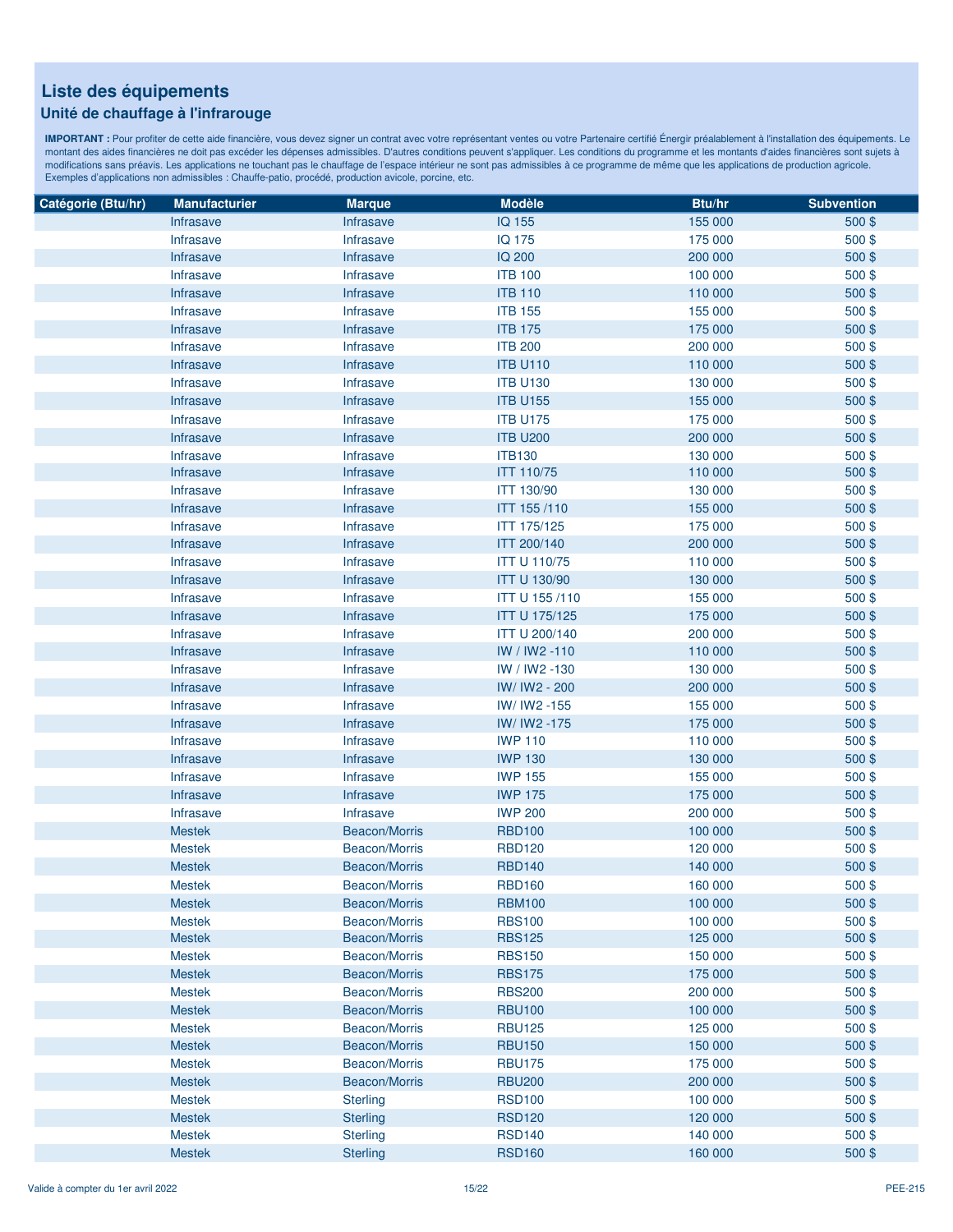### **Unité de chauffage à l'infrarouge**

| Catégorie (Btu/hr)                             | <b>Manufacturier</b>                                                    | <b>Marque</b>       | <b>Modèle</b>   | Btu/hr             | <b>Subvention</b> |
|------------------------------------------------|-------------------------------------------------------------------------|---------------------|-----------------|--------------------|-------------------|
|                                                | <b>Mestek</b>                                                           | <b>Sterling</b>     | <b>RSM100</b>   | 100 000            | 500\$             |
|                                                | <b>Mestek</b>                                                           | <b>Sterling</b>     | <b>RSS100</b>   | 100 000            | 500 \$            |
|                                                | <b>Mestek</b>                                                           | <b>Sterling</b>     | <b>RSS125</b>   | 125 000            | 500\$             |
|                                                | <b>Mestek</b>                                                           | <b>Sterling</b>     | <b>RSS150</b>   | 150 000            | 500\$             |
|                                                | <b>Mestek</b>                                                           | <b>Sterling</b>     | <b>RSS175</b>   | 175 000            | 500\$             |
|                                                | <b>Mestek</b>                                                           | <b>Sterling</b>     | <b>RSS200</b>   | 200 000            | 500\$             |
|                                                | <b>Mestek</b>                                                           | <b>Sterling</b>     | <b>RSU100</b>   | 100 000            | 500\$             |
|                                                | <b>Mestek</b>                                                           | <b>Sterling</b>     | <b>RSU125</b>   | 125 000            | 500\$             |
|                                                | <b>Mestek</b>                                                           | <b>Sterling</b>     | <b>RSU150</b>   | 150 000            | 500\$             |
|                                                | <b>Mestek</b>                                                           | <b>Sterling</b>     | <b>RSU175</b>   | 175 000            | 500\$             |
|                                                | <b>Mestek</b>                                                           | <b>Sterling</b>     | <b>RSU200</b>   | 200 000            | 500\$             |
|                                                | Modine                                                                  | Modine              | lpt 200         | 200 000            | 500\$             |
|                                                | <b>Roberts Gordon</b>                                                   | Compact             | <b>DF-100</b>   | 100 000            | 500\$             |
|                                                | <b>Roberts Gordon</b>                                                   | Compact             | <b>DF-125</b>   | 125 000            | 500\$             |
|                                                | <b>Roberts Gordon</b>                                                   | Compact             | <b>DF-150</b>   | 150 000            | 500\$             |
|                                                | <b>Roberts Gordon</b>                                                   | Compact             | <b>DF-175</b>   | 175 000            | 500\$             |
|                                                | <b>Roberts Gordon</b>                                                   | Compact             | <b>DF-200</b>   | 200 000            | 500\$             |
|                                                | <b>Roberts Gordon</b>                                                   | CoRayVac            | <b>CRV B-10</b> | 100 000            | 500\$             |
|                                                | <b>Roberts Gordon</b>                                                   | CoRayVac            | <b>CRV B-12</b> | 120 000            | 500\$             |
|                                                | <b>Roberts Gordon</b>                                                   | CoRayVac            | CRV B-12A       | 110 000            | 500\$             |
| <b>Roberts Gordon</b><br><b>Roberts Gordon</b> |                                                                         | GordonRay BH        | <b>BH-100</b>   | 100 000            | 500\$             |
|                                                | GordonRay BH                                                            | <b>BH-115</b>       | 115 000         | 500\$              |                   |
|                                                | <b>Roberts Gordon</b><br><b>Roberts Gordon</b><br><b>Roberts Gordon</b> | GordonRay BH        | <b>BH-125</b>   | 125 000            | 500\$             |
|                                                |                                                                         | GordonRay BH        | <b>BH-140</b>   | 140 000            | 500\$             |
|                                                |                                                                         | GordonRay BH        | <b>BH-150</b>   | 150 000            | 500\$             |
|                                                | <b>Roberts Gordon</b>                                                   | GordonRay BH        | <b>BH-175</b>   | 175 000            | 500\$             |
|                                                | <b>Roberts Gordon</b>                                                   | GordonRay BH        | <b>BH-200</b>   | 200 000            | 500\$             |
|                                                | <b>Roberts Gordon</b>                                                   | <b>NDUSTRIA GG</b>  | GG-100          | 100 000            | 500\$             |
|                                                | <b>Roberts Gordon</b>                                                   | <b>NDUSTRIA GG</b>  | GG-120          | 120 000            | 500\$             |
|                                                | <b>Roberts Gordon</b>                                                   | <b>NDUSTRIA GG</b>  | GG-140          | 140 000            | 500\$             |
|                                                | <b>Roberts Gordon</b>                                                   | <b>NDUSTRIA GG</b>  | GG-160          | 160 000            | 500\$             |
|                                                | <b>Roberts Gordon</b>                                                   | <b>NDUSTRIA NBH</b> | <b>NBH-100</b>  | 100 000            | 500\$             |
|                                                | <b>Roberts Gordon</b>                                                   | <b>NDUSTRIA NBH</b> | <b>NBH-115</b>  | 115 000            | 500\$             |
|                                                | <b>Roberts Gordon</b>                                                   | <b>NDUSTRIA NBH</b> | <b>NBH-125</b>  | 125 000            | 500\$             |
|                                                | <b>Roberts Gordon</b>                                                   | <b>NDUSTRIA NBH</b> | <b>NBH-140</b>  | 140 000            | 500\$             |
|                                                | <b>Roberts Gordon</b>                                                   | <b>NDUSTRIA NBH</b> | <b>NBH-150</b>  | 150 000            | 500\$             |
|                                                | <b>Roberts Gordon</b>                                                   | <b>NDUSTRIA NBH</b> | <b>NBH-175</b>  | 175 000            | 500\$             |
|                                                | <b>Roberts Gordon</b>                                                   | <b>NDUSTRIA NBH</b> | <b>NBH-200</b>  | 200 000            | 500\$             |
|                                                | <b>Roberts Gordon</b>                                                   | <b>NDUSTRIA NHE</b> | <b>NHE-100</b>  | 100 000            | 500\$             |
|                                                | <b>Roberts Gordon</b>                                                   | <b>NDUSTRIA NHE</b> | <b>NHE-125</b>  | 125 000            | 500\$             |
|                                                | <b>Roberts Gordon</b>                                                   | <b>NDUSTRIA NHE</b> | <b>NHE-150</b>  | 150 000            | 500\$             |
|                                                | <b>Roberts Gordon</b>                                                   | <b>NDUSTRIA NHE</b> |                 | 175 000            | 500\$             |
|                                                |                                                                         |                     | <b>NHE-175</b>  |                    | 500\$             |
|                                                | <b>Roberts Gordon</b>                                                   | Vantage HE          | $HE(A)-100$     | 100 000            |                   |
|                                                | <b>Roberts Gordon</b>                                                   | Vantage HE          | $HE(A)-125$     | 125 000<br>150 000 | 500\$             |
|                                                | <b>Roberts Gordon</b>                                                   | Vantage HE          | $HE(A)-150$     |                    | 500\$             |
|                                                | <b>Roberts Gordon</b>                                                   | Vantage HE          | $HE(A)-175$     | 175 000            | 500\$             |
|                                                | <b>Roberts Gordon</b>                                                   | Vantage HEV         | <b>HEV-100</b>  | 100 000            | 500\$             |
|                                                | Roberts Gordon                                                          | Vantage HEV         | <b>HEV-125</b>  | 125 000            | 500\$             |
|                                                | <b>Roberts Gordon</b>                                                   | Vantage HEV         | <b>HEV-150</b>  | 150 000            | 500\$             |
|                                                | <b>Roberts Gordon</b>                                                   | Vantage HEV         | <b>HEV-175</b>  | 175 000            | 500\$             |
|                                                | <b>Roberts Gordon</b>                                                   | Vantage II          | CTH2-100        | 100 000            | 500\$             |
|                                                | <b>Roberts Gordon</b>                                                   | Vantage II          | CTH2-125        | 125 000            | 500\$             |
|                                                | <b>Roberts Gordon</b>                                                   | Vantage II          | CTH2-150        | 150 000            | 500\$             |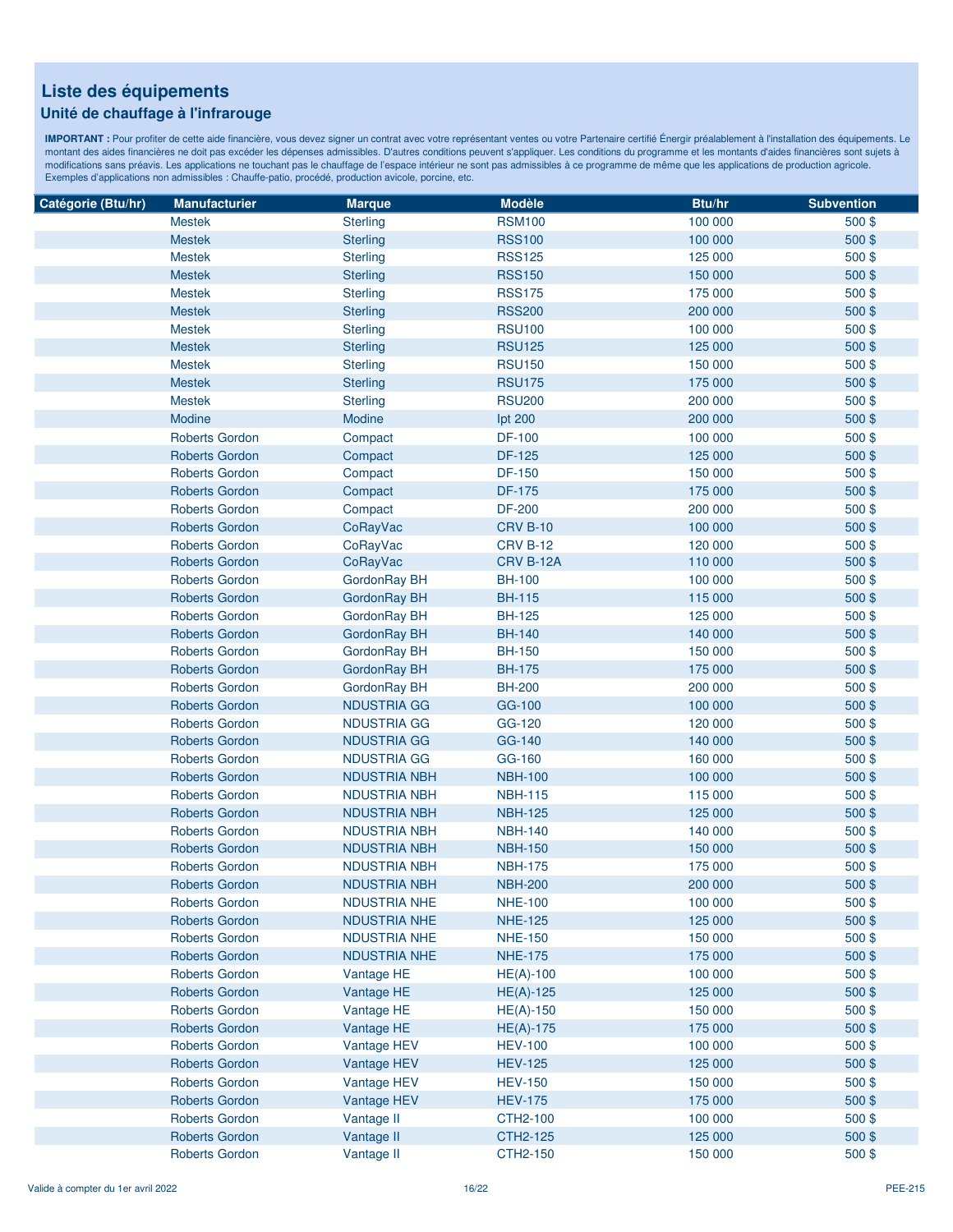#### **Unité de chauffage à l'infrarouge**

| Catégorie (Btu/hr) | <b>Manufacturier</b>  | <b>Marque</b>             | <b>Modèle</b>              | Btu/hr  | <b>Subvention</b> |
|--------------------|-----------------------|---------------------------|----------------------------|---------|-------------------|
|                    | <b>Roberts Gordon</b> | Vantage II                | CTH2-175                   | 175 000 | 500\$             |
|                    | <b>Roberts Gordon</b> | <b>Vantage Modulating</b> | CTH3-115                   | 115 000 | 500\$             |
|                    | <b>Roberts Gordon</b> | <b>Vantage Modulating</b> | CTH3-150                   | 150 000 | 500\$             |
|                    | <b>Roberts Gordon</b> | <b>Vantage Modulating</b> | CTH3-200                   | 200 000 | 500\$             |
|                    | <b>Roberts Gordon</b> | Vantage NP                | <b>CTHN-100</b>            | 100 000 | 500\$             |
|                    | <b>Roberts Gordon</b> | Vantage NP                | <b>CTHN-125</b>            | 125 000 | 500\$             |
|                    | <b>Roberts Gordon</b> | Vantage NP                | <b>CTHN-150</b>            | 150 000 | 500\$             |
|                    | <b>Roberts Gordon</b> | Vantage NP                | <b>CTHN-175</b>            | 175 000 | 500\$             |
|                    | <b>Roberts Gordon</b> | Vantage NP                | <b>CTHN-200</b>            | 200 000 | 500\$             |
|                    | <b>Roberts Gordon</b> | Vantage TF                | <b>TF-120</b>              | 120 000 | 500\$             |
|                    | <b>Roberts Gordon</b> | Vantage TF                | <b>TF-160</b>              | 160 000 | 500\$             |
|                    | <b>Roberts Gordon</b> | Vantage TF                | <b>TF-200</b>              | 200 000 | 500\$             |
|                    | <b>Roberts Gordon</b> | Vantage TF                | <b>TF-250</b>              | 250 000 | 500\$             |
|                    | <b>Roberts Gordon</b> | Vantage TF                | <b>TF-300</b>              | 300 000 | 500\$             |
|                    | <b>Roberts Gordon</b> | Vantage TF                | <b>TF-350</b>              | 350 000 | 500\$             |
|                    | <b>Roberts Gordon</b> | Vantage TF                | <b>TF-380</b>              | 380 000 | 500\$             |
|                    | Schwank               | Infrasave                 | SuperTube - IST-MB11       | 115 000 | 500\$             |
|                    | <b>Schwank</b>        | Infrasave                 | SuperTube - IST-MB15       | 155 000 | 500\$             |
|                    | Schwank               | Infrasave                 | SuperTube - IST-MB20       | 205 000 | 500\$             |
|                    | Schwank               | Infrasave                 | SuperTube - IST-MB25       | 250 000 | 500\$             |
|                    | Schwank               | Infrasave                 | SuperTube - IST-SB11       | 115 000 | 500\$             |
|                    | Schwank               | Infrasave                 | SuperTube - IST-SB13       | 130 000 | 500\$             |
|                    | Schwank               | Infrasave                 | SuperTube - IST-SB15       | 155 000 | 500\$             |
|                    | Schwank               | Infrasave                 | SuperTube - IST-SB18       | 180 000 | 500\$             |
|                    | Schwank               | Infrasave                 | SuperTube - IST-SB20       | 205 000 | 500\$             |
|                    | Schwank               | <b>Infrasave</b>          | SuperTube - IST-SB22       | 225 000 | 500\$             |
|                    | Schwank               | Infrasave                 | SuperTube - IST-SB25       | 250 000 | 500\$             |
|                    | <b>Schwank</b>        | <b>Infrasave</b>          | SuperTube - IST-TB11       | 115 000 | 500\$             |
|                    | Schwank               | <b>Infrasave</b>          | SuperTube - IST-TB13       | 130 000 | 500\$             |
|                    | Schwank               | Infrasave                 | SuperTube - IST-TB15       | 155 000 | 500\$             |
|                    | Schwank               | <b>Infrasave</b>          | SuperTube - IST-TB18       | 180 000 | 500\$             |
|                    | Schwank               | <b>Infrasave</b>          | SuperTube - IST-TB20       | 205 000 | 500\$             |
|                    | Schwank               | Infrasave                 | SuperTube - IST-TB22       | 225 000 | 500\$             |
|                    | Schwank               | Infrasave                 | SuperTube - IST-TB25       | 250 000 | $500$ \$          |
|                    | Schwank               | <b>Schwank</b>            | BuilderSchwank - S100-100  | 100 000 | 500\$             |
|                    | Schwank               | <b>Schwank</b>            | BuilderSchwank - S100-110  | 110 000 | 500\$             |
|                    | Schwank               | <b>Schwank</b>            | BuilderSchwank - S100-130  | 130 000 | 500\$             |
|                    | <b>Schwank</b>        | <b>Schwank</b>            | BuilderSchwank - S100-155  | 155 000 | 500\$             |
|                    | Schwank               | Schwank                   | BuilderSchwank - S100-175  | 175 000 | 500\$             |
|                    | Schwank               | Schwank                   | BuilderSchwank - S100-200  | 200 000 | 500\$             |
|                    | Schwank               | Schwank                   | BuilderSchwank - S100U-110 | 110 000 | 500\$             |
|                    | Schwank               | Schwank                   | BuilderSchwank - S100U-130 | 130 000 | 500\$             |
|                    | Schwank               | Schwank                   | BuilderSchwank - S100U-155 | 155 000 | 500\$             |
|                    | Schwank               | <b>Schwank</b>            | BuilderSchwank - S100U-175 | 175 000 | $500$ \$          |
|                    | <b>Schwank</b>        | <b>Schwank</b>            | BuilderSchwank - S100U-200 | 200 000 | 500\$             |
|                    | Schwank               | Schwank                   | DuraSchwank - SPW-JZ-110   | 110 000 | 500\$             |
|                    | Schwank               | Schwank                   | DuraSchwank - SPW-JZ-130   | 130 000 | 500\$             |
|                    | Schwank               | <b>Schwank</b>            | DuraSchwank - SPW-JZ-155   | 155 000 | $500$ \$          |
|                    | Schwank               | <b>Schwank</b>            | DuraSchwank - SPW-JZ-175   | 175 000 | 500\$             |
|                    | Schwank               | Schwank                   | DuraSchwank - SPW-JZ-200   | 200 000 | $500$ \$          |
|                    | Schwank               | <b>Schwank</b>            | DuraSchwank - STW-JZ-110   | 110 000 | 500\$             |
|                    | Schwank               | Schwank                   | DuraSchwank - STW-JZ-130   | 130 000 | 500\$             |
|                    | Schwank               | Schwank                   | DuraSchwank - STW-JZ-155   | 155 000 | 500\$             |
|                    |                       |                           |                            |         |                   |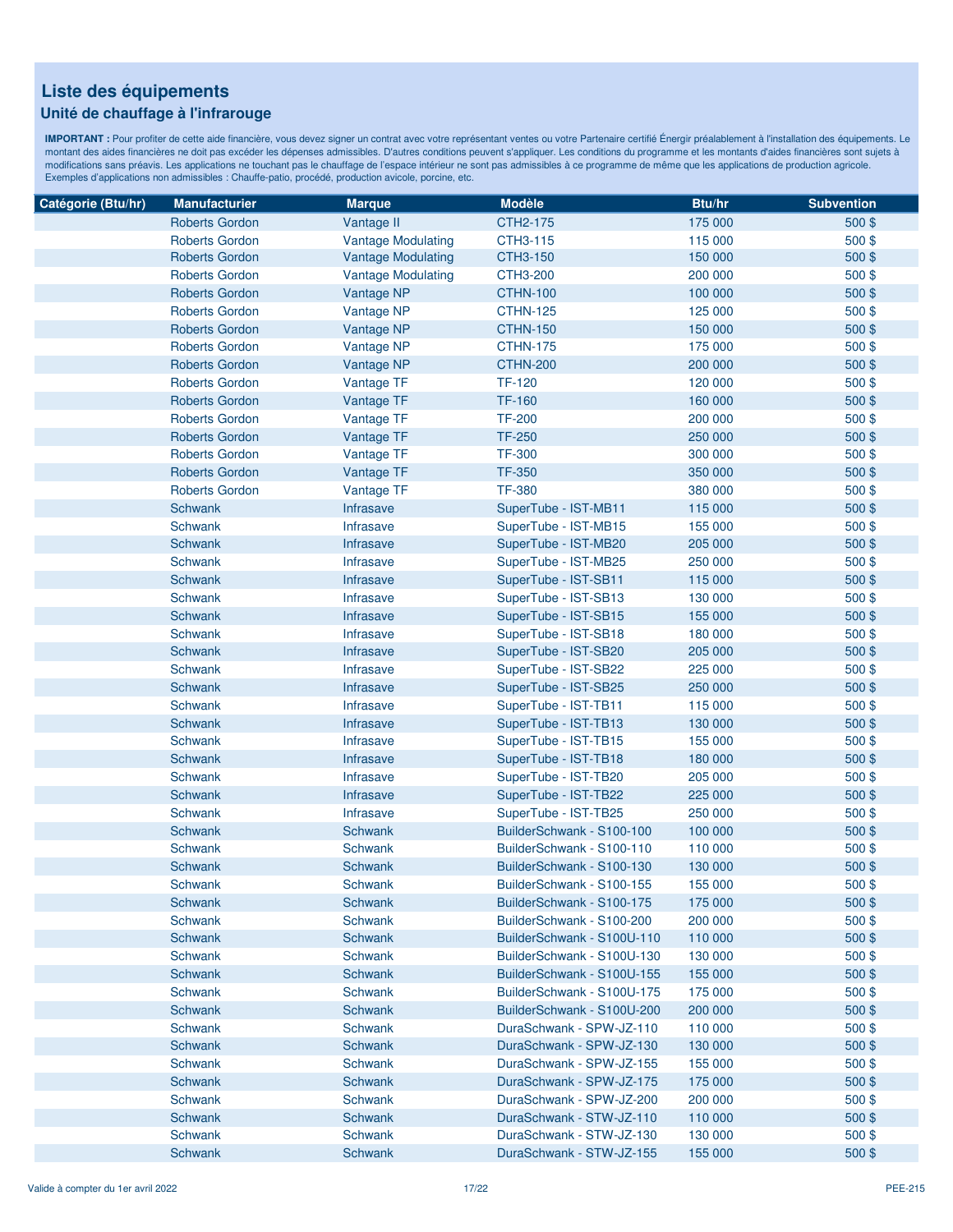### **Unité de chauffage à l'infrarouge**

| Catégorie (Btu/hr) | <b>Manufacturier</b> | <b>Marque</b>  | <b>Modèle</b>               | Btu/hr  | <b>Subvention</b> |
|--------------------|----------------------|----------------|-----------------------------|---------|-------------------|
|                    | <b>Schwank</b>       | <b>Schwank</b> | DuraSchwank - STW-JZ-175    | 175 000 | 500\$             |
|                    | Schwank              | Schwank        | DuraSchwank - STW-JZ-200    | 200 000 | 500\$             |
|                    | Schwank              | Schwank        | EcoSchwank 26               | 100 000 | 500\$             |
|                    | Schwank              | Schwank        | EcoSchwank 36               | 143 000 | 500\$             |
|                    | Schwank              | <b>Schwank</b> | EcoSchwank 52               | 200 000 | 500\$             |
|                    | Schwank              | <b>Schwank</b> | PremierSchwank - STS-JZ-100 | 100 000 | 500\$             |
|                    | Schwank              | Schwank        | PremierSchwank - STS-JZ-110 | 110 000 | 500\$             |
|                    | Schwank              | <b>Schwank</b> | PremierSchwank - STS-JZ-130 | 130 000 | 500\$             |
|                    | Schwank              | Schwank        | PremierSchwank - STS-JZ-155 | 155 000 | 500\$             |
|                    | Schwank              | Schwank        | PremierSchwank - STS-JZ-175 | 175 000 | 500\$             |
|                    | Schwank              | <b>Schwank</b> | PremierSchwank - STS-JZ-200 | 200 000 | 500\$             |
|                    | Schwank              | Schwank        | PrimoSchwank 30             | 113 000 | 500\$             |
|                    | Schwank              | Schwank        | PrimoSchwank 40             | 150 000 | 500\$             |
|                    | Schwank              | Schwank        | SuperTube - SST-MB11        | 115 000 | 500\$             |
|                    | Schwank              | Schwank        | SuperTube - SST-MB15        | 155 000 | 500\$             |
|                    | Schwank              | <b>Schwank</b> | SuperTube - SST-MB20        | 205 000 | 500\$             |
|                    | <b>Schwank</b>       | <b>Schwank</b> | SuperTube - SST-MB25        | 250 000 | 500\$             |
|                    | Schwank              | <b>Schwank</b> | SuperTube - SST-SB11        | 115 000 | 500\$             |
|                    | Schwank              | Schwank        | SuperTube - SST-SB13        | 130 000 | 500\$             |
|                    | Schwank              | <b>Schwank</b> | SuperTube - SST-SB15        | 155 000 | 500\$             |
|                    | Schwank              | Schwank        | SuperTube - SST-SB18        | 180 000 | 500\$             |
|                    | Schwank              | Schwank        | SuperTube - SST-SB20        | 205 000 | 500\$             |
|                    | Schwank              | <b>Schwank</b> | SuperTube - SST-SB22        | 225 000 | 500\$             |
|                    | Schwank              | Schwank        | SuperTube - SST-SB25        | 250 000 | 500\$             |
|                    | Schwank              | Schwank        | SuperTube - SST-TB11        | 115 000 | 500\$             |
|                    | Schwank              | Schwank        | SuperTube - SST-TB13        | 130 000 | 500\$             |
|                    | Schwank              | Schwank        | SuperTube - SST-TB15        | 155 000 | 500\$             |
|                    | Schwank              | Schwank        | SuperTube - SST-TB18        | 180 000 | 500\$             |
|                    | Schwank              | <b>Schwank</b> | SuperTube - SST-TB20        | 205 000 | 500\$             |
|                    | Schwank              | Schwank        | SuperTube - SST-TB22        | 225 000 | 500\$             |
|                    | Schwank              | Schwank        | SuperTube - SST-TB25        | 250 000 | 500\$             |
|                    | Schwank              | <b>Schwank</b> | SupraSchwank 40             | 118 000 | 500\$             |
|                    | Schwank              | <b>Schwank</b> | UltraSchwank - UHE-130      | 130 000 | 500\$             |
|                    | Schwank              | <b>Schwank</b> | UltraSchwank - UHE-160      | 160 000 | 500\$             |
|                    | Schwank              | Schwank        | UltraSchwank - UHE-200      | 200 000 | 500\$             |
|                    | Schwank              | <b>Schwank</b> | Whisper-JET - SET-110/75    | 110 000 | 500\$             |
|                    | Schwank              | Schwank        | Whisper-JET - SET-130/90    | 130 000 | 500\$             |
|                    | Schwank              | <b>Schwank</b> | Whisper-JET - SET-155/110   | 155 000 | 500\$             |
|                    | Schwank              | Schwank        | Whisper-JET - SET-175/125   | 175 000 | 500\$             |
|                    | Schwank              | Schwank        | Whisper-JET - SET-200/140   | 200 000 | 500\$             |
|                    | Schwank              | Schwank        | Whisper-JET - SETU-110/75   | 110 000 | 500\$             |
|                    | Schwank              | Schwank        | Whisper-JET - SETU-130/90   | 130 000 | 500\$             |
|                    | Schwank              | Schwank        | Whisper-JET - SETU-155/110  | 155 000 | 500\$             |
|                    | Schwank              | Schwank        | Whisper-JET - SETU-175/125  | 175 000 | 500\$             |
|                    | Schwank              | Schwank        | Whisper-JET - SETU-200/140  | 200 000 | 500\$             |
|                    | Schwank              | superTube      | SST-MS11                    | 115 000 | 500\$             |
|                    | Schwank              | superTube      | SST-MS15                    | 155 000 | 500\$             |
|                    | Schwank              | superTube      | SST-MS20                    | 205 000 | 500\$             |
|                    | Schwank              | superTube      | SST-MS25                    | 250 000 | $500$ \$          |
|                    | Schwank              | superTube      | SST-MX11                    | 115 000 | 500\$             |
|                    | Schwank              | superTube      | SST-MX15                    | 155 000 | 500\$             |
|                    | Schwank              | superTube      | SST-MX20                    | 205 000 | 500\$             |
|                    | Schwank              | superTube      | SST-MX25                    | 250 000 | 500\$             |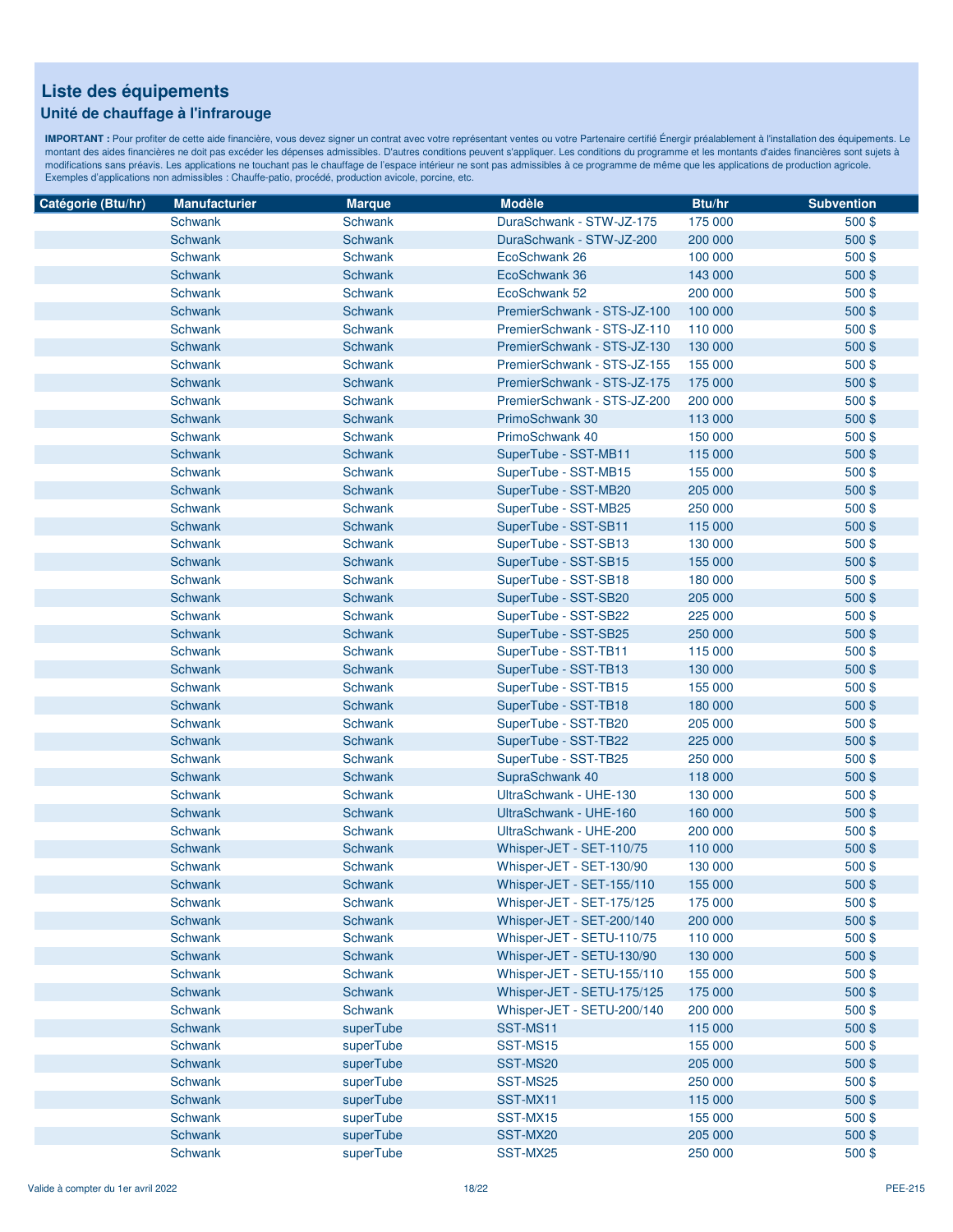### **Unité de chauffage à l'infrarouge**

| Catégorie (Btu/hr) | <b>Manufacturier</b> | <b>Marque</b> | <b>Modèle</b>   | Btu/hr  | <b>Subvention</b> |
|--------------------|----------------------|---------------|-----------------|---------|-------------------|
|                    | Schwank              | superTube     | SST-MZ11        | 115 000 | $500$ \$          |
|                    | Schwank              | superTube     | SST-MZ15        | 155 000 | 500\$             |
|                    | Schwank              | superTube     | SST-MZ20        | 205 000 | 500\$             |
|                    | Schwank              | superTube     | SST-MZ25        | 250 000 | 500\$             |
|                    | Schwank              | superTube     | SST-SS11        | 115 000 | 500\$             |
|                    | Schwank              | superTube     | SST-SS13        | 130 000 | 500\$             |
|                    | Schwank              | superTube     | <b>SST-SS15</b> | 155 000 | 500\$             |
|                    | Schwank              | superTube     | SST-SS18        | 180 000 | 500\$             |
|                    | Schwank              | superTube     | <b>SST-SS20</b> | 205 000 | 500\$             |
|                    | Schwank              | superTube     | <b>SST-SS22</b> | 225 000 | 500\$             |
|                    | Schwank              | superTube     | <b>SST-SS25</b> | 250 000 | 500\$             |
|                    | Schwank              | superTube     | SST-SU11        | 115 000 | 500\$             |
|                    | Schwank              | superTube     | SST-SU13        | 130 000 | 500\$             |
|                    | Schwank              | superTube     | SST-SU15        | 155 000 | 500\$             |
|                    | Schwank              | superTube     | SST-SU18        | 180 000 | 500\$             |
|                    | Schwank              | superTube     | SST-SU20        | 205 000 | 500\$             |
|                    | Schwank              | superTube     | SST-SU22        | 225 000 | 500\$             |
|                    | Schwank              | superTube     | SST-SU25        | 250 000 | 500\$             |
|                    | Schwank              | superTube     | SST-SX11        | 115 000 | 500\$             |
|                    | Schwank              | superTube     | SST-SX13        | 130 000 | 500\$             |
|                    | Schwank              | superTube     | SST-SX15        | 155 000 | 500\$             |
|                    | Schwank              | superTube     | SST-SX18        | 180 000 | 500\$             |
|                    | Schwank              | superTube     | SST-SX20        | 205 000 | 500\$             |
|                    | Schwank              | superTube     | SST-SX22        | 225 000 | 500\$             |
|                    | Schwank              | superTube     | SST-SX25        | 250 000 | 500\$             |
|                    | Schwank              | superTube     | SST-SZ11        | 115 000 | 500\$             |
|                    | Schwank              | superTube     | SST-SZ13        | 130 000 | 500\$             |
|                    | Schwank              | superTube     | SST-SZ15        | 155 000 | 500\$             |
|                    | Schwank              | superTube     | SST-SZ18        | 180 000 | 500\$             |
|                    | Schwank              | superTube     | SST-SZ20        | 205 000 | 500\$             |
|                    | Schwank              | superTube     | SST-SZ22        | 225 000 | 500\$             |
|                    | Schwank              | superTube     | SST-SZ25        | 250 000 | 500\$             |
|                    | Schwank              | superTube     | SST-TU11        | 115 000 | 500\$             |
|                    | Schwank              | superTube     | SST-TU13        | 130 000 | 500\$             |
|                    | Schwank              | superTube     | SST-TU15        | 155 000 | 500\$             |
|                    | <b>Schwank</b>       | superTube     | SST-TU18        | 180 000 | 500\$             |
|                    | Schwank              | superTube     | SST-TU20        | 205 000 | 500\$             |
|                    | <b>Schwank</b>       | superTube     | SST-TU22        | 225 000 | 500\$             |
|                    | Schwank              | superTube     | SST-TU25        | 250 000 | 500\$             |
|                    | Space-Ray            | Space-Ray     | <b>DK100</b>    | 100 000 | 500\$             |
|                    | Space-Ray            | Space-Ray     | <b>DK120</b>    | 120 000 | 500\$             |
|                    | Space-Ray            | Space-Ray     | <b>DK140</b>    | 140 000 | 500\$             |
|                    | Space-Ray            | Space-Ray     | <b>DK160</b>    | 160 000 | 500\$             |
|                    | Space-Ray            | Space-Ray     | <b>ETS100</b>   | 100 000 | 500\$             |
|                    | Space-Ray            | Space-Ray     | <b>ETS110</b>   | 110 000 | 500\$             |
|                    | Space-Ray            | Space-Ray     | <b>ETS120</b>   | 120 000 | 500\$             |
|                    | Space-Ray            | Space-Ray     | <b>ETS125</b>   | 125 000 | 500\$             |
|                    | Space-Ray            | Space-Ray     | <b>ETS130</b>   | 130 000 | 500\$             |
|                    | Space-Ray            | Space-Ray     | <b>ETS140</b>   | 140 000 | 500\$             |
|                    | Space-Ray            | Space-Ray     | <b>ETS150</b>   | 150 000 | 500\$             |
|                    | Space-Ray            | Space-Ray     | <b>ETS160</b>   | 160 000 | 500\$             |
|                    | Space-Ray            | Space-Ray     | <b>ETS175</b>   | 175 000 | 500\$             |
|                    | Space-Ray            | Space-Ray     | <b>ETS180</b>   | 180 000 | 500\$             |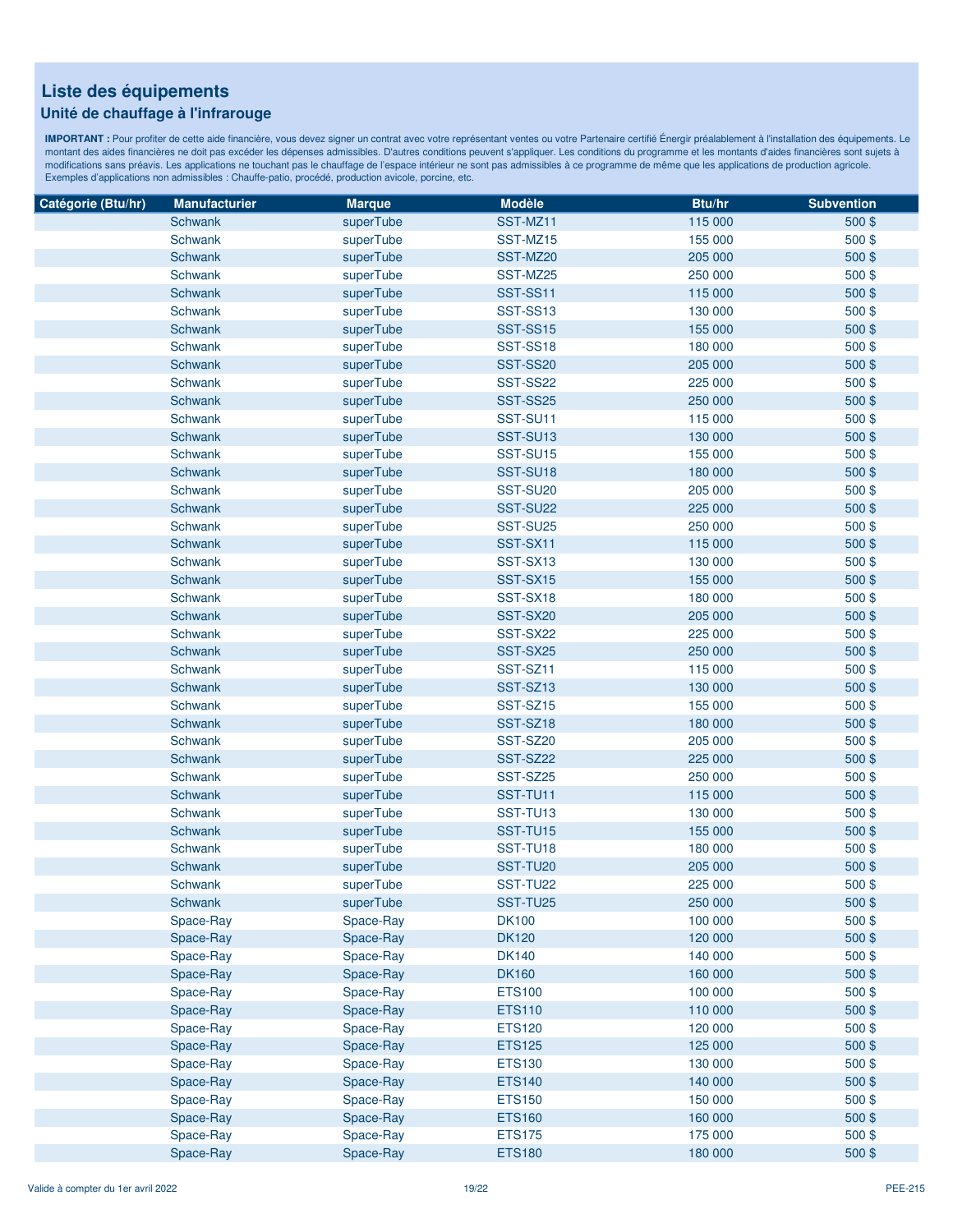### **Unité de chauffage à l'infrarouge**

| Catégorie (Btu/hr) | <b>Manufacturier</b> | <b>Marque</b> | <b>Modèle</b> | Btu/hr  | <b>Subvention</b> |
|--------------------|----------------------|---------------|---------------|---------|-------------------|
|                    | Space-Ray            | Space-Ray     | <b>ETS200</b> | 200 000 | 500\$             |
|                    | Space-Ray            | Space-Ray     | <b>ETS225</b> | 225 000 | 500\$             |
|                    | Space-Ray            | Space-Ray     | <b>ETS250</b> | 250 000 | 500\$             |
|                    | Space-Ray            | Space-Ray     | <b>ETU100</b> | 100 000 | 500\$             |
|                    | Space-Ray            | Space-Ray     | <b>ETU110</b> | 110 000 | 500\$             |
|                    | Space-Ray            | Space-Ray     | <b>ETU120</b> | 120 000 | 500\$             |
|                    | Space-Ray            | Space-Ray     | <b>ETU125</b> | 125 000 | 500\$             |
|                    | Space-Ray            | Space-Ray     | <b>ETU130</b> | 130 000 | 500\$             |
|                    | Space-Ray            | Space-Ray     | <b>ETU140</b> | 140 000 | 500\$             |
|                    | Space-Ray            | Space-Ray     | <b>ETU150</b> | 150 000 | 500\$             |
|                    | Space-Ray            | Space-Ray     | <b>ETU160</b> | 160 000 | 500\$             |
|                    | Space-Ray            | Space-Ray     | <b>ETU175</b> | 175 000 | 500\$             |
|                    | Space-Ray            | Space-Ray     | <b>ETU180</b> | 180 000 | 500\$             |
|                    | Space-Ray            | Space-Ray     | <b>ETU200</b> | 200 000 | 500\$             |
|                    | Space-Ray            | Space-Ray     | <b>ETU225</b> | 225 000 | 500\$             |
|                    | Space-Ray            | Space-Ray     | <b>ETU250</b> | 250 000 | 500\$             |
|                    | Space-Ray            | Space-Ray     | <b>LTS100</b> | 100 000 | 500\$             |
|                    | Space-Ray            | Space-Ray     | <b>LTS110</b> | 110 000 | 500\$             |
|                    | Space-Ray            | Space-Ray     | <b>LTS120</b> | 120 000 | 500\$             |
|                    | Space-Ray            | Space-Ray     | <b>LTS125</b> | 125 000 | 500\$             |
|                    |                      |               | <b>LTS130</b> | 130 000 | 500\$             |
|                    | Space-Ray            | Space-Ray     |               |         |                   |
|                    | Space-Ray            | Space-Ray     | <b>LTS140</b> | 140 000 | 500\$             |
|                    | Space-Ray            | Space-Ray     | <b>LTS150</b> | 150 000 | 500\$             |
|                    | Space-Ray            | Space-Ray     | <b>LTS160</b> | 160 000 | 500\$             |
|                    | Space-Ray            | Space-Ray     | <b>LTS175</b> | 175 000 | 500\$             |
|                    | Space-Ray            | Space-Ray     | <b>LTS180</b> | 180 000 | 500\$             |
|                    | Space-Ray            | Space-Ray     | <b>LTS200</b> | 200 000 | 500\$             |
|                    | Space-Ray            | Space-Ray     | <b>LTS225</b> | 225 000 | 500\$             |
|                    | Space-Ray            | Space-Ray     | <b>LTS250</b> | 250 000 | 500\$             |
|                    | Space-Ray            | Space-Ray     | <b>LTU100</b> | 100 000 | 500 \$            |
|                    | Space-Ray            | Space-Ray     | <b>LTU110</b> | 110 000 | 500\$             |
|                    | Space-Ray            | Space-Ray     | <b>LTU120</b> | 120 000 | 500 \$            |
|                    | Space-Ray            | Space-Ray     | <b>LTU125</b> | 125 000 | 500\$             |
|                    | Space-Ray            | Space-Ray     | <b>LTU130</b> | 130 000 | 500\$             |
|                    | Space-Ray            | Space-Ray     | <b>LTU140</b> | 140 000 | 500\$             |
|                    | Space-Ray            | Space-Ray     | <b>LTU150</b> | 150 000 | 500\$             |
|                    | Space-Ray            | Space-Ray     | <b>LTU160</b> | 160 000 | 500\$             |
|                    | Space-Ray            | Space-Ray     | <b>LTU175</b> | 175 000 | 500\$             |
|                    | Space-Ray            | Space-Ray     | <b>LTU180</b> | 180 000 | 500\$             |
|                    | Space-Ray            | Space-Ray     | <b>LTU200</b> | 200 000 | 500\$             |
|                    | Space-Ray            | Space-Ray     | <b>LTU225</b> | 225 000 | 500\$             |
|                    | Space-Ray            | Space-Ray     | <b>LTU250</b> | 250 000 | 500\$             |
|                    | Space-Ray            | Space-Ray     | NXS110-30-N5  | 110 000 | 500\$             |
|                    | Space-Ray            | Space-Ray     | NXS110-30-N7  | 110 000 | 500\$             |
|                    | Space-Ray            | Space-Ray     | NXS145-40-N5  | 145 000 | 500\$             |
|                    | Space-Ray            | Space-Ray     | NXS145-40-N7  | 145 000 | 500\$             |
|                    | Space-Ray            | Space-Ray     | NXS175-50-N5  | 175 000 | 500\$             |
|                    | Space-Ray            | Space-Ray     | NXS175-50-N7  | 175 000 | 500\$             |
|                    | Space-Ray            | Space-Ray     | NXS200-60-N5  | 200 000 | 500\$             |
|                    | Space-Ray            | Space-Ray     | NXS200-60-N7  | 200 000 | 500\$             |
|                    | Space-Ray            | Space-Ray     | NXU110-30-N5  | 110 000 | 500\$             |
|                    | Space-Ray            | Space-Ray     | NXU110-30-N7  | 110 000 | 500\$             |
|                    | Space-Ray            | Space-Ray     | NXU145-40-N5  | 145 000 | 500\$             |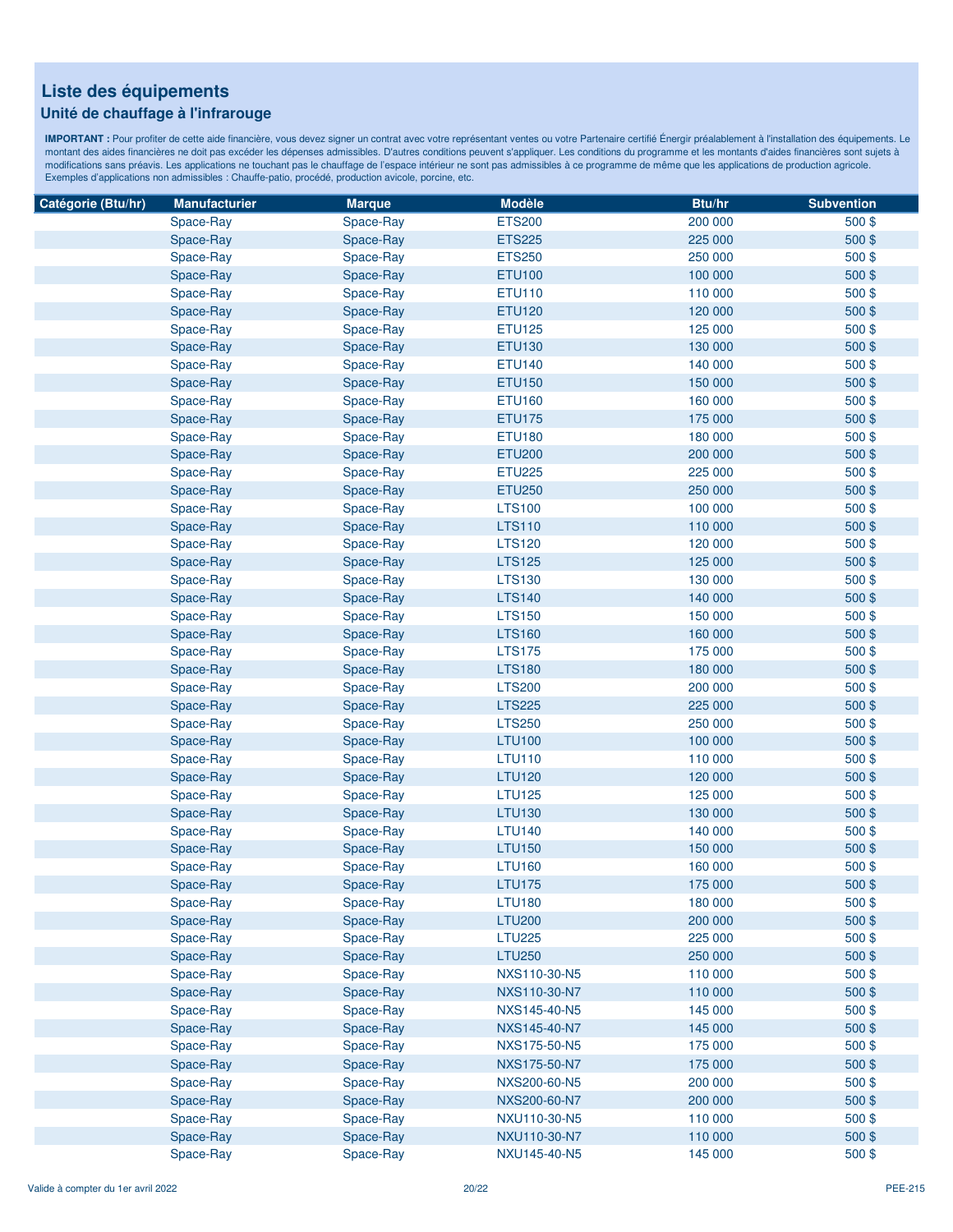### **Unité de chauffage à l'infrarouge**

| Catégorie (Btu/hr) | <b>Manufacturier</b>             | <b>Marque</b>          | <b>Modèle</b>     | Btu/hr  | <b>Subvention</b> |
|--------------------|----------------------------------|------------------------|-------------------|---------|-------------------|
|                    | Space-Ray                        | Space-Ray              | NXU145-40-N7      | 145 000 | 500\$             |
|                    | Space-Ray                        | Space-Ray              | NXU175-50-N5      | 175 000 | 500\$             |
|                    | Space-Ray                        | Space-Ray              | NXU175-50-N7      | 175 000 | 500\$             |
|                    | Space-Ray                        | Space-Ray              | NXU200-60-N5      | 200 000 | 500\$             |
|                    | Space-Ray                        | Space-Ray              | NXU200-60-N7      | 200 000 | 500\$             |
|                    | Space-Ray                        | Space-Ray              | <b>PTS100</b>     | 100 000 | 500\$             |
|                    | Space-Ray                        | Space-Ray              | <b>PTS125</b>     | 125 000 | 500\$             |
|                    | Space-Ray                        | Space-Ray              | <b>PTS150</b>     | 150 000 | 500\$             |
|                    | Space-Ray                        | Space-Ray              | <b>PTS175</b>     | 175 000 | 500\$             |
|                    | Space-Ray                        | Space-Ray              | <b>PTS200</b>     | 200 000 | 500\$             |
|                    | Space-Ray                        | Space-Ray              | <b>PTU100</b>     | 100 000 | 500\$             |
|                    | Space-Ray                        | Space-Ray              | <b>PTU125</b>     | 125 000 | 500\$             |
|                    | Space-Ray                        | Space-Ray              | <b>PTU150</b>     | 150 000 | 500\$             |
|                    | Space-Ray                        | Space-Ray              | <b>PTU175</b>     | 175 000 | 500\$             |
|                    | Space-Ray                        | Space-Ray              | <b>PTU200</b>     | 200 000 | 500\$             |
|                    | Space-Ray                        | Space-Ray              | RSCA10            | 104 000 | 500\$             |
|                    | Space-Ray                        | Space-Ray              | RSTP15            | 150 000 | 500\$             |
|                    | Space-Ray                        | Space-Ray              | RSTP17            | 175 000 | 500\$             |
|                    | <b>Superior Radiant Products</b> | Even Tube              | ET 100            | 100 000 | 500\$             |
|                    |                                  | <b>GoGas KMI Novus</b> | <b>KMI 120</b>    | 125 000 | 500\$             |
|                    | <b>Superior Radiant Products</b> |                        | M 120             |         |                   |
|                    | <b>Superior Radiant Products</b> | <b>GoGas Series M</b>  |                   | 125 000 | 500\$             |
|                    | <b>Superior Radiant Products</b> | <b>SRP</b>             | AM-115            | 115 000 | 500\$             |
|                    | <b>Superior Radiant Products</b> | <b>SRP</b>             | AM-150            | 150 000 | 500\$             |
|                    | <b>Superior Radiant Products</b> | <b>SRP</b>             | AM-200            | 200 000 | 500\$             |
|                    | <b>Superior Radiant Products</b> | <b>SRP</b>             | <b>LA100</b>      | 100 000 | 500\$             |
|                    | <b>Superior Radiant Products</b> | <b>SRP</b>             | LA-750-100        | 100 000 | 500\$             |
|                    | <b>Superior Radiant Products</b> | <b>SRP</b>             | <b>LTA100</b>     | 100 000 | 500\$             |
|                    | <b>Superior Radiant Products</b> | <b>SRP</b>             | <b>LTX100</b>     | 100 000 | 500\$             |
|                    | <b>Superior Radiant Products</b> | <b>SRP</b>             | LTX-750-100       | 100 000 | 500\$             |
|                    | <b>Superior Radiant Products</b> | <b>SRP</b>             | <b>LTXR100</b>    | 100 000 | 500\$             |
|                    | <b>Superior Radiant Products</b> | <b>SRP</b>             | <b>LX100</b>      | 100 000 | 500\$             |
|                    | <b>Superior Radiant Products</b> | <b>SRP</b>             | <b>LXR100</b>     | 100 000 | 500\$             |
|                    | <b>Superior Radiant Products</b> | <b>SRP</b>             | Premier VS-VH-120 | 120 000 | 500\$             |
|                    | <b>Superior Radiant Products</b> | <b>SRP</b>             | Premier VS-VH-150 | 150 000 | 500\$             |
|                    | <b>Superior Radiant Products</b> | <b>SRP</b>             | Premier VS-VH-165 | 165 000 | 500\$             |
|                    | <b>Superior Radiant Products</b> | <b>SRP</b>             | Premier VS-VH-175 | 175 000 | 500\$             |
|                    | <b>Superior Radiant Products</b> | <b>SRP</b>             | Premier VS-VH-200 | 200 000 | 500\$             |
|                    | <b>Superior Radiant Products</b> | <b>SRP</b>             | Premier VS-VH-225 | 225 000 | 500\$             |
|                    | <b>Superior Radiant Products</b> | <b>SRP</b>             | Premier VS-VH-250 | 250 000 | 500\$             |
|                    | <b>Superior Radiant Products</b> | <b>SRP</b>             | Series S - SD12N  | 132 000 | 500\$             |
|                    | <b>Superior Radiant Products</b> | <b>SRP</b>             | Series S - SD16N  | 160 000 | 500\$             |
|                    | <b>Superior Radiant Products</b> | <b>SRP</b>             | <b>TA100</b>      | 100 000 | 500\$             |
|                    | <b>Superior Radiant Products</b> | <b>SRP</b>             | <b>TA125</b>      | 125 000 | 500\$             |
|                    | <b>Superior Radiant Products</b> | <b>SRP</b>             | <b>TA150</b>      | 150 000 | 500\$             |
|                    | <b>Superior Radiant Products</b> | <b>SRP</b>             | <b>TA175</b>      | 175 000 | 500\$             |
|                    | <b>Superior Radiant Products</b> | <b>SRP</b>             | <b>TA205</b>      | 205 000 | 500\$             |
|                    | <b>Superior Radiant Products</b> | <b>SRP</b>             | <b>TA220</b>      | 220 000 | 500\$             |
|                    | <b>Superior Radiant Products</b> | <b>SRP</b>             | <b>THE-140N</b>   | 135 000 | $500$ \$          |
|                    | <b>Superior Radiant Products</b> | <b>SRP</b>             | <b>THE-200N</b>   | 195 000 | 500\$             |
|                    | <b>Superior Radiant Products</b> | <b>SRP</b>             | <b>TVX 100</b>    | 100 000 | 500\$             |
|                    | <b>Superior Radiant Products</b> | <b>SRP</b>             | <b>TVX 125</b>    | 125 000 | 500\$             |
|                    | <b>Superior Radiant Products</b> | <b>SRP</b>             | <b>TVX 150</b>    | 150 000 | 500\$             |
|                    | <b>Superior Radiant Products</b> | <b>SRP</b>             | <b>TVX 175</b>    | 175 000 | 500\$             |